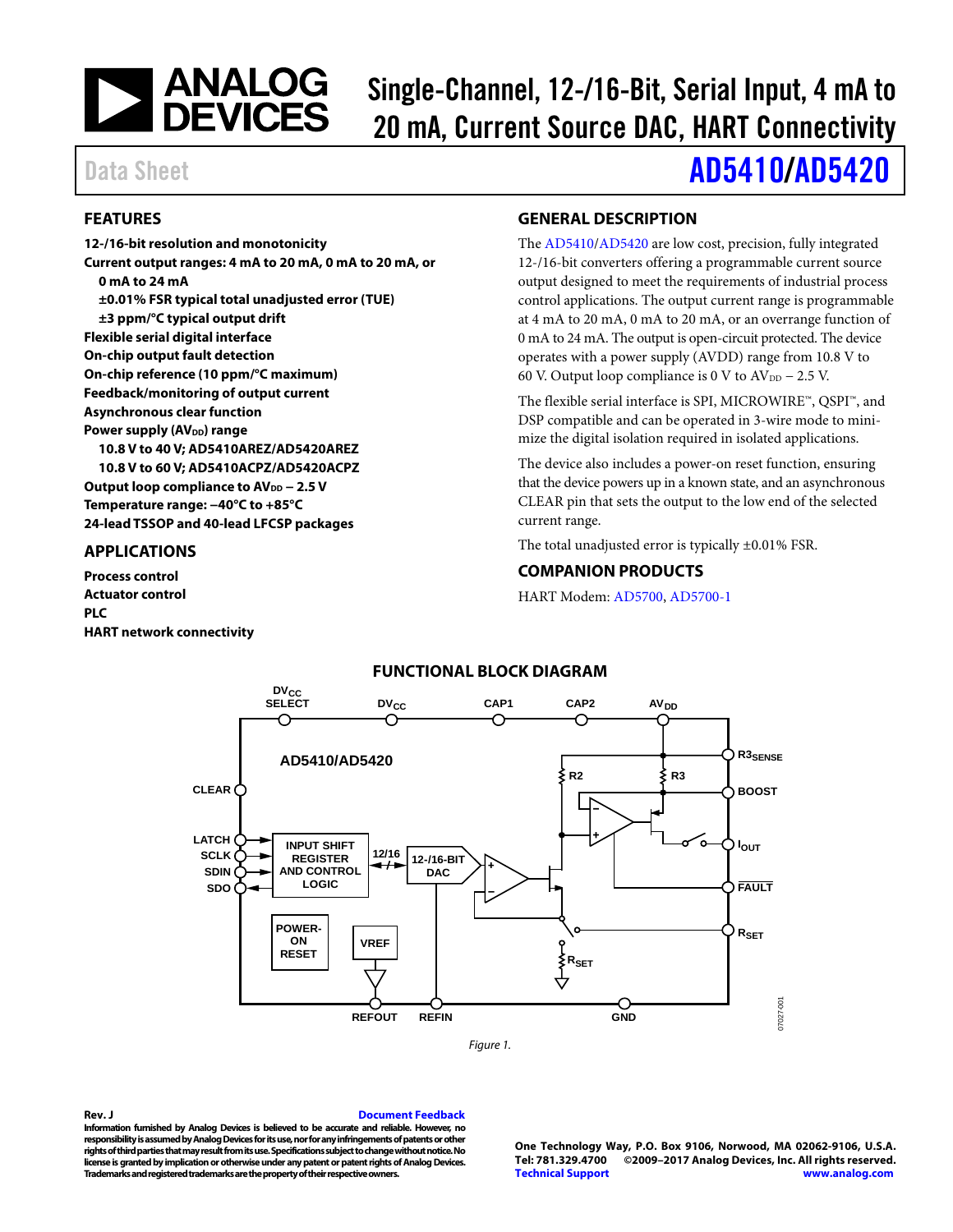# **TABLE OF CONTENTS**

| Pin Configurations and Function Descriptions  9 |
|-------------------------------------------------|
|                                                 |
|                                                 |
|                                                 |
|                                                 |
|                                                 |
|                                                 |
|                                                 |
|                                                 |
|                                                 |
|                                                 |
|                                                 |

| Feedback/Monitoring of Output Current 25                  |  |
|-----------------------------------------------------------|--|
|                                                           |  |
|                                                           |  |
|                                                           |  |
|                                                           |  |
|                                                           |  |
|                                                           |  |
|                                                           |  |
| Industrial, HART Compatible Analog Output Application. 29 |  |
|                                                           |  |
|                                                           |  |
|                                                           |  |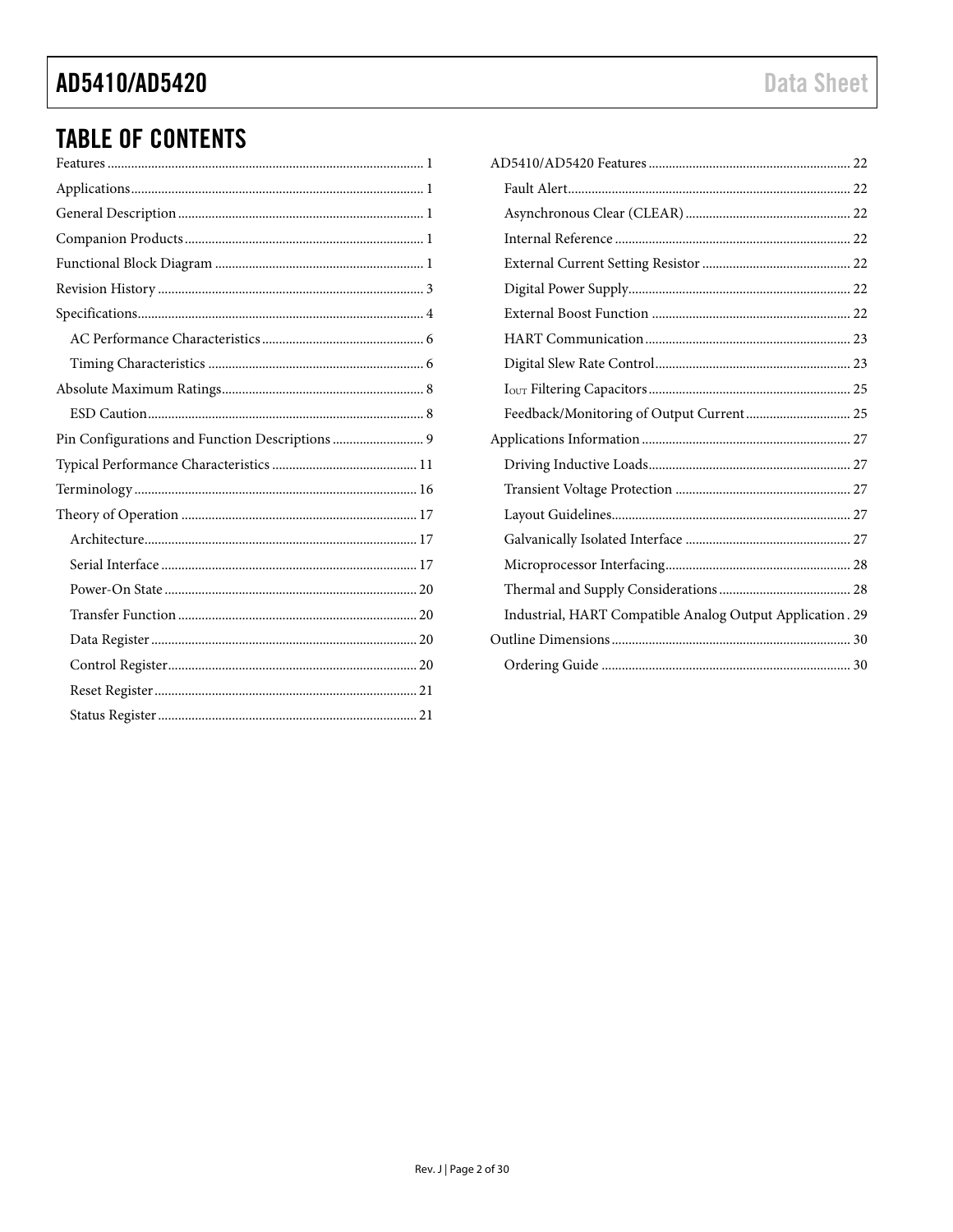#### <span id="page-2-0"></span>**REVISION HISTORY**

| 11/2017-Rev. I to Rev. J |  |
|--------------------------|--|
|                          |  |
|                          |  |
|                          |  |

#### **4/2017—Rev. H to Rev. I**

#### **4/2015—Rev. G to Rev. H**

#### **10/2014—Rev. F to Rev. G**

|--|--|--|--|--|

#### **10/2013—Rev. E to Rev. F**

#### **3/2013—Rev. D to Rev. E**

| Added Figure 40, Renumbered Sequentially19           |  |
|------------------------------------------------------|--|
|                                                      |  |
| Changes to Thermal and Supply Considerations Section |  |
|                                                      |  |
|                                                      |  |

#### **5/2012—Rev. C to Rev. D**

| Added Companion Products Section; Changes to Features |  |
|-------------------------------------------------------|--|
|                                                       |  |
|                                                       |  |
|                                                       |  |
| Added HART Communication Section and Figure 41,       |  |
|                                                       |  |
| Changes to Industrial, HART Compatible Analog Output  |  |
|                                                       |  |

### **11/2011—Rev. B to Rev. C** Changes to Table 10 ........................................................................18 **2/2010—Rev. A to Rev. B** Changes to Figure 46 .....................................................................23

#### **8/2009—Rev. 0 to Rev. A**

| Changes to Features and General Description  1           |  |
|----------------------------------------------------------|--|
|                                                          |  |
|                                                          |  |
| Changes to Introduction to Table 4 and to Table 4 7      |  |
|                                                          |  |
| Added Feedback/Monitoring of Output Current Section,     |  |
| Including Figure 45 to Figure 47; Renumbered Subsequent  |  |
|                                                          |  |
| Changes to Thermal and Supply Considerations Section and |  |
|                                                          |  |
|                                                          |  |
|                                                          |  |
|                                                          |  |

#### **3/2009—Revision 0: Initial Version**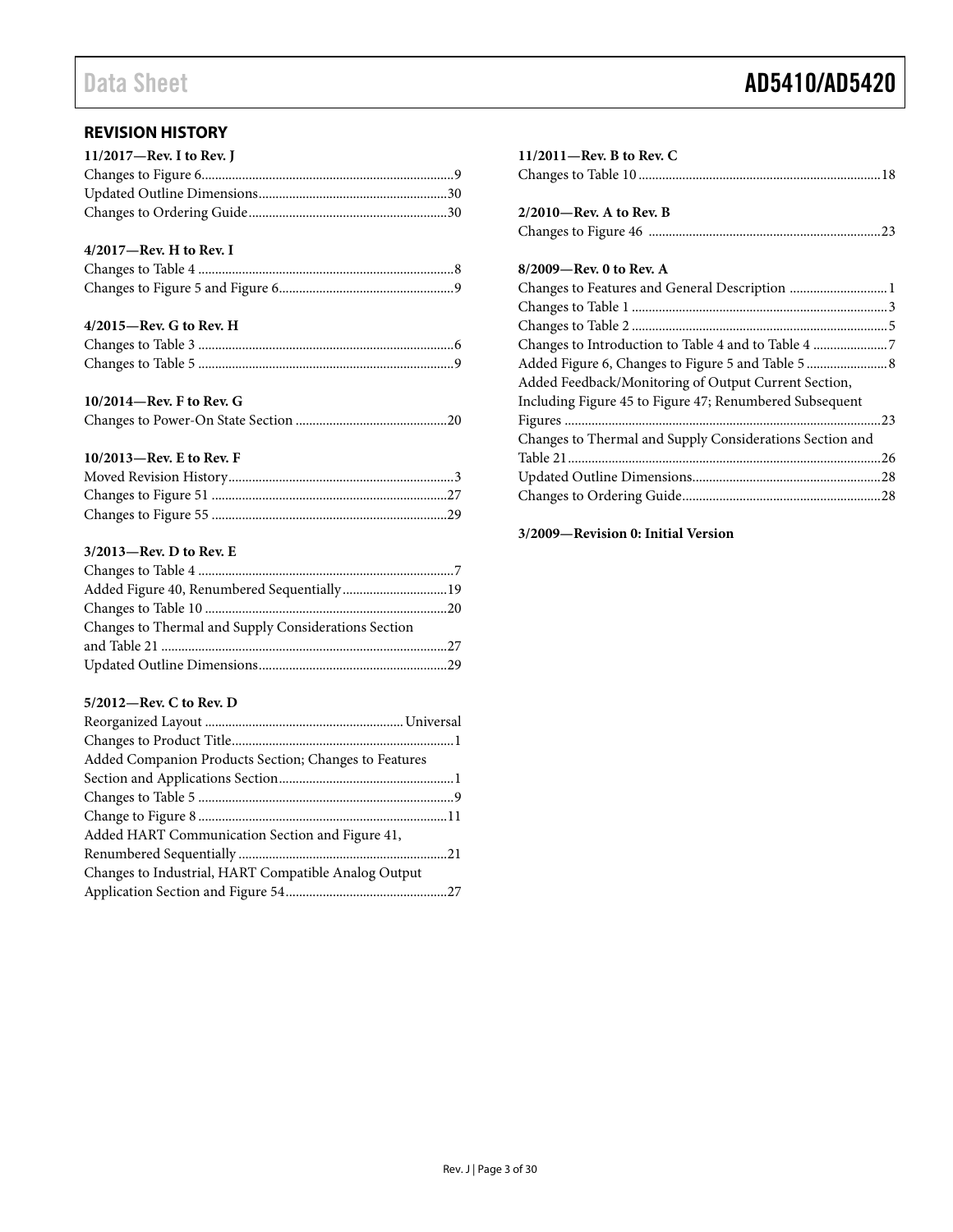# <span id="page-3-0"></span>**SPECIFICATIONS**

 $AV_{DD} = 10.8$  V to 26.4 V, GND = 0 V, REFIN = 5 V external; DV<sub>CC</sub> = 2.7 V to 5.5 V, R<sub>LOAD</sub> = 300  $\Omega$ ; all specifications T<sub>MIN</sub> to T<sub>MAX</sub>, unless otherwise noted.

#### **Table 1.**

| <b>OUTPUT CURRENT RANGES</b><br>0<br>24<br>mA<br>20<br>0<br>mA<br>20<br>4<br>mA<br><b>ACCURACY, INTERNAL RSET</b><br>Resolution<br>16<br>Bits<br>AD5420<br>12<br>AD5410<br>Bits<br><b>Total Unadjusted Error (TUE)</b><br>$-0.3$<br>%FSR<br>AD5420<br>$+0.3$<br>% FSR<br>$-0.13$<br>±0.08<br>$+0.13$<br>AD5420, $T_A = 25^{\circ}C$<br>$-0.5$<br>%FSR<br>AD5410<br>$+0.5$<br>$-0.3$<br>%FSR<br>±0.15<br>$+0.3$<br>AD5410, $T_A = 25^{\circ}C$<br>Relative Accuracy (INL) <sup>2</sup><br>$-0.024$<br>%FSR<br>AD5420<br>$+0.024$<br>%FSR<br>AD5410<br>$-0.032$<br>$+0.032$<br><b>Differential Nonlinearity (DNL)</b><br><b>LSB</b><br>Guaranteed monotonic<br>$+1$<br>$-1$<br><b>Offset Error</b><br>%FSR<br>$-0.27$<br>$+0.27$<br>%FSR<br>$-0.12$<br>$+0.12$<br>$T_A = 25^{\circ}C$<br>±0.08<br>Offset Error Temperature Coefficient (TC) <sup>3</sup><br>±16<br>ppm FSR/°C<br><b>Gain Error</b><br>%FSR<br>$-0.18$<br>$+0.18$<br>AD5420<br>%FSR<br>$-0.03$<br>$+0.03$<br>AD5420, $T_A = 25^{\circ}C$<br>±0.006<br>$+0.22$<br>AD5410<br>$-0.22$<br>$-0.06$<br>±0.012<br>$+0.06$<br>AD5410, $T_A = 25^{\circ}C$<br>±10<br>ppm FSR/°C<br>Gain Error Temperature Coefficient (TC) <sup>3</sup><br><b>Full-Scale Error</b><br>%FSR<br>$-0.2$<br>$+0.2$<br>%FSR<br>$-0.1$<br>±0.08<br>$+0.1$<br>$T_A = 25^{\circ}C$<br>Full-Scale Error Temperature Coefficient (TC) <sup>3</sup><br>±12<br>ppm FSR/°C<br>Assumes an ideal 15 k $\Omega$ resistor<br><b>ACCURACY, EXTERNAL RSET</b><br>Resolution<br>16<br>Bits<br>AD5420<br>12<br>AD5410<br>Bits<br>Total Unadjusted Error (TUE)<br>$-0.15$<br>$+0.15$<br>% FSR<br>AD5420<br>%FSR<br>$-0.06$<br>±0.01<br>$+0.06$<br>AD5420, $T_A = 25^{\circ}C$<br>$-0.3$<br>%FSR<br>AD5410<br>$+0.3$<br>AD5410, $T_A = 25^{\circ}C$<br>$-0.1$<br>%FSR<br>±0.02<br>$+0.1$<br>$-0.012$<br>%FSR<br>Relative Accuracy (INL) <sup>2</sup><br>$+0.012$<br>AD5420<br>%FSR<br>AD5410<br>$-0.032$<br>$+0.032$<br><b>Differential Nonlinearity (DNL)</b><br><b>LSB</b><br>$-1$<br>$+1$<br>Guaranteed monotonic<br><b>Offset Error</b><br>$-0.1$<br>$+0.1$<br>% FSR<br>% FSR<br>$-0.03$<br>$+0.03$<br>$T_A = 25^{\circ}C$<br>±0.006<br>Offset Error Temperature Coefficient (TC) <sup>3</sup><br>±3<br>ppm FSR/°C<br>Gain Error<br>$-0.08$<br>$+0.08$<br>% FSR<br>%FSR<br>$-0.05$<br>±0.003<br>$+0.05$<br>$T_A = 25$ °C<br>Gain Error Temperature Coefficient (TC) <sup>3</sup><br>ppm FSR/°C<br>±4<br><b>Full-Scale Error</b><br>%FSR<br>$-0.15$<br>$+0.15$<br>%FSR<br>$-0.06$<br>±0.01<br>$+0.06$<br>$T_A = 25^{\circ}C$<br>±7<br>ppm FSR/°C<br>Full-Scale Error Temperature Coefficient (TC) <sup>3</sup><br>OUTPUT CHARACTERISTICS <sup>3</sup><br>Current Loop Compliance Voltage<br>0<br>$AV_{DD} - 2.5$<br>v<br>Output Current Drift vs. Time<br>50<br>Internal R <sub>SET</sub> , drift after 1000 hours at 125°C<br>ppm FSR<br>External R <sub>SET</sub> , drift after 1000 hours at 125°C<br>20<br>ppm FSR<br><b>Resistive Load</b><br>1200<br>Ω<br>Inductive Load<br>50<br>$T_A = 25^{\circ}C$<br>mH | Parameter <sup>1</sup>                 | Min | <b>Typ</b> | Max          | Unit      | <b>Test Conditions/Comments</b> |
|-----------------------------------------------------------------------------------------------------------------------------------------------------------------------------------------------------------------------------------------------------------------------------------------------------------------------------------------------------------------------------------------------------------------------------------------------------------------------------------------------------------------------------------------------------------------------------------------------------------------------------------------------------------------------------------------------------------------------------------------------------------------------------------------------------------------------------------------------------------------------------------------------------------------------------------------------------------------------------------------------------------------------------------------------------------------------------------------------------------------------------------------------------------------------------------------------------------------------------------------------------------------------------------------------------------------------------------------------------------------------------------------------------------------------------------------------------------------------------------------------------------------------------------------------------------------------------------------------------------------------------------------------------------------------------------------------------------------------------------------------------------------------------------------------------------------------------------------------------------------------------------------------------------------------------------------------------------------------------------------------------------------------------------------------------------------------------------------------------------------------------------------------------------------------------------------------------------------------------------------------------------------------------------------------------------------------------------------------------------------------------------------------------------------------------------------------------------------------------------------------------------------------------------------------------------------------------------------------------------------------------------------------------------------------------------------------------------------------------------------------------------------------------------------------------------------------------------------------------------------------------------------------------------------------------------------------------------------------------------------------------------------------------------|----------------------------------------|-----|------------|--------------|-----------|---------------------------------|
|                                                                                                                                                                                                                                                                                                                                                                                                                                                                                                                                                                                                                                                                                                                                                                                                                                                                                                                                                                                                                                                                                                                                                                                                                                                                                                                                                                                                                                                                                                                                                                                                                                                                                                                                                                                                                                                                                                                                                                                                                                                                                                                                                                                                                                                                                                                                                                                                                                                                                                                                                                                                                                                                                                                                                                                                                                                                                                                                                                                                                                   |                                        |     |            |              |           |                                 |
|                                                                                                                                                                                                                                                                                                                                                                                                                                                                                                                                                                                                                                                                                                                                                                                                                                                                                                                                                                                                                                                                                                                                                                                                                                                                                                                                                                                                                                                                                                                                                                                                                                                                                                                                                                                                                                                                                                                                                                                                                                                                                                                                                                                                                                                                                                                                                                                                                                                                                                                                                                                                                                                                                                                                                                                                                                                                                                                                                                                                                                   |                                        |     |            |              |           |                                 |
|                                                                                                                                                                                                                                                                                                                                                                                                                                                                                                                                                                                                                                                                                                                                                                                                                                                                                                                                                                                                                                                                                                                                                                                                                                                                                                                                                                                                                                                                                                                                                                                                                                                                                                                                                                                                                                                                                                                                                                                                                                                                                                                                                                                                                                                                                                                                                                                                                                                                                                                                                                                                                                                                                                                                                                                                                                                                                                                                                                                                                                   |                                        |     |            |              |           |                                 |
|                                                                                                                                                                                                                                                                                                                                                                                                                                                                                                                                                                                                                                                                                                                                                                                                                                                                                                                                                                                                                                                                                                                                                                                                                                                                                                                                                                                                                                                                                                                                                                                                                                                                                                                                                                                                                                                                                                                                                                                                                                                                                                                                                                                                                                                                                                                                                                                                                                                                                                                                                                                                                                                                                                                                                                                                                                                                                                                                                                                                                                   |                                        |     |            |              |           |                                 |
|                                                                                                                                                                                                                                                                                                                                                                                                                                                                                                                                                                                                                                                                                                                                                                                                                                                                                                                                                                                                                                                                                                                                                                                                                                                                                                                                                                                                                                                                                                                                                                                                                                                                                                                                                                                                                                                                                                                                                                                                                                                                                                                                                                                                                                                                                                                                                                                                                                                                                                                                                                                                                                                                                                                                                                                                                                                                                                                                                                                                                                   |                                        |     |            |              |           |                                 |
|                                                                                                                                                                                                                                                                                                                                                                                                                                                                                                                                                                                                                                                                                                                                                                                                                                                                                                                                                                                                                                                                                                                                                                                                                                                                                                                                                                                                                                                                                                                                                                                                                                                                                                                                                                                                                                                                                                                                                                                                                                                                                                                                                                                                                                                                                                                                                                                                                                                                                                                                                                                                                                                                                                                                                                                                                                                                                                                                                                                                                                   |                                        |     |            |              |           |                                 |
|                                                                                                                                                                                                                                                                                                                                                                                                                                                                                                                                                                                                                                                                                                                                                                                                                                                                                                                                                                                                                                                                                                                                                                                                                                                                                                                                                                                                                                                                                                                                                                                                                                                                                                                                                                                                                                                                                                                                                                                                                                                                                                                                                                                                                                                                                                                                                                                                                                                                                                                                                                                                                                                                                                                                                                                                                                                                                                                                                                                                                                   |                                        |     |            |              |           |                                 |
|                                                                                                                                                                                                                                                                                                                                                                                                                                                                                                                                                                                                                                                                                                                                                                                                                                                                                                                                                                                                                                                                                                                                                                                                                                                                                                                                                                                                                                                                                                                                                                                                                                                                                                                                                                                                                                                                                                                                                                                                                                                                                                                                                                                                                                                                                                                                                                                                                                                                                                                                                                                                                                                                                                                                                                                                                                                                                                                                                                                                                                   |                                        |     |            |              |           |                                 |
|                                                                                                                                                                                                                                                                                                                                                                                                                                                                                                                                                                                                                                                                                                                                                                                                                                                                                                                                                                                                                                                                                                                                                                                                                                                                                                                                                                                                                                                                                                                                                                                                                                                                                                                                                                                                                                                                                                                                                                                                                                                                                                                                                                                                                                                                                                                                                                                                                                                                                                                                                                                                                                                                                                                                                                                                                                                                                                                                                                                                                                   |                                        |     |            |              |           |                                 |
|                                                                                                                                                                                                                                                                                                                                                                                                                                                                                                                                                                                                                                                                                                                                                                                                                                                                                                                                                                                                                                                                                                                                                                                                                                                                                                                                                                                                                                                                                                                                                                                                                                                                                                                                                                                                                                                                                                                                                                                                                                                                                                                                                                                                                                                                                                                                                                                                                                                                                                                                                                                                                                                                                                                                                                                                                                                                                                                                                                                                                                   |                                        |     |            |              |           |                                 |
|                                                                                                                                                                                                                                                                                                                                                                                                                                                                                                                                                                                                                                                                                                                                                                                                                                                                                                                                                                                                                                                                                                                                                                                                                                                                                                                                                                                                                                                                                                                                                                                                                                                                                                                                                                                                                                                                                                                                                                                                                                                                                                                                                                                                                                                                                                                                                                                                                                                                                                                                                                                                                                                                                                                                                                                                                                                                                                                                                                                                                                   |                                        |     |            |              |           |                                 |
|                                                                                                                                                                                                                                                                                                                                                                                                                                                                                                                                                                                                                                                                                                                                                                                                                                                                                                                                                                                                                                                                                                                                                                                                                                                                                                                                                                                                                                                                                                                                                                                                                                                                                                                                                                                                                                                                                                                                                                                                                                                                                                                                                                                                                                                                                                                                                                                                                                                                                                                                                                                                                                                                                                                                                                                                                                                                                                                                                                                                                                   |                                        |     |            |              |           |                                 |
|                                                                                                                                                                                                                                                                                                                                                                                                                                                                                                                                                                                                                                                                                                                                                                                                                                                                                                                                                                                                                                                                                                                                                                                                                                                                                                                                                                                                                                                                                                                                                                                                                                                                                                                                                                                                                                                                                                                                                                                                                                                                                                                                                                                                                                                                                                                                                                                                                                                                                                                                                                                                                                                                                                                                                                                                                                                                                                                                                                                                                                   |                                        |     |            |              |           |                                 |
|                                                                                                                                                                                                                                                                                                                                                                                                                                                                                                                                                                                                                                                                                                                                                                                                                                                                                                                                                                                                                                                                                                                                                                                                                                                                                                                                                                                                                                                                                                                                                                                                                                                                                                                                                                                                                                                                                                                                                                                                                                                                                                                                                                                                                                                                                                                                                                                                                                                                                                                                                                                                                                                                                                                                                                                                                                                                                                                                                                                                                                   |                                        |     |            |              |           |                                 |
|                                                                                                                                                                                                                                                                                                                                                                                                                                                                                                                                                                                                                                                                                                                                                                                                                                                                                                                                                                                                                                                                                                                                                                                                                                                                                                                                                                                                                                                                                                                                                                                                                                                                                                                                                                                                                                                                                                                                                                                                                                                                                                                                                                                                                                                                                                                                                                                                                                                                                                                                                                                                                                                                                                                                                                                                                                                                                                                                                                                                                                   |                                        |     |            |              |           |                                 |
|                                                                                                                                                                                                                                                                                                                                                                                                                                                                                                                                                                                                                                                                                                                                                                                                                                                                                                                                                                                                                                                                                                                                                                                                                                                                                                                                                                                                                                                                                                                                                                                                                                                                                                                                                                                                                                                                                                                                                                                                                                                                                                                                                                                                                                                                                                                                                                                                                                                                                                                                                                                                                                                                                                                                                                                                                                                                                                                                                                                                                                   |                                        |     |            |              |           |                                 |
|                                                                                                                                                                                                                                                                                                                                                                                                                                                                                                                                                                                                                                                                                                                                                                                                                                                                                                                                                                                                                                                                                                                                                                                                                                                                                                                                                                                                                                                                                                                                                                                                                                                                                                                                                                                                                                                                                                                                                                                                                                                                                                                                                                                                                                                                                                                                                                                                                                                                                                                                                                                                                                                                                                                                                                                                                                                                                                                                                                                                                                   |                                        |     |            |              |           |                                 |
|                                                                                                                                                                                                                                                                                                                                                                                                                                                                                                                                                                                                                                                                                                                                                                                                                                                                                                                                                                                                                                                                                                                                                                                                                                                                                                                                                                                                                                                                                                                                                                                                                                                                                                                                                                                                                                                                                                                                                                                                                                                                                                                                                                                                                                                                                                                                                                                                                                                                                                                                                                                                                                                                                                                                                                                                                                                                                                                                                                                                                                   |                                        |     |            |              |           |                                 |
|                                                                                                                                                                                                                                                                                                                                                                                                                                                                                                                                                                                                                                                                                                                                                                                                                                                                                                                                                                                                                                                                                                                                                                                                                                                                                                                                                                                                                                                                                                                                                                                                                                                                                                                                                                                                                                                                                                                                                                                                                                                                                                                                                                                                                                                                                                                                                                                                                                                                                                                                                                                                                                                                                                                                                                                                                                                                                                                                                                                                                                   |                                        |     |            |              |           |                                 |
|                                                                                                                                                                                                                                                                                                                                                                                                                                                                                                                                                                                                                                                                                                                                                                                                                                                                                                                                                                                                                                                                                                                                                                                                                                                                                                                                                                                                                                                                                                                                                                                                                                                                                                                                                                                                                                                                                                                                                                                                                                                                                                                                                                                                                                                                                                                                                                                                                                                                                                                                                                                                                                                                                                                                                                                                                                                                                                                                                                                                                                   |                                        |     |            |              |           |                                 |
|                                                                                                                                                                                                                                                                                                                                                                                                                                                                                                                                                                                                                                                                                                                                                                                                                                                                                                                                                                                                                                                                                                                                                                                                                                                                                                                                                                                                                                                                                                                                                                                                                                                                                                                                                                                                                                                                                                                                                                                                                                                                                                                                                                                                                                                                                                                                                                                                                                                                                                                                                                                                                                                                                                                                                                                                                                                                                                                                                                                                                                   |                                        |     |            |              |           |                                 |
|                                                                                                                                                                                                                                                                                                                                                                                                                                                                                                                                                                                                                                                                                                                                                                                                                                                                                                                                                                                                                                                                                                                                                                                                                                                                                                                                                                                                                                                                                                                                                                                                                                                                                                                                                                                                                                                                                                                                                                                                                                                                                                                                                                                                                                                                                                                                                                                                                                                                                                                                                                                                                                                                                                                                                                                                                                                                                                                                                                                                                                   |                                        |     |            |              |           |                                 |
|                                                                                                                                                                                                                                                                                                                                                                                                                                                                                                                                                                                                                                                                                                                                                                                                                                                                                                                                                                                                                                                                                                                                                                                                                                                                                                                                                                                                                                                                                                                                                                                                                                                                                                                                                                                                                                                                                                                                                                                                                                                                                                                                                                                                                                                                                                                                                                                                                                                                                                                                                                                                                                                                                                                                                                                                                                                                                                                                                                                                                                   |                                        |     |            |              |           |                                 |
|                                                                                                                                                                                                                                                                                                                                                                                                                                                                                                                                                                                                                                                                                                                                                                                                                                                                                                                                                                                                                                                                                                                                                                                                                                                                                                                                                                                                                                                                                                                                                                                                                                                                                                                                                                                                                                                                                                                                                                                                                                                                                                                                                                                                                                                                                                                                                                                                                                                                                                                                                                                                                                                                                                                                                                                                                                                                                                                                                                                                                                   |                                        |     |            |              |           |                                 |
|                                                                                                                                                                                                                                                                                                                                                                                                                                                                                                                                                                                                                                                                                                                                                                                                                                                                                                                                                                                                                                                                                                                                                                                                                                                                                                                                                                                                                                                                                                                                                                                                                                                                                                                                                                                                                                                                                                                                                                                                                                                                                                                                                                                                                                                                                                                                                                                                                                                                                                                                                                                                                                                                                                                                                                                                                                                                                                                                                                                                                                   |                                        |     |            |              |           |                                 |
|                                                                                                                                                                                                                                                                                                                                                                                                                                                                                                                                                                                                                                                                                                                                                                                                                                                                                                                                                                                                                                                                                                                                                                                                                                                                                                                                                                                                                                                                                                                                                                                                                                                                                                                                                                                                                                                                                                                                                                                                                                                                                                                                                                                                                                                                                                                                                                                                                                                                                                                                                                                                                                                                                                                                                                                                                                                                                                                                                                                                                                   |                                        |     |            |              |           |                                 |
|                                                                                                                                                                                                                                                                                                                                                                                                                                                                                                                                                                                                                                                                                                                                                                                                                                                                                                                                                                                                                                                                                                                                                                                                                                                                                                                                                                                                                                                                                                                                                                                                                                                                                                                                                                                                                                                                                                                                                                                                                                                                                                                                                                                                                                                                                                                                                                                                                                                                                                                                                                                                                                                                                                                                                                                                                                                                                                                                                                                                                                   |                                        |     |            |              |           |                                 |
|                                                                                                                                                                                                                                                                                                                                                                                                                                                                                                                                                                                                                                                                                                                                                                                                                                                                                                                                                                                                                                                                                                                                                                                                                                                                                                                                                                                                                                                                                                                                                                                                                                                                                                                                                                                                                                                                                                                                                                                                                                                                                                                                                                                                                                                                                                                                                                                                                                                                                                                                                                                                                                                                                                                                                                                                                                                                                                                                                                                                                                   |                                        |     |            |              |           |                                 |
|                                                                                                                                                                                                                                                                                                                                                                                                                                                                                                                                                                                                                                                                                                                                                                                                                                                                                                                                                                                                                                                                                                                                                                                                                                                                                                                                                                                                                                                                                                                                                                                                                                                                                                                                                                                                                                                                                                                                                                                                                                                                                                                                                                                                                                                                                                                                                                                                                                                                                                                                                                                                                                                                                                                                                                                                                                                                                                                                                                                                                                   |                                        |     |            |              |           |                                 |
|                                                                                                                                                                                                                                                                                                                                                                                                                                                                                                                                                                                                                                                                                                                                                                                                                                                                                                                                                                                                                                                                                                                                                                                                                                                                                                                                                                                                                                                                                                                                                                                                                                                                                                                                                                                                                                                                                                                                                                                                                                                                                                                                                                                                                                                                                                                                                                                                                                                                                                                                                                                                                                                                                                                                                                                                                                                                                                                                                                                                                                   |                                        |     |            |              |           |                                 |
|                                                                                                                                                                                                                                                                                                                                                                                                                                                                                                                                                                                                                                                                                                                                                                                                                                                                                                                                                                                                                                                                                                                                                                                                                                                                                                                                                                                                                                                                                                                                                                                                                                                                                                                                                                                                                                                                                                                                                                                                                                                                                                                                                                                                                                                                                                                                                                                                                                                                                                                                                                                                                                                                                                                                                                                                                                                                                                                                                                                                                                   |                                        |     |            |              |           |                                 |
|                                                                                                                                                                                                                                                                                                                                                                                                                                                                                                                                                                                                                                                                                                                                                                                                                                                                                                                                                                                                                                                                                                                                                                                                                                                                                                                                                                                                                                                                                                                                                                                                                                                                                                                                                                                                                                                                                                                                                                                                                                                                                                                                                                                                                                                                                                                                                                                                                                                                                                                                                                                                                                                                                                                                                                                                                                                                                                                                                                                                                                   |                                        |     |            |              |           |                                 |
|                                                                                                                                                                                                                                                                                                                                                                                                                                                                                                                                                                                                                                                                                                                                                                                                                                                                                                                                                                                                                                                                                                                                                                                                                                                                                                                                                                                                                                                                                                                                                                                                                                                                                                                                                                                                                                                                                                                                                                                                                                                                                                                                                                                                                                                                                                                                                                                                                                                                                                                                                                                                                                                                                                                                                                                                                                                                                                                                                                                                                                   |                                        |     |            |              |           |                                 |
|                                                                                                                                                                                                                                                                                                                                                                                                                                                                                                                                                                                                                                                                                                                                                                                                                                                                                                                                                                                                                                                                                                                                                                                                                                                                                                                                                                                                                                                                                                                                                                                                                                                                                                                                                                                                                                                                                                                                                                                                                                                                                                                                                                                                                                                                                                                                                                                                                                                                                                                                                                                                                                                                                                                                                                                                                                                                                                                                                                                                                                   |                                        |     |            |              |           |                                 |
|                                                                                                                                                                                                                                                                                                                                                                                                                                                                                                                                                                                                                                                                                                                                                                                                                                                                                                                                                                                                                                                                                                                                                                                                                                                                                                                                                                                                                                                                                                                                                                                                                                                                                                                                                                                                                                                                                                                                                                                                                                                                                                                                                                                                                                                                                                                                                                                                                                                                                                                                                                                                                                                                                                                                                                                                                                                                                                                                                                                                                                   |                                        |     |            |              |           |                                 |
|                                                                                                                                                                                                                                                                                                                                                                                                                                                                                                                                                                                                                                                                                                                                                                                                                                                                                                                                                                                                                                                                                                                                                                                                                                                                                                                                                                                                                                                                                                                                                                                                                                                                                                                                                                                                                                                                                                                                                                                                                                                                                                                                                                                                                                                                                                                                                                                                                                                                                                                                                                                                                                                                                                                                                                                                                                                                                                                                                                                                                                   |                                        |     |            |              |           |                                 |
|                                                                                                                                                                                                                                                                                                                                                                                                                                                                                                                                                                                                                                                                                                                                                                                                                                                                                                                                                                                                                                                                                                                                                                                                                                                                                                                                                                                                                                                                                                                                                                                                                                                                                                                                                                                                                                                                                                                                                                                                                                                                                                                                                                                                                                                                                                                                                                                                                                                                                                                                                                                                                                                                                                                                                                                                                                                                                                                                                                                                                                   |                                        |     |            |              |           |                                 |
|                                                                                                                                                                                                                                                                                                                                                                                                                                                                                                                                                                                                                                                                                                                                                                                                                                                                                                                                                                                                                                                                                                                                                                                                                                                                                                                                                                                                                                                                                                                                                                                                                                                                                                                                                                                                                                                                                                                                                                                                                                                                                                                                                                                                                                                                                                                                                                                                                                                                                                                                                                                                                                                                                                                                                                                                                                                                                                                                                                                                                                   |                                        |     |            |              |           |                                 |
|                                                                                                                                                                                                                                                                                                                                                                                                                                                                                                                                                                                                                                                                                                                                                                                                                                                                                                                                                                                                                                                                                                                                                                                                                                                                                                                                                                                                                                                                                                                                                                                                                                                                                                                                                                                                                                                                                                                                                                                                                                                                                                                                                                                                                                                                                                                                                                                                                                                                                                                                                                                                                                                                                                                                                                                                                                                                                                                                                                                                                                   |                                        |     |            |              |           |                                 |
|                                                                                                                                                                                                                                                                                                                                                                                                                                                                                                                                                                                                                                                                                                                                                                                                                                                                                                                                                                                                                                                                                                                                                                                                                                                                                                                                                                                                                                                                                                                                                                                                                                                                                                                                                                                                                                                                                                                                                                                                                                                                                                                                                                                                                                                                                                                                                                                                                                                                                                                                                                                                                                                                                                                                                                                                                                                                                                                                                                                                                                   |                                        |     |            |              |           |                                 |
|                                                                                                                                                                                                                                                                                                                                                                                                                                                                                                                                                                                                                                                                                                                                                                                                                                                                                                                                                                                                                                                                                                                                                                                                                                                                                                                                                                                                                                                                                                                                                                                                                                                                                                                                                                                                                                                                                                                                                                                                                                                                                                                                                                                                                                                                                                                                                                                                                                                                                                                                                                                                                                                                                                                                                                                                                                                                                                                                                                                                                                   |                                        |     |            |              |           |                                 |
|                                                                                                                                                                                                                                                                                                                                                                                                                                                                                                                                                                                                                                                                                                                                                                                                                                                                                                                                                                                                                                                                                                                                                                                                                                                                                                                                                                                                                                                                                                                                                                                                                                                                                                                                                                                                                                                                                                                                                                                                                                                                                                                                                                                                                                                                                                                                                                                                                                                                                                                                                                                                                                                                                                                                                                                                                                                                                                                                                                                                                                   |                                        |     |            |              |           |                                 |
|                                                                                                                                                                                                                                                                                                                                                                                                                                                                                                                                                                                                                                                                                                                                                                                                                                                                                                                                                                                                                                                                                                                                                                                                                                                                                                                                                                                                                                                                                                                                                                                                                                                                                                                                                                                                                                                                                                                                                                                                                                                                                                                                                                                                                                                                                                                                                                                                                                                                                                                                                                                                                                                                                                                                                                                                                                                                                                                                                                                                                                   |                                        |     |            |              |           |                                 |
|                                                                                                                                                                                                                                                                                                                                                                                                                                                                                                                                                                                                                                                                                                                                                                                                                                                                                                                                                                                                                                                                                                                                                                                                                                                                                                                                                                                                                                                                                                                                                                                                                                                                                                                                                                                                                                                                                                                                                                                                                                                                                                                                                                                                                                                                                                                                                                                                                                                                                                                                                                                                                                                                                                                                                                                                                                                                                                                                                                                                                                   |                                        |     |            |              |           |                                 |
|                                                                                                                                                                                                                                                                                                                                                                                                                                                                                                                                                                                                                                                                                                                                                                                                                                                                                                                                                                                                                                                                                                                                                                                                                                                                                                                                                                                                                                                                                                                                                                                                                                                                                                                                                                                                                                                                                                                                                                                                                                                                                                                                                                                                                                                                                                                                                                                                                                                                                                                                                                                                                                                                                                                                                                                                                                                                                                                                                                                                                                   |                                        |     |            |              |           |                                 |
|                                                                                                                                                                                                                                                                                                                                                                                                                                                                                                                                                                                                                                                                                                                                                                                                                                                                                                                                                                                                                                                                                                                                                                                                                                                                                                                                                                                                                                                                                                                                                                                                                                                                                                                                                                                                                                                                                                                                                                                                                                                                                                                                                                                                                                                                                                                                                                                                                                                                                                                                                                                                                                                                                                                                                                                                                                                                                                                                                                                                                                   |                                        |     |            |              |           |                                 |
|                                                                                                                                                                                                                                                                                                                                                                                                                                                                                                                                                                                                                                                                                                                                                                                                                                                                                                                                                                                                                                                                                                                                                                                                                                                                                                                                                                                                                                                                                                                                                                                                                                                                                                                                                                                                                                                                                                                                                                                                                                                                                                                                                                                                                                                                                                                                                                                                                                                                                                                                                                                                                                                                                                                                                                                                                                                                                                                                                                                                                                   |                                        |     |            |              |           |                                 |
|                                                                                                                                                                                                                                                                                                                                                                                                                                                                                                                                                                                                                                                                                                                                                                                                                                                                                                                                                                                                                                                                                                                                                                                                                                                                                                                                                                                                                                                                                                                                                                                                                                                                                                                                                                                                                                                                                                                                                                                                                                                                                                                                                                                                                                                                                                                                                                                                                                                                                                                                                                                                                                                                                                                                                                                                                                                                                                                                                                                                                                   |                                        |     |            |              |           |                                 |
|                                                                                                                                                                                                                                                                                                                                                                                                                                                                                                                                                                                                                                                                                                                                                                                                                                                                                                                                                                                                                                                                                                                                                                                                                                                                                                                                                                                                                                                                                                                                                                                                                                                                                                                                                                                                                                                                                                                                                                                                                                                                                                                                                                                                                                                                                                                                                                                                                                                                                                                                                                                                                                                                                                                                                                                                                                                                                                                                                                                                                                   |                                        |     |            |              |           |                                 |
|                                                                                                                                                                                                                                                                                                                                                                                                                                                                                                                                                                                                                                                                                                                                                                                                                                                                                                                                                                                                                                                                                                                                                                                                                                                                                                                                                                                                                                                                                                                                                                                                                                                                                                                                                                                                                                                                                                                                                                                                                                                                                                                                                                                                                                                                                                                                                                                                                                                                                                                                                                                                                                                                                                                                                                                                                                                                                                                                                                                                                                   | DC Power Supply Rejection Ratio (PSRR) |     |            | $\mathbf{1}$ | $\mu A/V$ |                                 |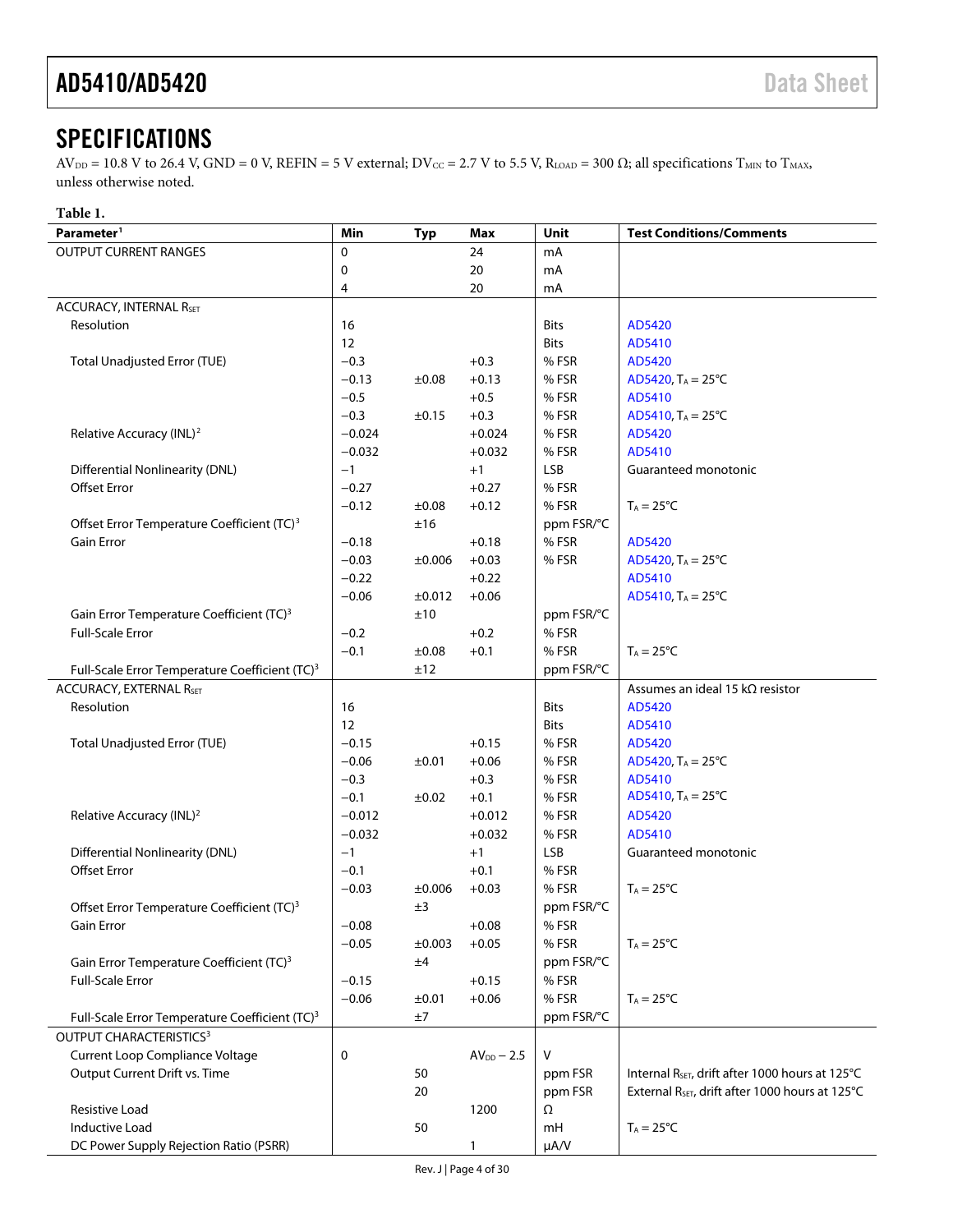# <span id="page-4-0"></span>Data Sheet **AD5410/AD5420**

| Parameter <sup>1</sup>                                 | Min             | Typ            | Max          | Unit           | <b>Test Conditions/Comments</b>                    |
|--------------------------------------------------------|-----------------|----------------|--------------|----------------|----------------------------------------------------|
| Output Impedance                                       |                 | 50             |              | MΩ             |                                                    |
| <b>Output Current Leakage</b>                          |                 | 60             |              | pA             | Output disabled                                    |
| R3 Resistor Value                                      | 36              | 40             | 44           | Ω              | $T_A = 25^{\circ}C$                                |
| R3 Resistor Temperature Coefficient (TC)               |                 | 30             |              | ppm/°C         |                                                    |
| <b>IBIAS</b> Current                                   | 399             | 444            | 489          | μA             |                                                    |
| IBIAS Current Temperature Coefficient (TC)             |                 | 30             |              | ppm/°C         |                                                    |
| REFERENCE INPUT/OUTPUT                                 |                 |                |              |                |                                                    |
| Reference Input <sup>3</sup>                           |                 |                |              |                |                                                    |
| Reference Input Voltage                                | 4.95            | 5              | 5.05         | V              | For specified performance                          |
| DC Input Impedance                                     | 25              | 30             |              | $k\Omega$      |                                                    |
| Reference Output                                       |                 |                |              |                |                                                    |
| Output Voltage                                         | 4.995           | 5.000          | 5.005        | v              | $T_A = 25^{\circ}C$                                |
| Reference TC <sup>3, 4</sup>                           |                 | 1.8            | 10           | ppm/°C         |                                                    |
| Output Noise (0.1 Hz to 10 Hz) <sup>3</sup>            |                 | 18             |              | µV p-p         |                                                    |
| Noise Spectral Density <sup>3</sup>                    |                 | 100            |              | $nV/\sqrt{Hz}$ | At 10 kHz                                          |
| Output Voltage Drift vs. Time <sup>3</sup>             |                 | 50             |              | ppm            | Drift after 1000 hours, $T_A = 125^{\circ}C$       |
| Capacitive Load <sup>3</sup>                           |                 | 600            |              | nF             |                                                    |
| Load Current <sup>3</sup>                              |                 | 5              |              | mA             |                                                    |
| Short-Circuit Current <sup>3</sup>                     |                 | $\overline{7}$ |              | mA             |                                                    |
|                                                        |                 | 95             |              |                |                                                    |
| Load Regulation <sup>3</sup><br><b>DIGITAL INPUTS3</b> |                 |                |              | ppm/mA         |                                                    |
|                                                        |                 |                |              |                | JEDEC compliant                                    |
| Input High Voltage, VIH                                | 2               |                |              | V              |                                                    |
| Input Low Voltage, VLL                                 |                 |                | 0.8          | v              |                                                    |
| Input Current                                          | $-1$            |                | $+1$         | μA             | Per pin                                            |
| Pin Capacitance                                        |                 | 10             |              | pF             | Per pin                                            |
| DIGITAL OUTPUTS <sup>3</sup>                           |                 |                |              |                |                                                    |
| SDO                                                    |                 |                |              |                |                                                    |
| Output Low Voltage, VoL                                |                 |                | 0.4          | ٧              | Sinking 200 µA                                     |
| Output High Voltage, VOH                               | $DV_{cc} - 0.5$ |                |              | v              | Sourcing 200 µA                                    |
| High Impedance Leakage Current                         | $-1$            |                | $+1$         | μA             |                                                    |
| High Impedance Output Capacitance                      |                 | 5              |              | pF             |                                                    |
| <b>FAULT</b>                                           |                 |                |              |                |                                                    |
| Output Low Voltage, V <sub>OL</sub>                    |                 |                | 0.4          | V              | 10 k $\Omega$ pull-up resistor to DV <sub>cc</sub> |
| Output Low Voltage, V <sub>OL</sub>                    |                 | 0.6            |              | ٧              | 2.5 mA load current                                |
| Output High Voltage, VOH                               | 3.6             |                |              | V              | 10 k $\Omega$ pull-up resistor to DV <sub>cc</sub> |
| <b>POWER REOUIREMENTS</b>                              |                 |                |              |                |                                                    |
| AV <sub>DD</sub>                                       | 10.8            |                | 40           | ٧              | TSSOP package                                      |
|                                                        | 10.8            |                | 60           | V              | LFCSP package                                      |
| $DV_{cc}$                                              |                 |                |              |                |                                                    |
| Input Voltage                                          | 2.7             |                | 5.5          | $\sf V$        | Internal supply disabled                           |
| Output Voltage                                         |                 | 4.5            |              | v              | DV <sub>cc</sub> can be overdriven up to 5.5 V     |
| Output Load Current <sup>3</sup>                       |                 | 5              |              | mA             |                                                    |
| Short-Circuit Current <sup>3</sup>                     |                 | 20             |              | mA             |                                                    |
| $Al_{DD}$                                              |                 |                | 3            | mA             | Output disabled                                    |
|                                                        |                 |                | 4            | mA             | Output enabled                                     |
| $DI_{CC}$                                              |                 |                | $\mathbf{1}$ | mA             | $V_{IH} = DV_{CC}$ , $V_{IL} = GND$                |
| Power Dissipation                                      |                 | 144            |              | mW             | $AV_{DD} = 40 V, I_{OUT} = 0 mA$                   |
|                                                        |                 | 50             |              | mW             | $AV_{DD} = 15 V, I_{OUT} = 0 mA$                   |

<sup>1</sup> Temperature range: −40°C to +85°C; typical at +25°C.

<sup>2</sup> For 0 mA to 20 mA and 0 mA to 24 mA ranges, INL is measured from Code 256 for th[e AD5420](http://www.analog.com/AD5420?doc=AD5410_5420.pdf) and Code 16 for th[e AD5410.](http://www.analog.com/AD5410?doc=AD5410_5420.pdf)

<sup>3</sup> Guaranteed by design and characterization but not production tested.

<sup>4</sup> The on-chip reference is production trimmed and tested at 25°C and 85°C. It is characterized from −40°C to +85°C.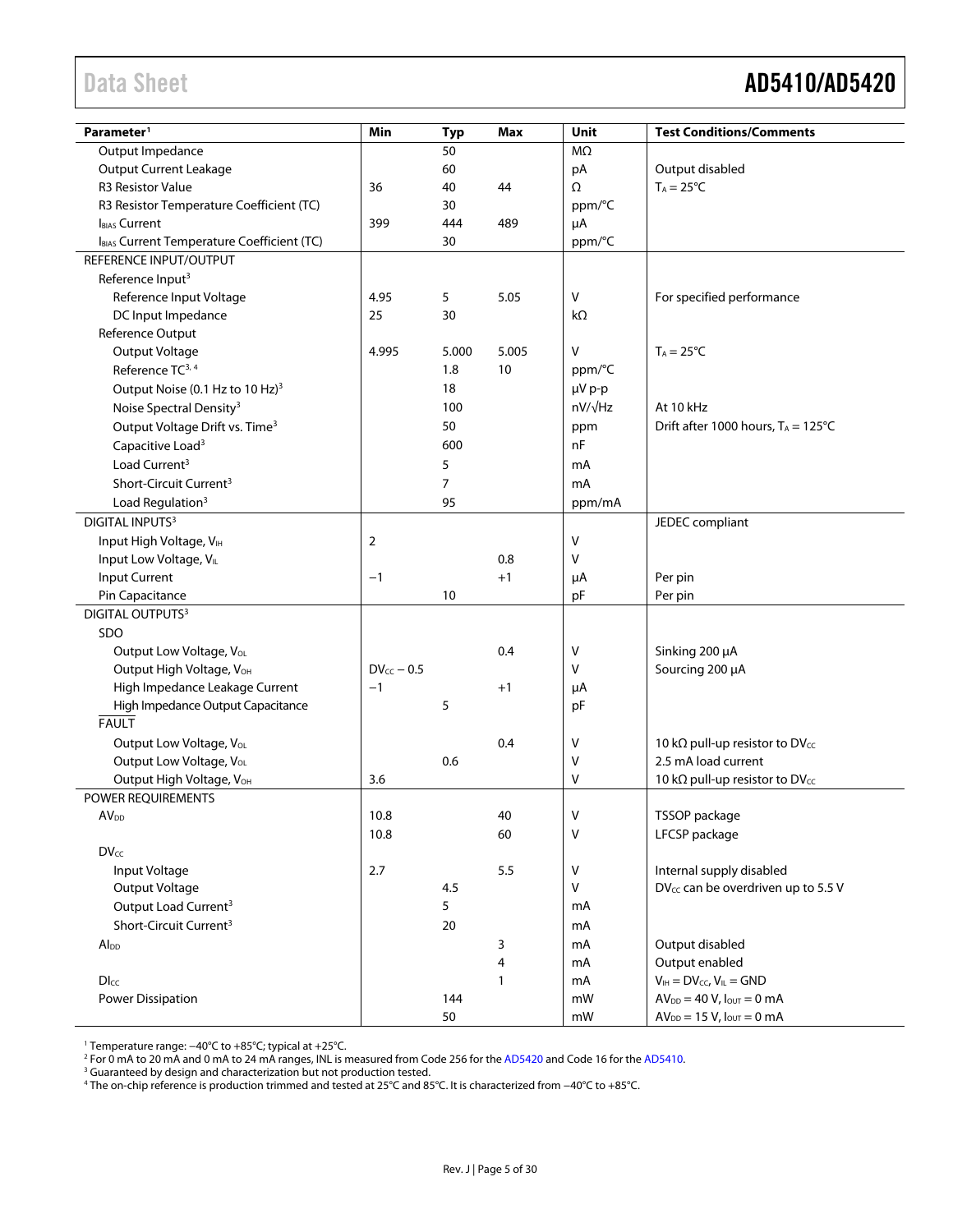#### <span id="page-5-0"></span>**AC PERFORMANCE CHARACTERISTICS**

 $AV_{DD} = 10.8$  V to 26.4 V, GND = 0 V, REFIN = 5 V external;  $DV_{CC} = 2.7$  V to 5.5 V, R<sub>LOAD</sub> = 300  $\Omega$ ; all specifications T<sub>MIN</sub> to T<sub>MAX</sub>, unless otherwise noted.

**Table 2.** 

| Parameter <sup>1</sup>                    | Min | Typ   | Max | Unit | <b>Test Conditions/Comments</b>                                    |
|-------------------------------------------|-----|-------|-----|------|--------------------------------------------------------------------|
| DYNAMIC PERFORMANCE                       |     |       |     |      |                                                                    |
| Output Current Settling Time <sup>2</sup> |     | 10    |     | us   | 16 mA step, to 0.1% FSR                                            |
|                                           |     | 40    |     | us   | 16 mA step, to 0.1% FSR, $L = 1$ mH                                |
| <b>AC PSRR</b>                            |     | $-75$ |     | dB   | 200 mV, 50 Hz/60 Hz sine wave superimposed on power supply voltage |

<sup>1</sup> Guaranteed by design and characterization; not production tested.

<sup>2</sup> Digital slew rate control feature disabled and CAP1 = CAP2 = open circuit.

#### <span id="page-5-1"></span>**TIMING CHARACTERISTICS**

 $AV_{DD} = 10.8$  V to 26.4 V, GND = 0 V, REFIN = 5 V external;  $DV_{CC} = 2.7$  V to 5.5 V, R<sub>LOAD</sub> = 300  $\Omega$ ; all specifications T<sub>MIN</sub> to T<sub>MAX</sub>, unless otherwise noted.

**Table 3.** 

| Parameter <sup>1, 2, 3</sup> | Limit at T <sub>MIN</sub> , T <sub>MAX</sub> | Unit   | <b>Description</b>                                           |
|------------------------------|----------------------------------------------|--------|--------------------------------------------------------------|
| <b>WRITE MODE</b>            |                                              |        |                                                              |
| $t_1$                        | 33                                           | ns min | SCLK cycle time                                              |
| t <sub>2</sub>               | 13                                           | ns min | <b>SCLK low time</b>                                         |
| t <sub>3</sub>               | 13                                           | ns min | SCLK high time                                               |
| $t_4$                        | 13                                           | ns min | LATCH delay time                                             |
| t <sub>5</sub>               | 5                                            | us min | LATCH high time                                              |
| t6                           | 5                                            | ns min | Data setup time                                              |
| t7                           | 5                                            | ns min | Data hold time                                               |
| t <sub>8</sub>               | 40                                           | ns min | <b>LATCH low time</b>                                        |
| $t_9$                        | 20                                           | ns min | CLEAR pulse width                                            |
| $t_{10}$                     | 5                                            | us max | <b>CLEAR activation time</b>                                 |
| <b>READBACK MODE</b>         |                                              |        |                                                              |
| $t_{11}$                     | 90                                           | ns min | SCLK cycle time                                              |
| $t_{12}$                     | 40                                           | ns min | <b>SCLK low time</b>                                         |
| $t_{13}$                     | 40                                           | ns min | SCLK high time                                               |
| $t_{14}$                     | 13                                           | ns min | LATCH delay time                                             |
| $t_{15}$                     | 40                                           | ns min | LATCH high time                                              |
| $t_{16}$                     | 5                                            | ns min | Data setup time                                              |
| $t_{17}$                     | 5                                            | ns min | Data hold time                                               |
| $t_{18}$                     | 40                                           | ns min | <b>LATCH low time</b>                                        |
| $t_{19}$                     | 35                                           | ns max | Serial output delay time ( $C_{L,5DO} = 50$ pF) <sup>4</sup> |
| $t_{20}$                     | 35                                           | ns max | LATCH rising edge to SDO tristate                            |
| DAISY-CHAIN MODE             |                                              |        |                                                              |
| $t_{21}$                     | 90                                           | ns min | SCLK cycle time                                              |
| $t_{22}$                     | 40                                           | ns min | <b>SCLK low time</b>                                         |
| $t_{23}$                     | 40                                           | ns min | SCLK high time                                               |
| $t_{24}$                     | 13                                           | ns min | LATCH delay time                                             |
| $t_{25}$                     | 40                                           | ns min | LATCH high time                                              |
| $t_{26}$                     | 5                                            | ns min | Data setup time                                              |
| $t_{27}$                     | 5                                            | ns min | Data hold time                                               |
| $t_{28}$                     | 40                                           | ns min | <b>LATCH low time</b>                                        |
| $t_{29}$                     | 35                                           | ns max | Serial output delay time ( $C_{LSDO} = 50$ pF) <sup>4</sup>  |

<sup>1</sup> Guaranteed by characterization but not production tested.

<sup>2</sup> All input signals are specified with t<sub>R</sub> = t<sub>F</sub> = 5 ns (10% to 90% of DV<sub>cc</sub>) and timed from a voltage level of 1.2 V.

<sup>3</sup> Se[e Figure 2,](#page-6-0) [Figure 3,](#page-6-1) an[d Figure 4.](#page-6-2)

 $4 C_{LSDO} =$  capacitive load on SDO output.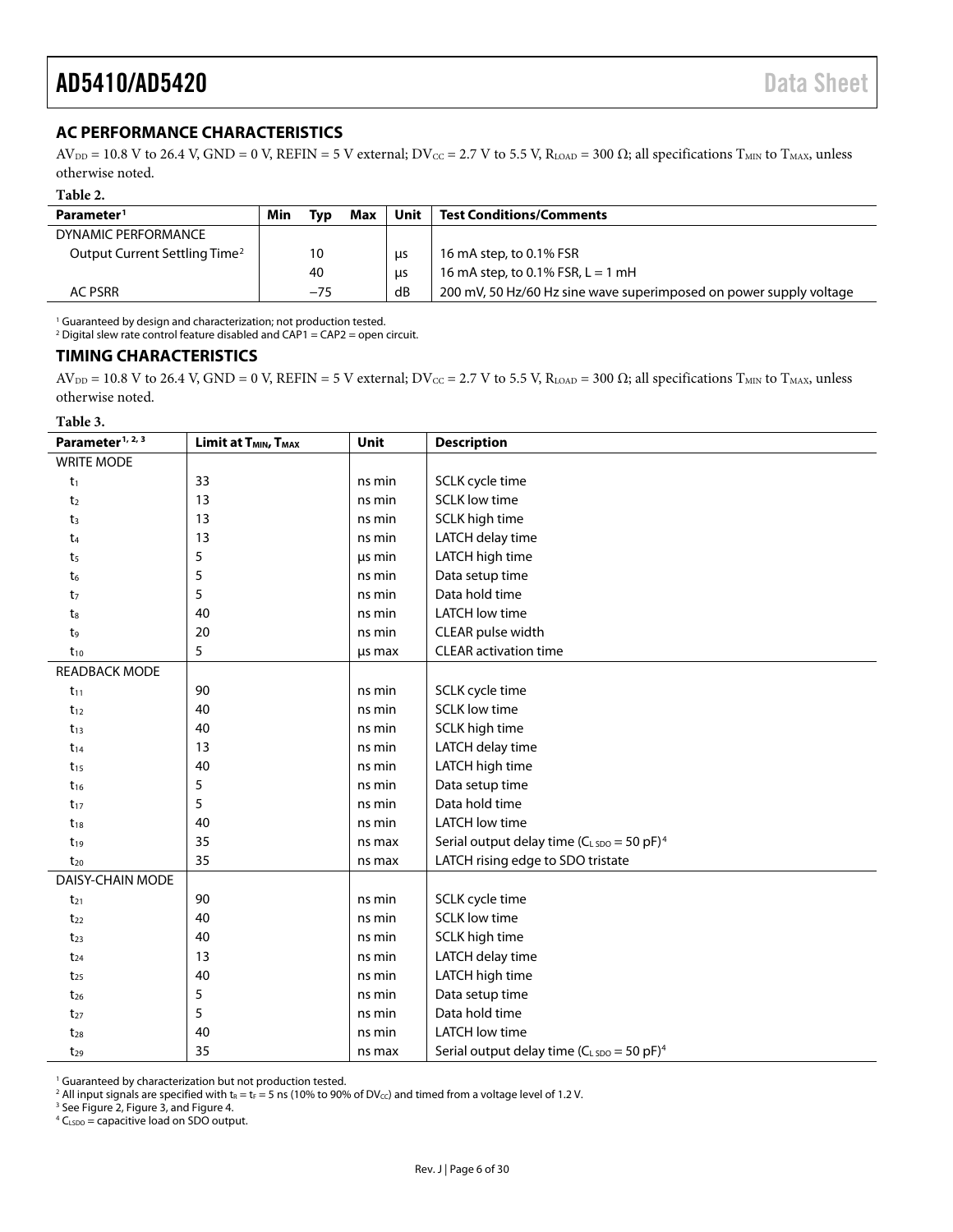<span id="page-6-0"></span>

<span id="page-6-2"></span><span id="page-6-1"></span>*Figure 4. Daisy-Chain Mode Timing Diagram*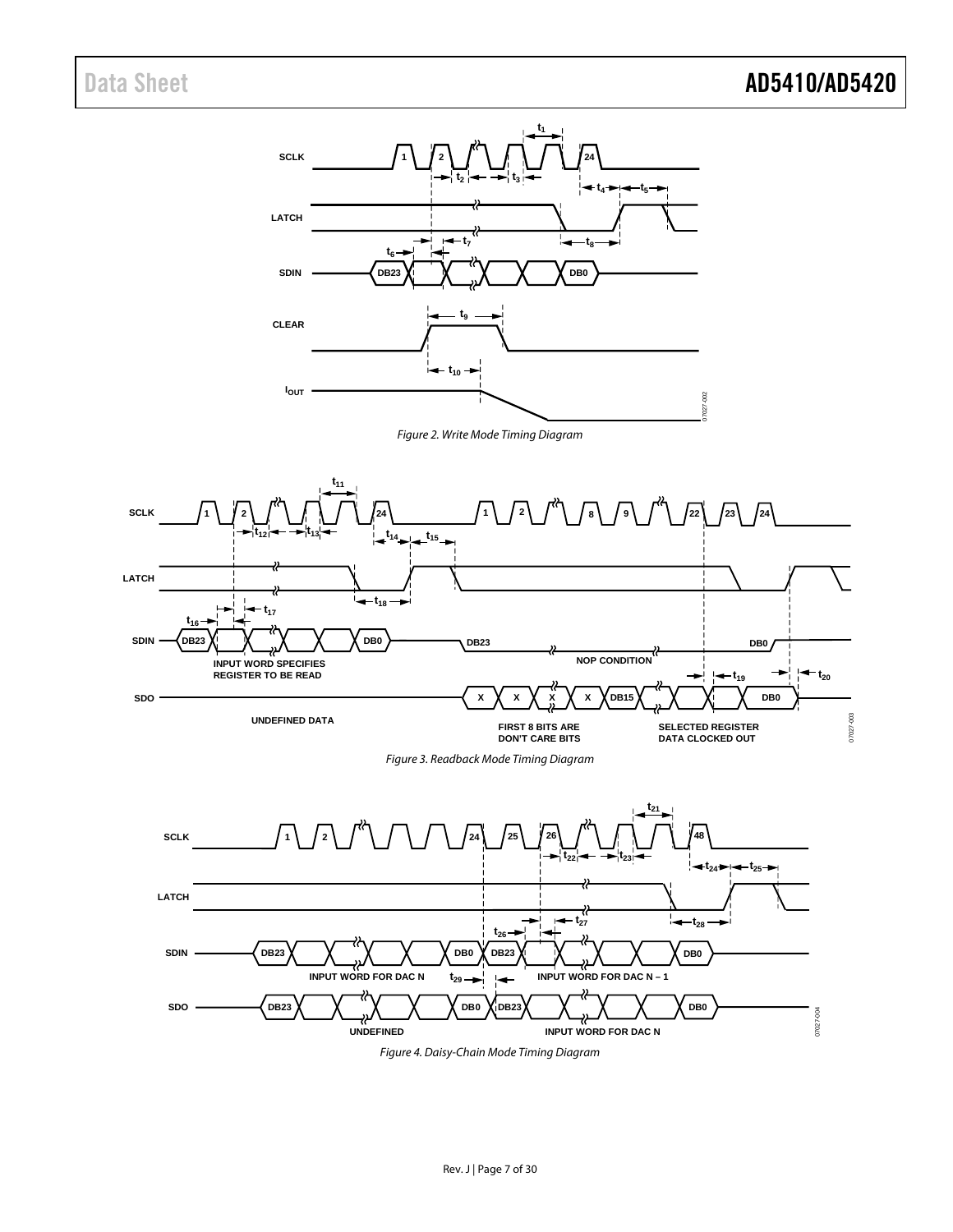# <span id="page-7-0"></span>ABSOLUTE MAXIMUM RATINGS

 $T_A = 25^{\circ}$ C, unless otherwise noted. Transient currents of up to 80 mA do not cause SCR latch-up.

#### **Table 4.**

| <b>Parameter</b>                          | Rating                                                       |
|-------------------------------------------|--------------------------------------------------------------|
| AV <sub>pp</sub> to GND                   | $-0.3$ V to $+60$ V                                          |
| DV <sub>cc</sub> to GND                   | $-0.3$ V to $+7$ V                                           |
| Digital Inputs to GND                     | $-0.3$ V to DV $cc + 0.3$ V or $+7$ V<br>(whichever is less) |
| Digital Outputs to GND                    | $-0.3$ V to DV $cc + 0.3$ V or $+7$ V<br>(whichever is less) |
| REFIN, REFOUT to GND                      | $-0.3 V$ to $+7 V$                                           |
| $\ln$ to GND                              | $-0.3$ V to AV <sub>pp</sub>                                 |
| Operating Temperature Range               |                                                              |
| Industrial                                | $-40^{\circ}$ C to $+85^{\circ}$ C <sup>1</sup>              |
| Storage Temperature Range                 | $-65^{\circ}$ C to $+150^{\circ}$ C                          |
| Junction Temperature (T <sub>J</sub> max) | $125^{\circ}$ C                                              |
| 24-Lead TSSOP_EP Package                  |                                                              |
| Thermal Impedance, $\theta_{JA}$          | $35^{\circ}$ C/W <sup>2</sup>                                |
| Thermal Impedance, $\theta_{\text{JC}}$   | $9^{\circ}$ C/W                                              |
| 40-Lead LFCSP Package                     |                                                              |
| Thermal Impedance, $\theta_{JA}$          | $33^{\circ}$ C/W <sup>2</sup>                                |
| Thermal Impedance, $\theta_{\text{JC}}$   | $4^{\circ}$ C/W                                              |
| Power Dissipation                         | $(TJ max - TA)/\thetaJA$                                     |
| Lead Temperature                          | JEDEC industry standard                                      |
| Soldering                                 | J-STD-020                                                    |

<sup>1</sup> Power dissipated on chip must be derated to keep junction temperature below 125°C. The assumption is that the maximum power dissipation condition is sourcing 24 mA into ground from AV<sub>DD</sub> with a 4 mA on-chip current.

<sup>2</sup> Thermal impedance simulated values are based on JEDEC 2S2P thermal test board with thermal vias. Ref: JEDEC JESD51 documents.

Stresses at or above those listed under Absolute Maximum Ratings may cause permanent damage to the product. This is a stress rating only; functional operation of the product at these or any other conditions above those indicated in the operational section of this specification is not implied. Operation beyond the maximum operating conditions for extended periods may affect product reliability.

#### <span id="page-7-1"></span>**ESD CAUTION**



ESD (electrostatic discharge) sensitive device. Charged devices and circuit boards can discharge without detection. Although this product features patented or proprietary protection circuitry, damage may occur on devices subjected to high energy ESD. Therefore, proper ESD precautions should be taken to avoid performance degradation or loss of functionality.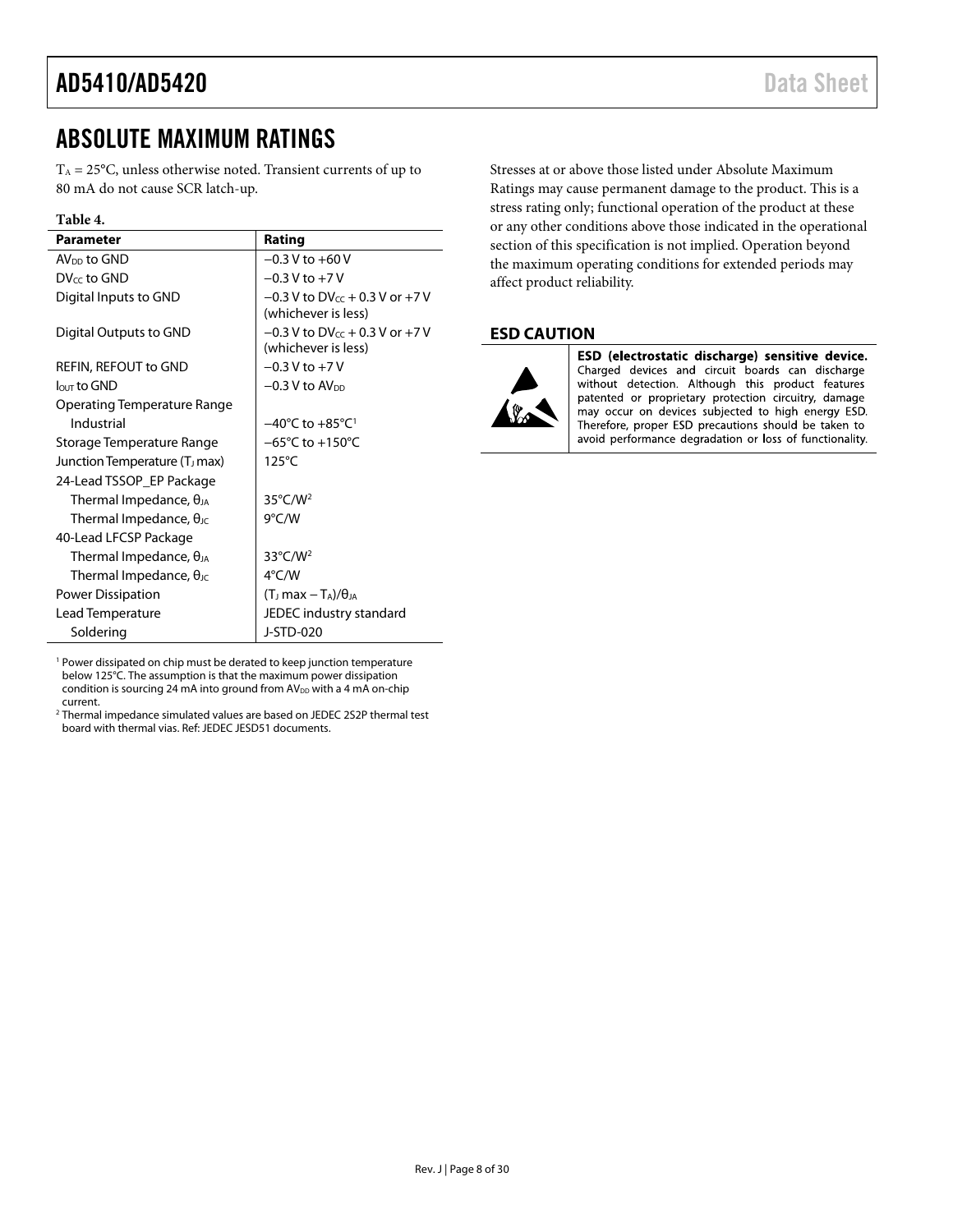# <span id="page-8-0"></span>PIN CONFIGURATIONS AND FUNCTION DESCRIPTIONS



|  |  | <b>Table 5. Pin Function Descriptions</b> |
|--|--|-------------------------------------------|
|--|--|-------------------------------------------|

| <b>TSSOP Pin No.</b> | <b>LFCSP Pin No.</b>                           | <b>Mnemonic</b>            | <b>Description</b>                                                                                                                                                                                                                                                                                                                                   |
|----------------------|------------------------------------------------|----------------------------|------------------------------------------------------------------------------------------------------------------------------------------------------------------------------------------------------------------------------------------------------------------------------------------------------------------------------------------------------|
| 1, 4, 5, 11, 12      | 3, 4, 12 to 15, 37                             | <b>GND</b>                 | Ground Reference Pin. These pins must be connected to ground.                                                                                                                                                                                                                                                                                        |
| 2                    | 39                                             | <b>DVcc</b>                | Digital Supply Pin. Voltage ranges from 2.7 V to 5.5 V.                                                                                                                                                                                                                                                                                              |
| 3                    | $\overline{2}$                                 | <b>FAULT</b>               | Fault Alert. This pin is asserted low when an open circuit is detected between lout and<br>GND or an overtemperature is detected. The FAULT pin is an open-drain output and<br>must be connected to $DV_{cc}$ through a pull-up resistor (typically 10 k $\Omega$ ).                                                                                 |
| 6                    | 5                                              | <b>CLEAR</b>               | Active High Input. Asserting this pin sets the output current to the zero-scale value,<br>which is either 0 mA or 4 mA, depending on the output range programmed, that is, 0 mA<br>to 20 mA, 0 mA to 24 mA, or 4 mA to 20 mA.                                                                                                                        |
| 7                    | 6                                              | <b>LATCH</b>               | Positive Edge Sensitive Latch. A rising edge parallel loads the input shift register data<br>into the relevant register. In the case of the data register, the output current is also<br>updated.                                                                                                                                                    |
| 8                    | 7                                              | <b>SCLK</b>                | Serial Clock Input. Data is clocked into the input shift register on the rising edge of<br>SCLK. This operates at clock speeds of up to 30 MHz.                                                                                                                                                                                                      |
| 9                    | 8                                              | <b>SDIN</b>                | Serial Data Input. Data must be valid on the rising edge of SCLK.                                                                                                                                                                                                                                                                                    |
| 10                   | 9                                              | <b>SDO</b>                 | Serial Data Output. This pin is used to clock data from the device in daisy-chain or<br>readback mode. Data is clocked out on the falling edge of SCLK. See Figure 3 and<br>Figure 4.                                                                                                                                                                |
| 13                   | 16                                             | $R_{\text{SET}}$           | An external, precision, low drift 15 k $\Omega$ current setting resistor can be connected to this<br>pin to improve the overall performance of the device. See the Specifications and<br>AD5410/AD5420 Features sections.                                                                                                                            |
| 14                   | 17                                             | <b>REFOUT</b>              | Internal Reference Voltage Output. V <sub>REFOUT</sub> = 5 V $\pm$ 5 mV at T <sub>A</sub> = 25°C. Typical temperature<br>drift is 1.8 ppm/ $\degree$ C.                                                                                                                                                                                              |
| 15                   | 18                                             | <b>REFIN</b>               | External Reference Voltage Input. $V_{REFIN} = 5 V \pm 50$ mV for specified performance.                                                                                                                                                                                                                                                             |
| 16                   | 23                                             | $DV_{cc}$<br><b>SELECT</b> | This pin, when connected to GND, disables the internal supply, and an external supply<br>must be connected to the DV <sub>cc</sub> pin. Leave this pin unconnected to enable the internal<br>supply. In this case, it is recommended to connect a 0.1 $\mu$ F capacitor between DV <sub>cc</sub> and<br>GND. See the AD5410/AD5420 Features section. |
| 17, 23               | 1, 10, 11, 19 to<br>22, 24, 30 to 35,<br>38,40 | <b>NC</b>                  | Do not connect to these pins.                                                                                                                                                                                                                                                                                                                        |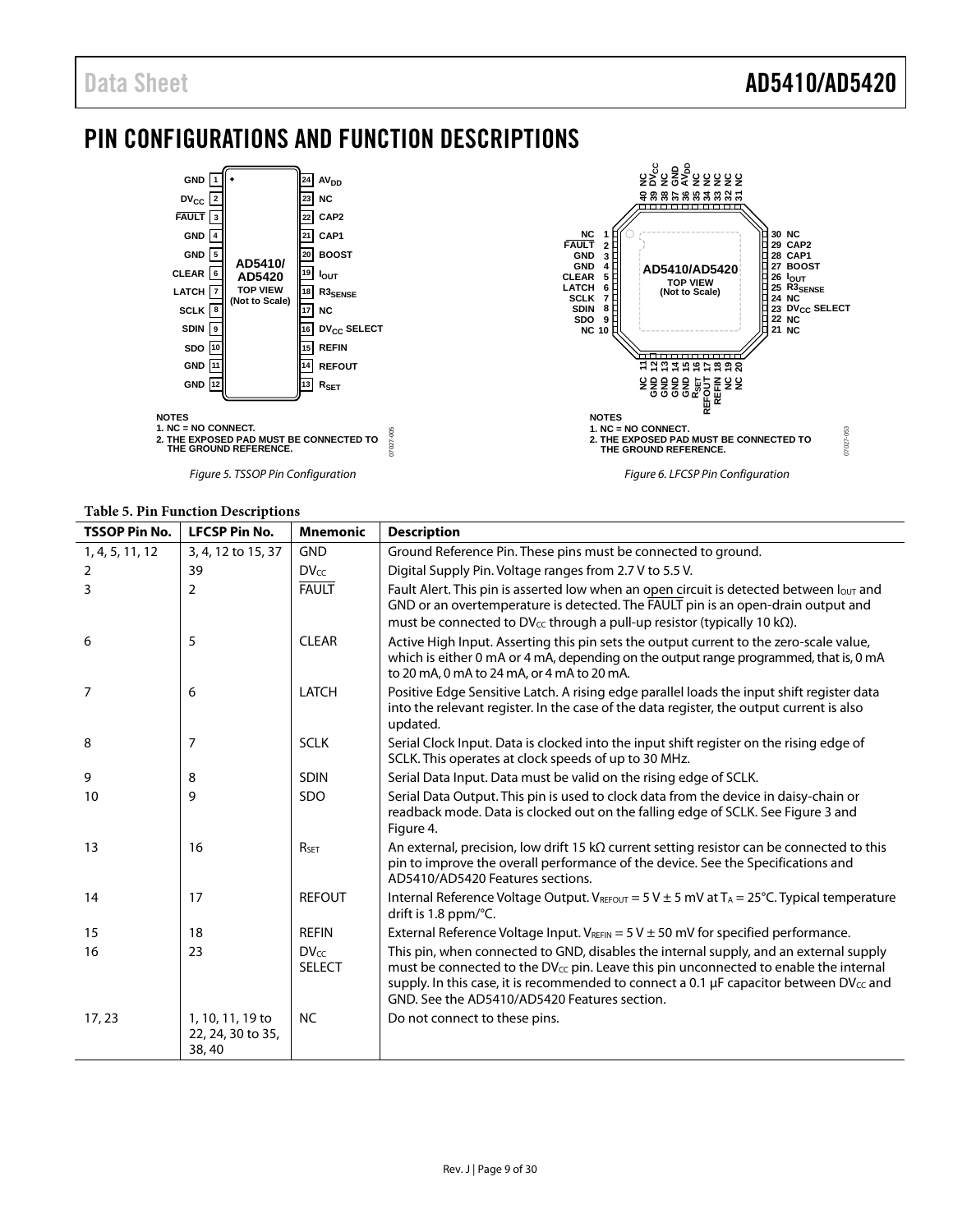| <b>TSSOP Pin No.</b> | <b>LFCSP Pin No.</b> | Mnemonic         | <b>Description</b>                                                                                                                                                                                                                                                                                      |
|----------------------|----------------------|------------------|---------------------------------------------------------------------------------------------------------------------------------------------------------------------------------------------------------------------------------------------------------------------------------------------------------|
| 18                   | 25                   | <b>R3SENSE</b>   | The voltage measured between this pin and the BOOST pin is directly proportional to<br>the output current and can be used as a monitor/feedback feature. This should be used<br>as a voltage sense output only; current should not be sourced from this pin. See the<br>AD5410/AD5420 Features section. |
| 19                   | 26                   | <b>I</b> OUT     | Current Output Pin.                                                                                                                                                                                                                                                                                     |
| 20                   | 27                   | <b>BOOST</b>     | Optional External Transistor Connection. Connecting an external transistor reduces the<br>power dissipated in the AD5410/AD5420. See the AD5410/AD5420 Features section.                                                                                                                                |
| 21                   | 28                   | CAP <sub>1</sub> | Connection for Optional Output Filtering Capacitor. See the AD5410/AD5420 Features<br>section.                                                                                                                                                                                                          |
| 22                   | 29                   | CAP <sub>2</sub> | Connection for Optional Output Filtering Capacitor. See the AD5410/AD5420 Features<br>section. Also HART Input Connection, see Device Features Section.                                                                                                                                                 |
| 24                   | 36                   | AV <sub>DD</sub> | Positive Analog Supply Pin. Voltage ranges from 10.8 V to 40 V.                                                                                                                                                                                                                                         |
| 25 (EPAD)            | 41 (EPAD)            | Exposed pad      | The exposed pad must be connected to the ground reference.                                                                                                                                                                                                                                              |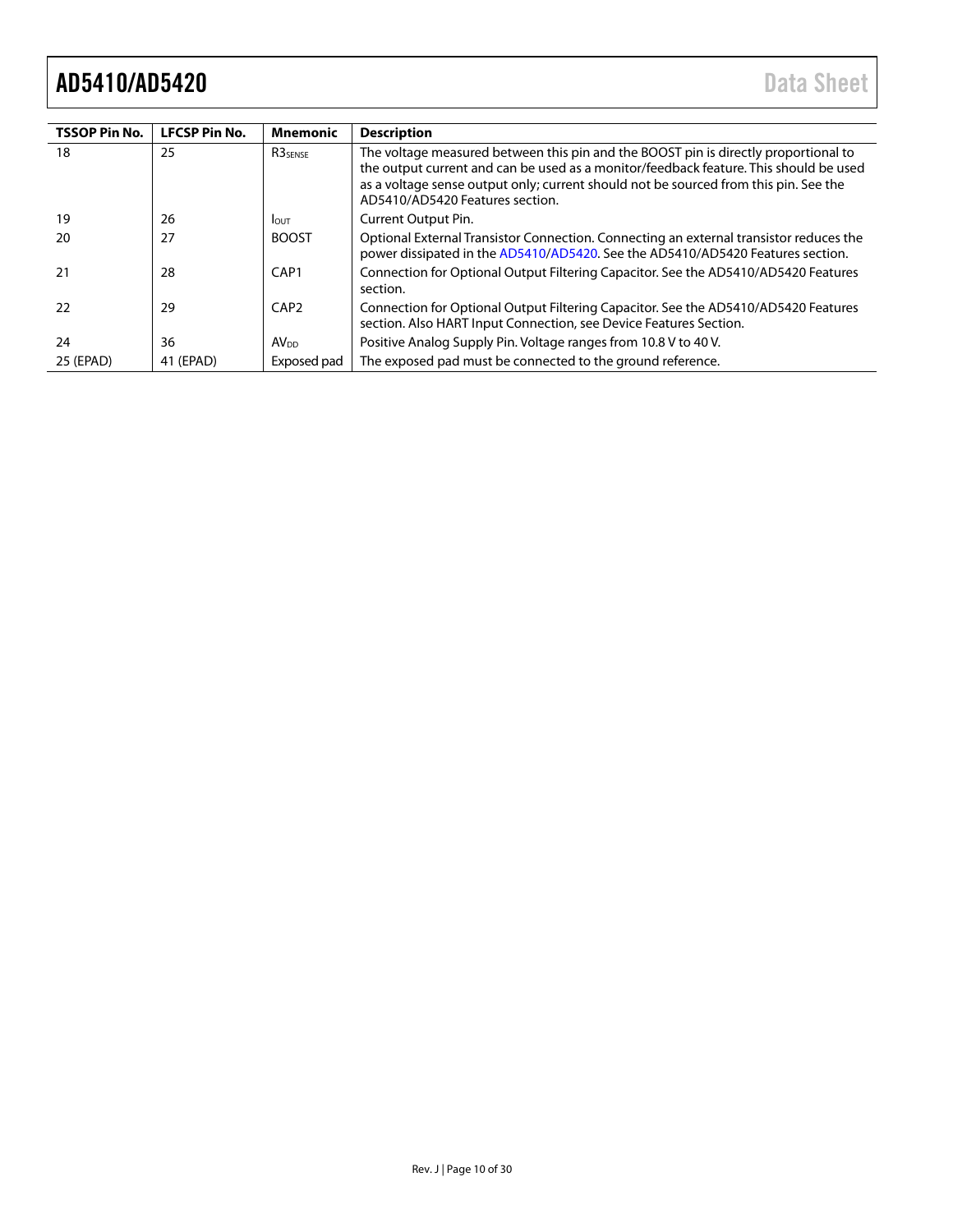# Data Sheet **AD5410/AD5420**

# <span id="page-10-0"></span>TYPICAL PERFORMANCE CHARACTERISTICS

<span id="page-10-1"></span>



Figure 10. Integral Nonlinearity Error vs. Temperature, Internal RsET



<span id="page-10-2"></span>

Figure 11. Integral Nonlinearity Error vs. Temperature, External RsET

<span id="page-10-3"></span>Figure 12. Differential Nonlinearity Error vs. Temperature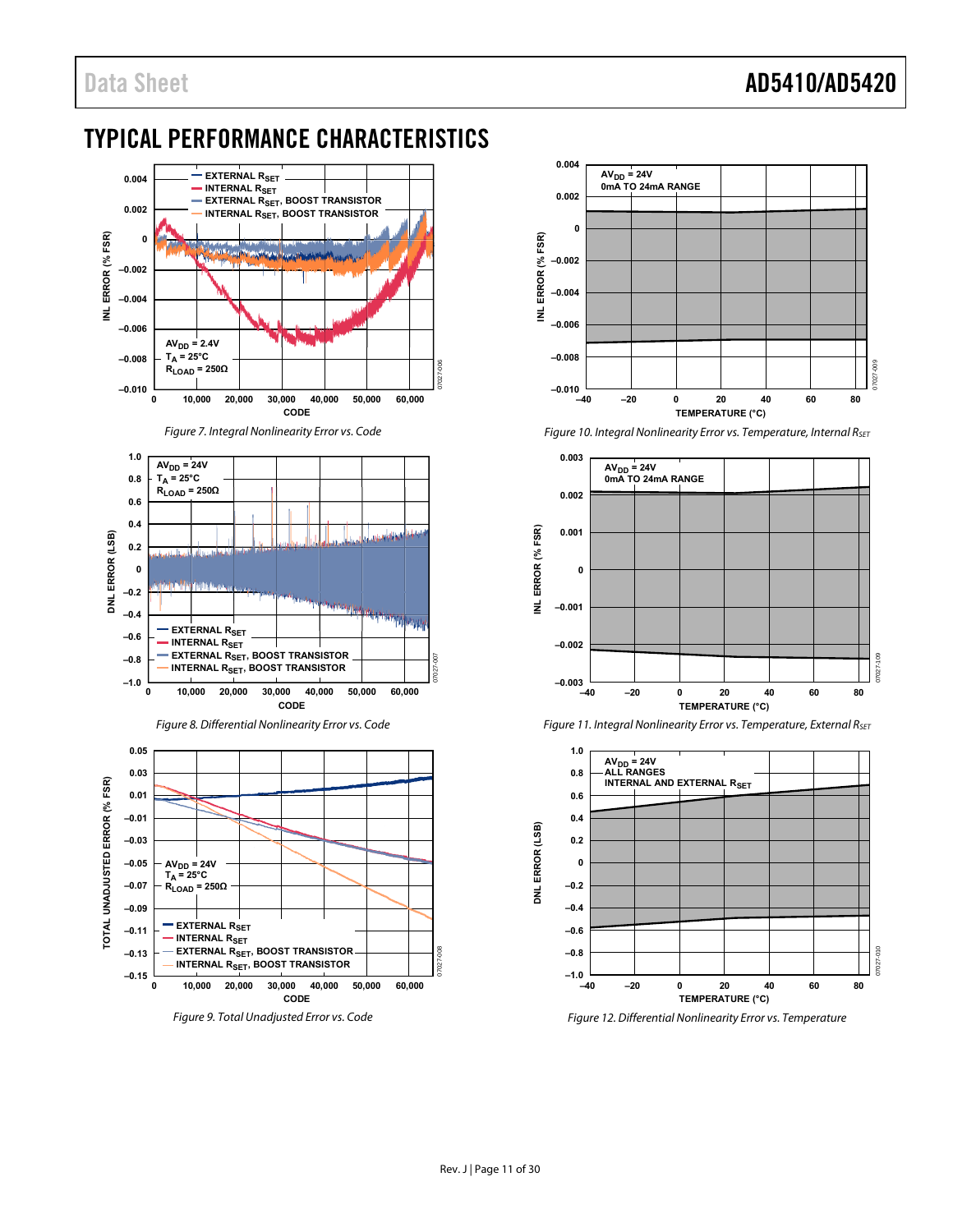

*Figure 13. Total Unadjusted Error vs. Temperature*





<span id="page-11-0"></span>*Figure 15. Gain Error vs. Temperature*



*Figure 16. Integral Nonlinearity Error vs. AV<sub>DD</sub>, External R<sub>SET</sub>* 







*Figure 18. Differential Nonlinearity Error vs. AV<sub>DD</sub>, External R<sub>SET</sub>*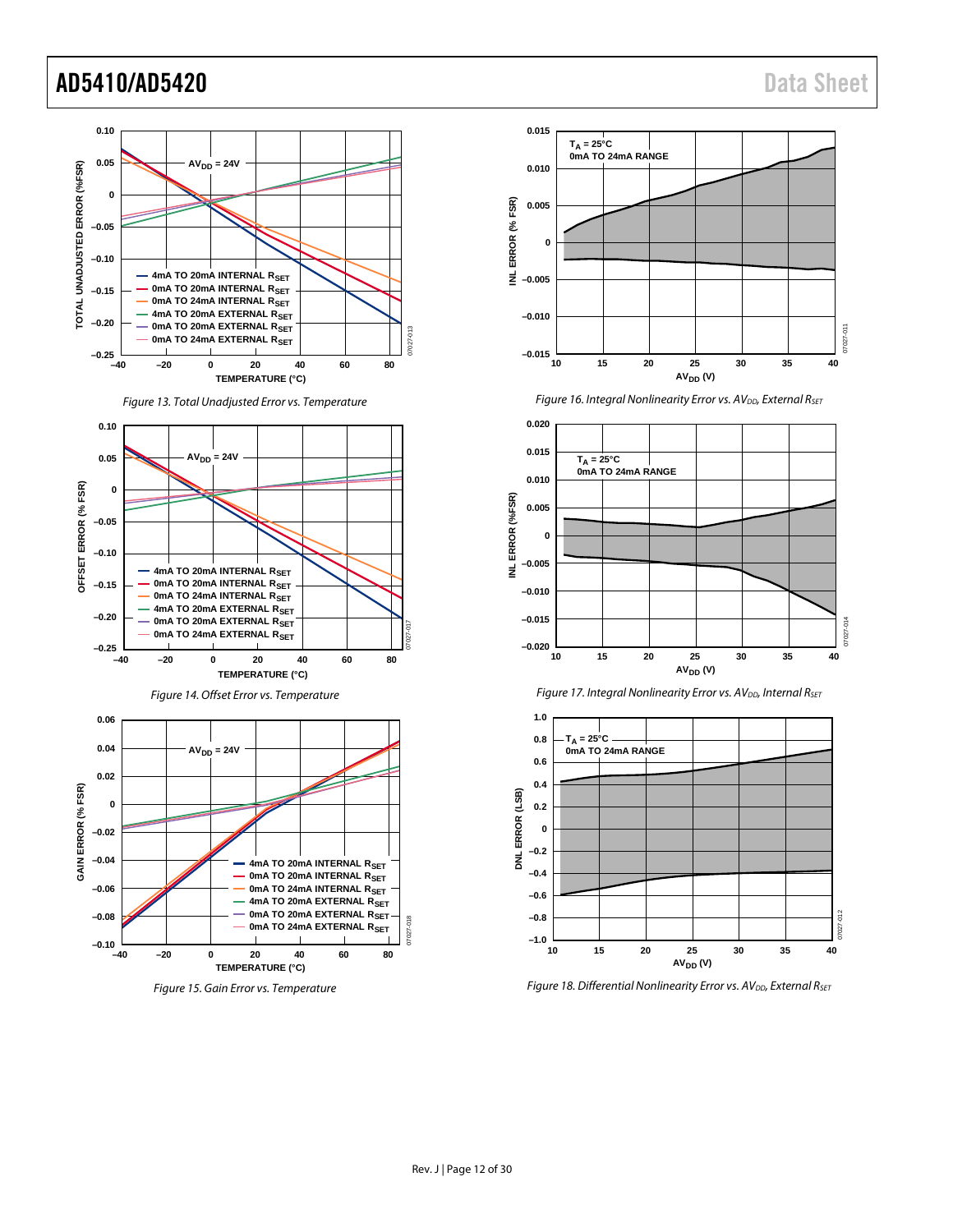#### **1.0 0.8 TA = 25°C 0mA TO 24mA RANGE 0.6 0.4** DNL ERROR (LSB) **DNL ERROR (LSB) 0.2 0 –0.2 –0.4 –0.6 –0.8** 07027-015 7027-015 **–1.0 10 15 20 25 30 35 40 AV<sub>DD</sub>** (V)



Figure 20. Total Unadjusted Error vs.  $AV_{DD}$ , External R<sub>SET</sub>



Figure 21. Total Unadjusted Error vs.  $AV_{DD}$ , Internal  $R_{SET}$ 



Figure 22. Compliance Voltage Headroom vs. Temperature







# Data Sheet **AD5410/AD5420**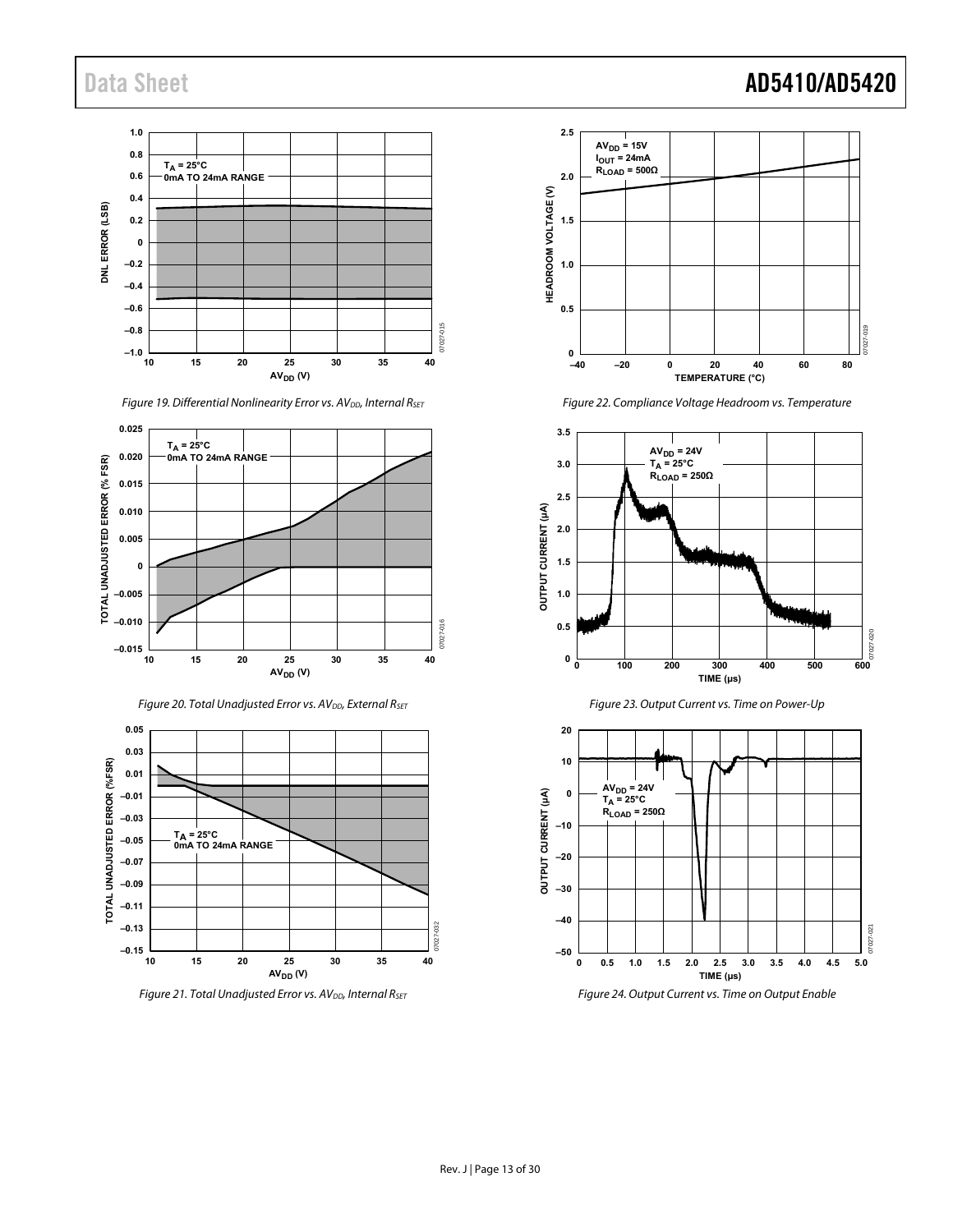<span id="page-13-0"></span>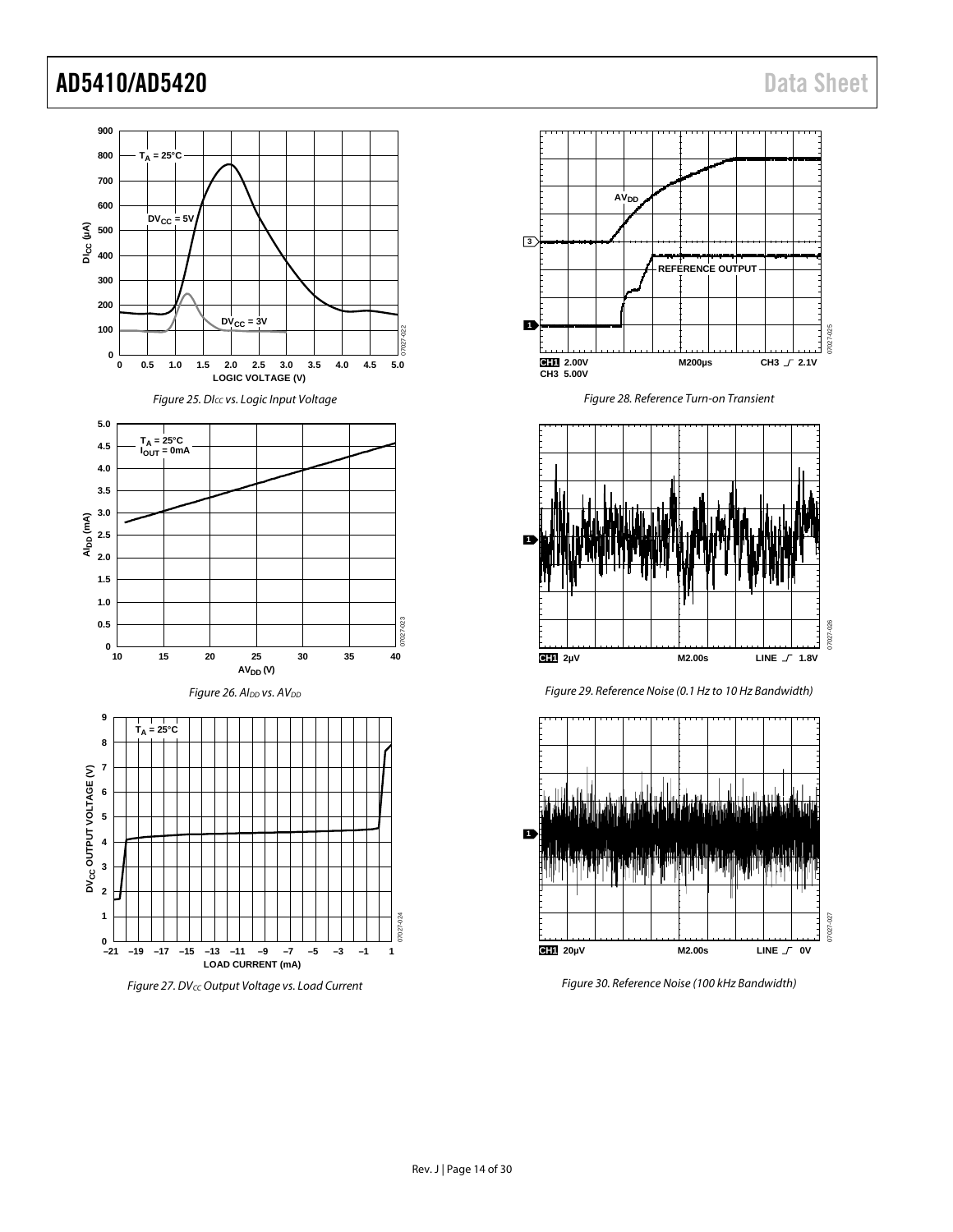#### **70 60 50** LEAKAGE CURRENT (pA) **LEAKAGE CURRENT (pA) 40 30 20** T<sub>A</sub> = 25°C<br>AV<sub>DD</sub> = 40V<br>OUTPUT DISABLED **10 0** 07027-028 **–10 0 5 10 15 20 25 30 35 40 45 COMPLIANCE VOLTAGE (V)**









*Figure 33. Reference Temperature Coefficient Histogram*



*Figure 34. Reference Output Voltage vs. Load Current*

<span id="page-14-0"></span>



<span id="page-14-1"></span>*Figure 36. 4 mA to 20 mA Output Current Step*

# Data Sheet **AD5410/AD5420**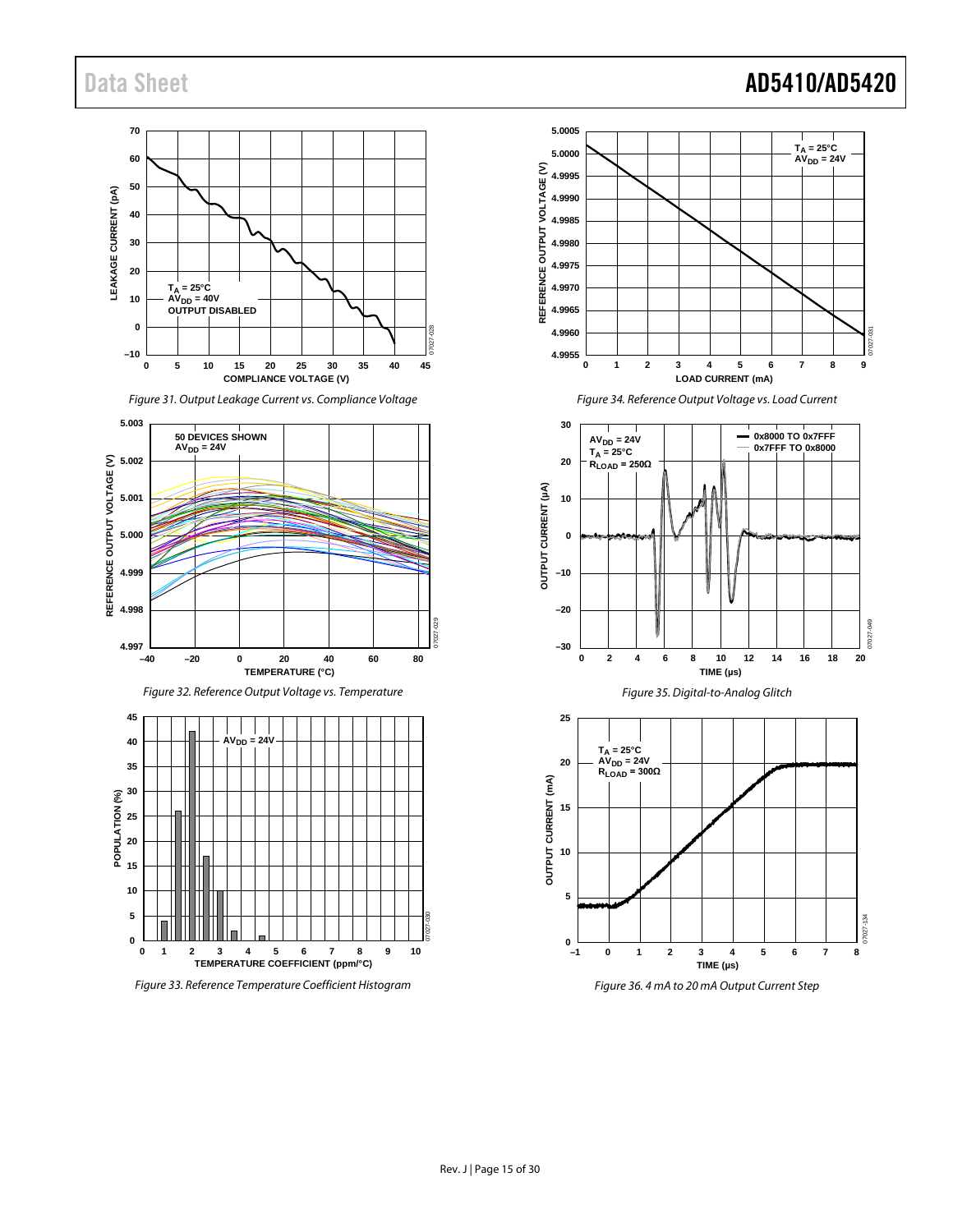# <span id="page-15-0"></span>**TERMINOLOGY**

#### **Relative Accuracy or Integral Nonlinearity (INL)**

For the DAC, relative accuracy, or integral nonlinearity (INL), is a measure of the maximum deviation, in % FSR, from a straight line passing through the endpoints of the DAC transfer function. A typical INL vs. code plot is shown i[n Figure 7.](#page-10-1)

#### **Differential Nonlinearity (DNL)**

Differential nonlinearity (DNL) is the difference between the measured change and the ideal 1 LSB change between any two adjacent codes. A specified differential nonlinearity of ±1 LSB maximum ensures monotonicity. This DAC is guaranteed monotonic by design. A typical DNL vs. code plot can be seen in [Figure 8.](#page-10-2)

#### **Total Unadjusted Error (TUE)**

Total unadjusted error (TUE) is a measure of the output error taking all the various errors into account, namely INL error, offset error, gain error, and output drift over supplies and temperature. TUE is expressed in % FSR. A typical TUE vs. code plot can be seen in [Figure 9.](#page-10-3)

#### **Monotonicity**

A DAC is monotonic if the output either increases or remains constant for increasing digital input code. The [AD5410](http://www.analog.com/AD5410?doc=AD5410_5420.pdf)[/AD5420](http://www.analog.com/AD5420?doc=AD5410_5420.pdf) are monotonic over their full operating temperature range.

#### **Full-Scale Error**

Full-scale error is a measure of the output error when full-scale code is loaded to the data register. Ideally, the output should be full-scale − 1 LSB. Full-scale error is expressed as a percentage of the full-scale range (% FSR).

#### **Full-Scale Error Temperature Coefficient (TC)**

This is a measure of the change in full-scale error with changes in temperature. Full-scale error TC is expressed in ppm FSR/°C.

#### **Gain Error**

This is a measure of the span error of the DAC. It is the deviation in slope of the DAC transfer characteristic from the ideal expressed in % FSR. A plot of gain error vs. temperature can be seen in [Figure 15.](#page-11-0)

#### **Gain Error Temperature Coefficient (TC)**

This is a measure of the change in gain error with changes in temperature. Gain error TC is expressed in ppm FSR/°C.

#### **Current Loop Compliance Voltage**

This is the maximum voltage at the I<sub>OUT</sub> pin for which the output current is equal to the programmed value.

#### **Power Supply Rejection Ratio (PSRR)**

PSRR indicates how the output of the DAC is affected by changes in the power supply voltage.

#### **Voltage Reference Temperature Coefficient (TC)**

Voltage reference TC is a measure of the change in the reference output voltage with a change in temperature. The voltage reference TC is calculated using the box method, which defines the TC as the maximum change in the reference output over a given temperature range, expressed in ppm/°C as follows:

$$
TC = \left[ \frac{V_{REFmax} - V_{REFmin}}{V_{REFnom} \times TempRange} \right] \times 10^6
$$

where:

*VREFmax* is the maximum reference output measured over the total temperature range.

*VREFmin* is the minimum reference output measured over the total temperature range.

*VREFnom* is the nominal reference output voltage, 5 V.

*TempRange* is the specified temperature range, -40°C to +85°C.

#### **Reference Load Regulation**

Load regulation is the change in reference output voltage due to a specified change in load current. It is expressed in ppm/mA.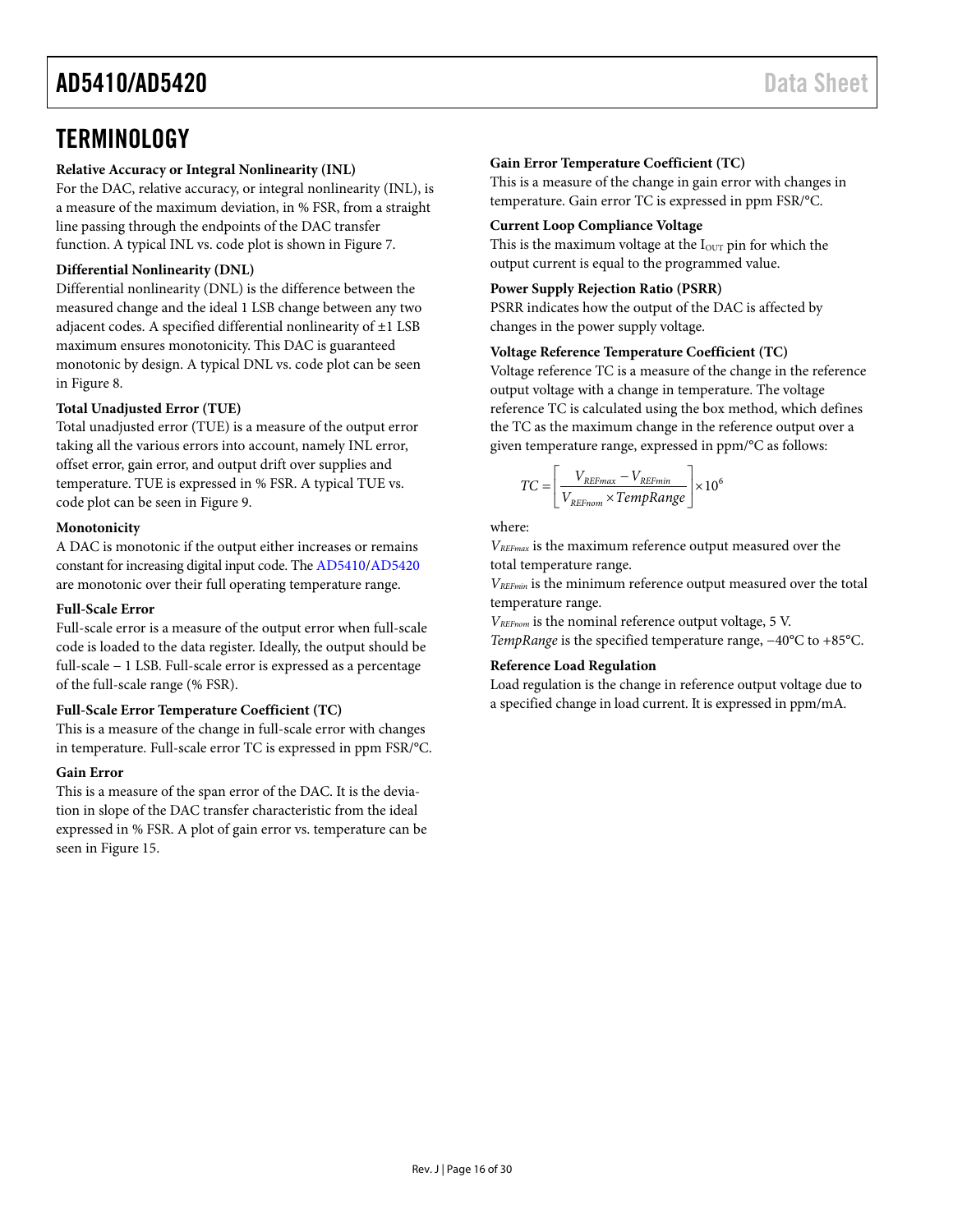# <span id="page-16-0"></span>THEORY OF OPERATION

Th[e AD5410/](http://www.analog.com/AD5410?doc=AD5410_5420.pdf)[AD5420](http://www.analog.com/AD5420?doc=AD5410_5420.pdf) are precision digital-to-current loop output converters designed to meet the requirements of industrial process control applications. They provide a high precision, fully integrated, low cost single-chip solution for generating current loop outputs. The current ranges available are 0 mA to 20 mA, 0 mA to 24 mA, and 4 mA to 20 mA. The desired output configuration is user selectable via the control register.

### <span id="page-16-1"></span>**ARCHITECTURE**

The DAC core architecture of the [AD5410/](http://www.analog.com/AD5410?doc=AD5410_5420.pdf)[AD5420](http://www.analog.com/AD5420?doc=AD5410_5420.pdf) consists of two matched DAC sections. A simplified circuit diagram is shown in [Figure 37.](#page-16-3) The four MSBs of the 12-bit or 16-bit data-word are decoded to drive 15 switches, E1 to E15. Each of these switches connects one of 15 matched resistors to either ground or the reference buffer output. The remaining 8/12 bits of the dataword drive Switch S0 to Switch S7 or Switch S0 to Switch S11 of an 8-/12-bit voltage mode R-2R ladder network.



*Figure 37. DAC Ladder Structure*

<span id="page-16-3"></span>The voltage output from the DAC core is converted to a current (see [Figure 38\)](#page-16-4) that is then mirrored to the supply rail so that the application simply sees a current source output with respect to ground.



*Figure 38. Voltage-to-Current Conversion Circuitry*

### <span id="page-16-4"></span><span id="page-16-2"></span>**SERIAL INTERFACE**

The [AD5410/](http://www.analog.com/AD5410?doc=AD5410_5420.pdf)[AD5420](http://www.analog.com/AD5420?doc=AD5410_5420.pdf) are controlled over a versatile 3-wire serial interface that operates at clock rates of up to 30 MHz. They are compatible with SPI, QSPI, MICROWIRE, and DSP standards.

#### *Input Shift Register*

The input shift register is 24 bits wide. Data is loaded into the device MSB first as a 24-bit word under the control of a serial clock input, SCLK. Data is clocked in on the rising edge of

SCLK. The input shift register consists of eight address bits and 16 data bits, as shown i[n Table 6.](#page-16-5) The 24-bit word is unconditionally latched on the rising edge of LATCH. Data continues to be clocked in irrespective of the state of LATCH. On the rising edge of LATCH, the data that is present in the input shift register is latched; that is, the last 24 bits to be clocked in before the rising edge of LATCH is the data that is latched. The timing diagram for this operation is shown i[n Figure 2.](#page-6-0)

#### *Standalone Operation*

The serial interface works with both a continuous and noncontinuous SCLK. A continuous SCLK source can be used only if LATCH is taken high after the correct number of data bits has been clocked in. In gated clock mode, a burst clock containing the exact number of clock cycles must be used, and LATCH must be taken high after the final clock to latch the data. The first rising edge of SCLK that clocks in the MSB of the dataword marks the beginning of the write cycle. Exactly 24 rising clock edges must be applied to SCLK before LATCH is brought high. If LATCH is brought high before the 24<sup>th</sup> rising SCLK edge, the data written is invalid. If more than 24 rising SCLK edges are applied before LATCH is brought high, the input data is also invalid.

<span id="page-16-5"></span>**Table 6. Input Shift Register Format MSB LSB**

| .            | ---         |
|--------------|-------------|
| DB23 to DB16 | DB15 to DB0 |
| Address byte | Data-word   |

#### **Table 7. Address Byte Functions**

| <b>Address Byte</b> | <b>Function</b>                                              |  |  |  |  |  |  |
|---------------------|--------------------------------------------------------------|--|--|--|--|--|--|
| 00000000            | No operation (NOP)                                           |  |  |  |  |  |  |
| 00000001            | Data register                                                |  |  |  |  |  |  |
| 00000010            | Readback register value as per read address<br>(see Table 8) |  |  |  |  |  |  |
| 01010101            | Control register                                             |  |  |  |  |  |  |
| 01010110            | Reset register                                               |  |  |  |  |  |  |

#### *Daisy-Chain Operation*

For systems that contain several devices, the SDO pin can be used to daisy-chain several devices together, as shown in [Figure 39.](#page-17-1)  This daisy-chain mode can be useful in system diagnostics and in reducing the number of serial interface lines. Daisy-chain mode is enabled by setting the DCEN bit of the control register. The first rising edge of SCLK that clocks in the MSB of the dataword marks the beginning of the write cycle. SCLK is continuously applied to the input shift register. If more than 24 clock pulses are applied, the data ripples out of the input shift register and appears on the SDO line. This data, having been clocked out on the previous falling SCLK edge, is valid on the rising edge of SCLK. By connecting the SDO of the first device to the SDIN input of the next device in the chain, a multidevice interface is constructed. Each device in the system requires 24 clock pulses.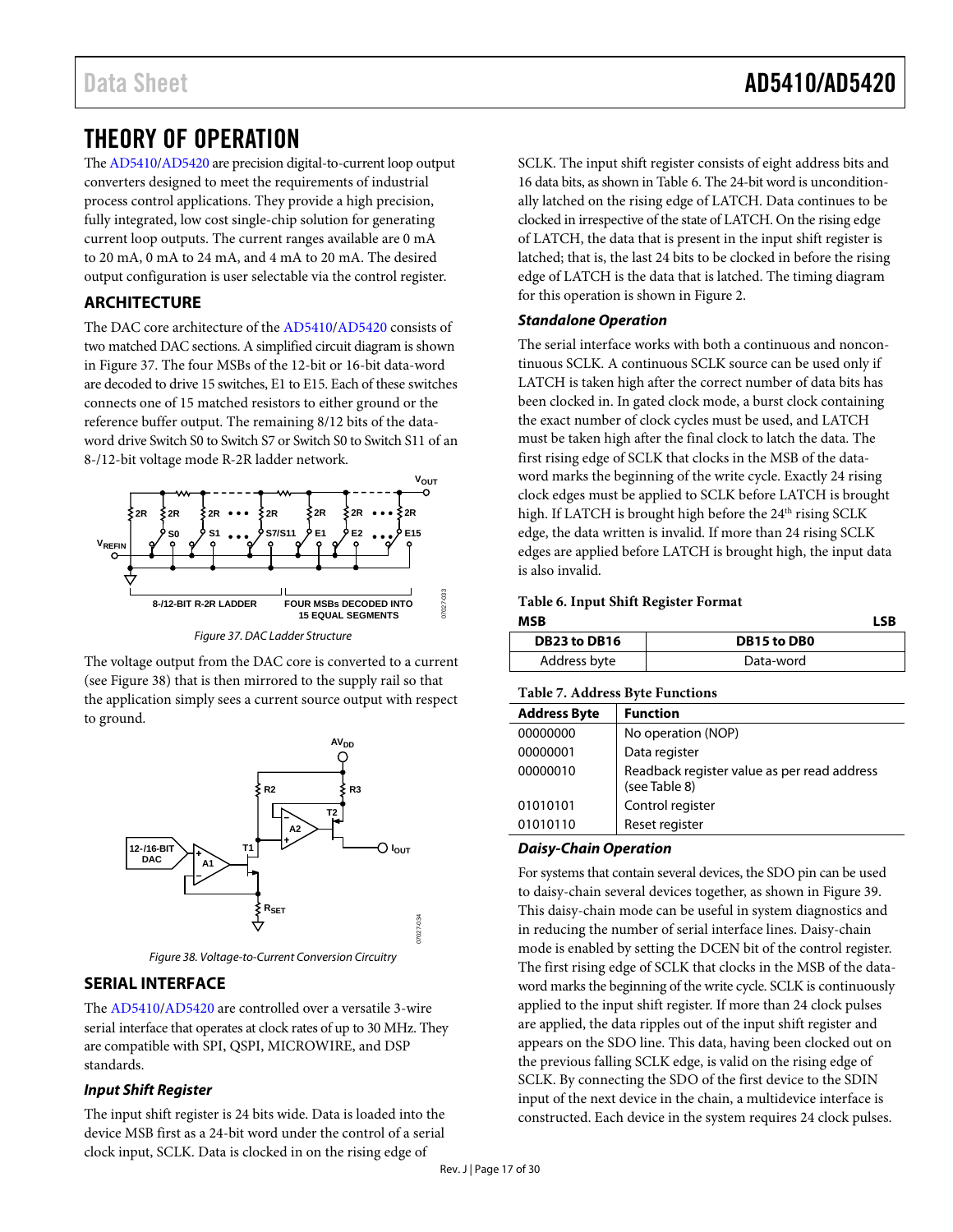Therefore, the total number of clock cycles must equal  $24 \times N$ , where N is the total number o[f AD5410](http://www.analog.com/AD5410?doc=AD5410_5420.pdf)[/AD5420](http://www.analog.com/AD5420?doc=AD5410_5420.pdf) devices in the chain. When the serial transfer to all devices is complete, LATCH is taken high. This latches the input data in each device in the daisy chain. The serial clock can be a continuous or a gated clock.

A continuous SCLK source can be used only if LATCH is taken high after the correct number of clock cycles. In gated clock mode, a burst clock containing the exact number of clock cycles must be used, and LATCH must be taken high after the final clock to latch the data. See [Figure 4](#page-6-2) for a timing diagram.



*Figure 39. Daisy Chaining th[e AD5410/](http://www.analog.com/AD5410?doc=AD5410_5420.pdf)[AD5420](http://www.analog.com/AD5420?doc=AD5410_5420.pdf)*

<span id="page-17-2"></span><span id="page-17-1"></span>

| Table 9. Input Shift Register Contents for a Read Operation |  |
|-------------------------------------------------------------|--|
| MCR                                                         |  |

#### *Readback Operation*

Readback mode is invoked by setting the address byte and read address as shown i[n Table 9](#page-17-2) and [Table 8](#page-17-0) when writing to the input shift register. The next write to the [AD5410](http://www.analog.com/AD5410?doc=AD5410_5420.pdf)[/AD5420](http://www.analog.com/AD5420?doc=AD5410_5420.pdf) should be a NOP command, which clocks out the data from the previously addressed register, as shown in [Figure 3.](#page-6-1) By default, the SDO pin is disabled. After having addressed th[e AD5410/](http://www.analog.com/AD5410?doc=AD5410_5420.pdf) [AD5420](http://www.analog.com/AD5420?doc=AD5410_5420.pdf) for a read operation, a rising edge on LATCH enables the SDO pin in anticipation of data being clocked out. After the data has been clocked out on SDO, a rising edge on LATCH disables (tristate) the SDO pin once again. To read back the data register, for example, the following sequence should be implemented:

- 1. Write 0x020001 to the [AD5410/](http://www.analog.com/AD5410?doc=AD5410_5420.pdf)[AD5420](http://www.analog.com/AD5420?doc=AD5410_5420.pdf) input shift register. This configures the part for read mode with the data register selected.
- 2. Follow this with a second write, a NOP condition, 0x000000. During this write, the data from the data register is clocked out on the SDO line.

#### <span id="page-17-0"></span>**Table 8. Read Address Decoding**

| <b>Read Address</b> | <b>Function</b>       |
|---------------------|-----------------------|
| 00                  | Read status register  |
| 01                  | Read data register    |
| 10                  | Read control register |

| <b>MSB</b>  |             |             |             |             |             |             |             |              |                 | LSB            |
|-------------|-------------|-------------|-------------|-------------|-------------|-------------|-------------|--------------|-----------------|----------------|
| <b>DB23</b> | <b>DB22</b> | <b>DB21</b> | <b>DB20</b> | <b>DB19</b> | <b>DB18</b> | <b>DB17</b> | <b>DB16</b> | DB15 to DB2  | DB <sub>1</sub> | D <sub>B</sub> |
|             |             |             |             |             |             |             |             | $\mathbf{v}$ |                 | Read address   |

 $1 X =$  don't care.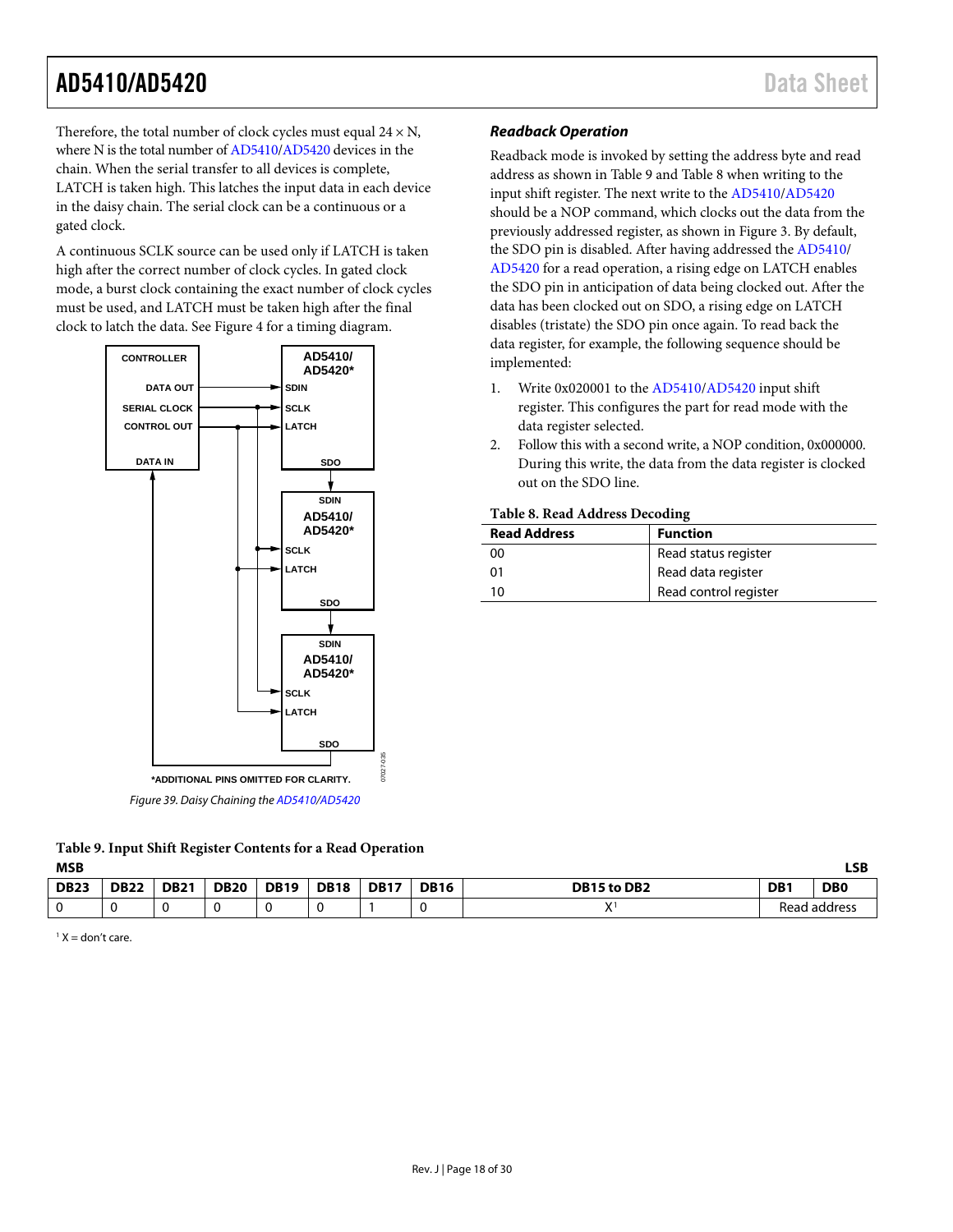

<span id="page-18-0"></span>*Figure 40. Programming Sequence to Write/Enable the Output Correctly*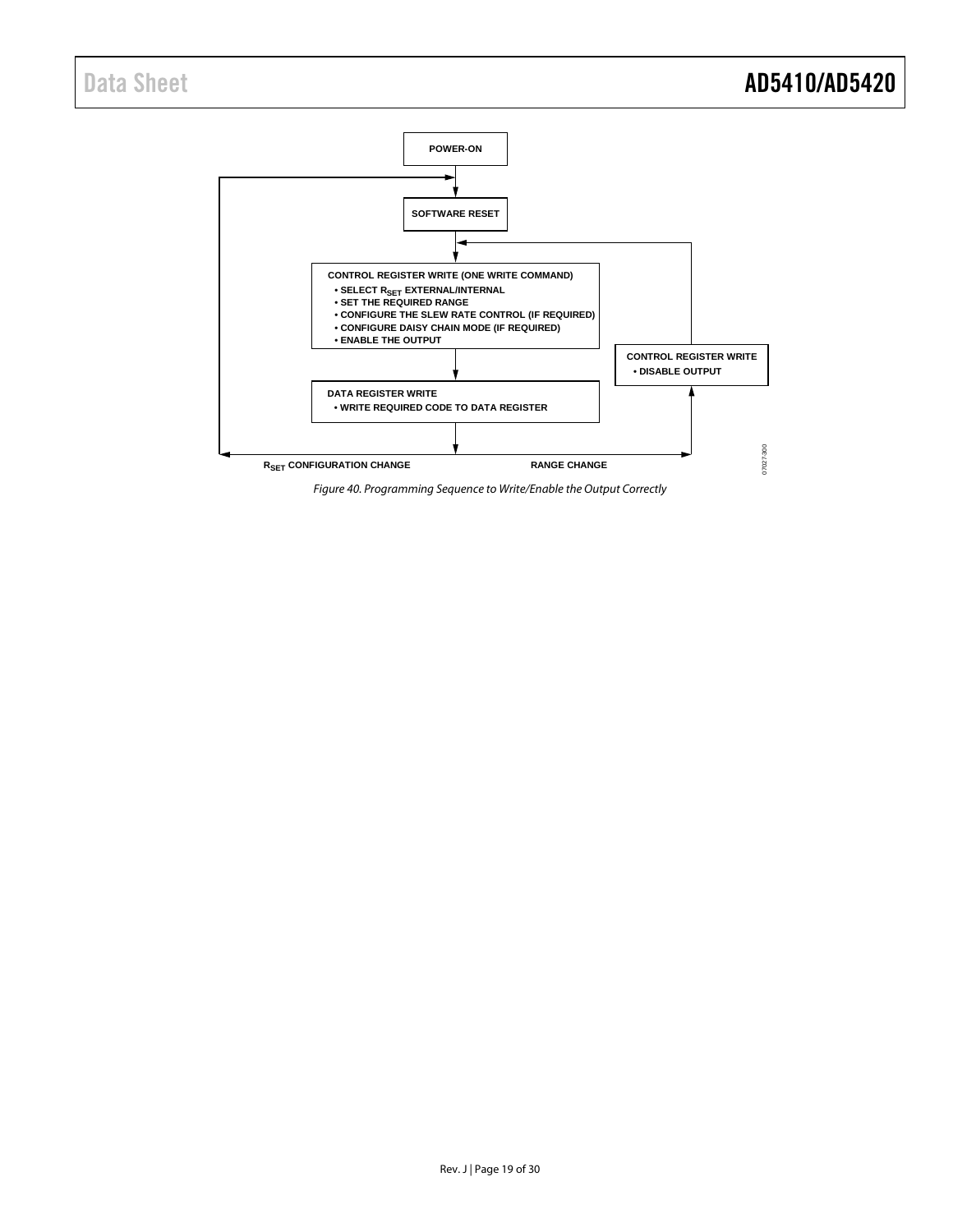#### <span id="page-19-0"></span>**POWER-ON STATE**

Upon power-on of th[e AD5410/](http://www.analog.com/AD5410?doc=AD5410_5420.pdf)[AD5420,](http://www.analog.com/AD5420?doc=AD5410_5420.pdf) the power-on reset circuit ensures that all registers are loaded with zero code. As such, the output is disabled (tristate). Also upon power-on, internal calibration registers are read, and the data is applied to internal calibration circuitry. For a reliable read operation, there must be sufficient voltage on the AV<sub>DD</sub> supply when the read event is triggered by the  $DV_{CC}$  power supply powering up. Powering up the  $DV_{CC}$  supply after the  $AV_{DD}$  supply has reached at least 5 V ensures this. If  $DV_{CC}$  and  $AV_{DD}$  are powered up simultaneously, then the supplies should be powered up at a rate greater than, typically, 5000 V/sec. If the internal  $DV_{CC}$  is enabled, the supplies should be powered up at a rate greater than, typically, 2000 V/sec. If this cannot be achieved, simply issue a reset command to the [AD5410/](http://www.analog.com/AD5410?doc=AD5410_5420.pdf)[AD5420](http://www.analog.com/AD5420?doc=AD5410_5420.pdf) after power-on. This performs a power-on reset event, reading the calibration registers and ensuring specified operation of th[e AD5410/](http://www.analog.com/AD5410?doc=AD5410_5420.pdf)[AD5420.](http://www.analog.com/AD5420?doc=AD5410_5420.pdf) To ensure correct calibration and to allow the internal reference to settle to its correct trim value, 40 µs should be allowed after a successful power on reset.

#### <span id="page-19-1"></span>**TRANSFER FUNCTION**

For the 0 mA to 20 mA, 0 mA to 24 mA, and 4 mA to 20 mA current output ranges, the output current is respectively expressed as

$$
I_{OUT} = \left[\frac{20 \text{ mA}}{2^N}\right] \times D
$$

$$
I_{OUT} = \left[\frac{24 \text{ mA}}{2^N}\right] \times D
$$

$$
I_{OUT} = \left[\frac{16 \text{ mA}}{2^N}\right] \times D + 4 \text{ mA}
$$

where:

*D* is the decimal equivalent of the code loaded to the DAC. *N* is the bit resolution of the DAC.

#### <span id="page-19-4"></span>**Table 12. Programming th[e AD5410](http://www.analog.com/AD5410?doc=AD5410_5420.pdf) Data Register**

| I | I |
|---|---|

| <b>MSB</b>  |             |             |             |             |                  |                 |                 |     |                 |                 |     |                           |                 |                           | LSB            |
|-------------|-------------|-------------|-------------|-------------|------------------|-----------------|-----------------|-----|-----------------|-----------------|-----|---------------------------|-----------------|---------------------------|----------------|
| <b>DB15</b> | <b>DB14</b> | <b>DB13</b> | <b>DB12</b> | <b>DB11</b> | <b>DB10</b>      | DB <sub>9</sub> | DB <sub>8</sub> | DB7 | DB <sub>6</sub> | DB <sub>5</sub> | DB4 | DB <sub>3</sub>           | DB <sub>2</sub> | DB <sub>1</sub>           | D <sub>B</sub> |
|             |             |             |             |             | 12-bit data-word |                 |                 |     |                 |                 |     | $\mathbf{v}$<br>$\lambda$ | v<br>$\lambda$  | $\mathbf{v}$<br>$\lambda$ | $\mathbf{v}$   |

<span id="page-19-5"></span> $1 X =$  don't care.

#### **Table 13. Programming th[e AD5420](http://www.analog.com/AD5420?doc=AD5410_5420.pdf) Data Register**

| <b>MSB</b>  |                  |             |             |             |             |                 |                 |     |     |                 |     |                 |                 |                 | LSB            |
|-------------|------------------|-------------|-------------|-------------|-------------|-----------------|-----------------|-----|-----|-----------------|-----|-----------------|-----------------|-----------------|----------------|
| <b>DB15</b> | <b>DB14</b>      | <b>DB13</b> | <b>DB12</b> | <b>DB11</b> | <b>DB10</b> | DB <sub>9</sub> | DB <sub>8</sub> | DB7 | DB6 | DB <sub>5</sub> | DB4 | DB <sub>3</sub> | DB <sub>2</sub> | DB <sub>1</sub> | D <sub>B</sub> |
|             | 16-bit data-word |             |             |             |             |                 |                 |     |     |                 |     |                 |                 |                 |                |

#### <span id="page-19-6"></span>**Table 14. Programming the Control Register**

| <b>MSB</b>  |             |             |              |          |             |                 |                 |         |                 |                 |             | LSB             |                 |                 |                |
|-------------|-------------|-------------|--------------|----------|-------------|-----------------|-----------------|---------|-----------------|-----------------|-------------|-----------------|-----------------|-----------------|----------------|
| <b>DB15</b> | <b>DB14</b> | <b>DB13</b> | <b>DB12</b>  | DB11     | <b>DB10</b> | DB <sub>9</sub> | DB <sub>8</sub> | DB7     | DB <sub>6</sub> | DB <sub>5</sub> | DB4         | DB <sub>3</sub> | DB <sub>2</sub> | DB <sub>1</sub> | D <sub>B</sub> |
|             |             | <b>REXT</b> | <b>OUTEN</b> | SR clock |             |                 |                 | SR step |                 | <b>SREN</b>     | <b>DCEN</b> | R <sub>2</sub>  | R <sub>1</sub>  | R <sub>0</sub>  |                |

### <span id="page-19-2"></span>**DATA REGISTER**

The data register is addressed by setting the address byte of the input shift register to 0x01. The data to be written to the data register is entered in Position DB15 to Position DB4 for the [AD5410](http://www.analog.com/AD5410?doc=AD5410_5420.pdf) and in Position DB15 to Position DB0 for th[e AD5420,](http://www.analog.com/AD5420?doc=AD5410_5420.pdf)  as shown i[n Table 12](#page-19-4) an[d Table 13,](#page-19-5) respectively.

#### <span id="page-19-3"></span>**CONTROL REGISTER**

The control register is addressed by setting the address byte of the input shift register to 0x55. The data to be written to the control register is entered in Position DB15 to Position DB0, as shown i[n Table 14.](#page-19-6) The control register bit functions are described in [Table 10.](#page-19-7)

<span id="page-19-7"></span>

| Bit                                              | <b>Description</b>                                                                                                                                                                                                                                                                                                                                                                                                                                         |
|--------------------------------------------------|------------------------------------------------------------------------------------------------------------------------------------------------------------------------------------------------------------------------------------------------------------------------------------------------------------------------------------------------------------------------------------------------------------------------------------------------------------|
| <b>RFXT</b>                                      | Setting this bit selects the external current setting<br>resistor. See the AD5410/AD5420 Features section<br>for further details. When using an external current<br>setting resistor, it is recommended to only set REXT<br>when also setting the OUTEN bit. Alternately, REXT<br>can be set before the OUTEN bit is set, but the range<br>(see Table 11) must be changed on the write in which<br>the output is enabled. See Figure 40 for best practice. |
| <b>OUTFN</b>                                     | Output enable. This bit must be set to enable the<br>output.                                                                                                                                                                                                                                                                                                                                                                                               |
| <b>SR Clock</b>                                  | Digital slew rate control. See the AD5410/AD5420<br>Features section.                                                                                                                                                                                                                                                                                                                                                                                      |
| <b>SR Step</b>                                   | Digital slew rate control. See the AD5410/AD5420<br>Features section.                                                                                                                                                                                                                                                                                                                                                                                      |
| <b>SRFN</b>                                      | Digital slew rate control enable.                                                                                                                                                                                                                                                                                                                                                                                                                          |
| DCEN                                             | Daisy-chain enable.                                                                                                                                                                                                                                                                                                                                                                                                                                        |
| R <sub>2</sub> , R <sub>1</sub> , R <sub>0</sub> | Output range select. See Table 11.                                                                                                                                                                                                                                                                                                                                                                                                                         |

#### <span id="page-19-8"></span>**Table 11. Output Range Options**

| R <sub>2</sub> | R1 | R <sub>0</sub> | <b>Output Range Selected</b> |
|----------------|----|----------------|------------------------------|
|                |    |                | 4 mA to 20 mA current range  |
|                |    |                | 0 mA to 20 mA current range  |
|                |    |                | 0 mA to 24 mA current range  |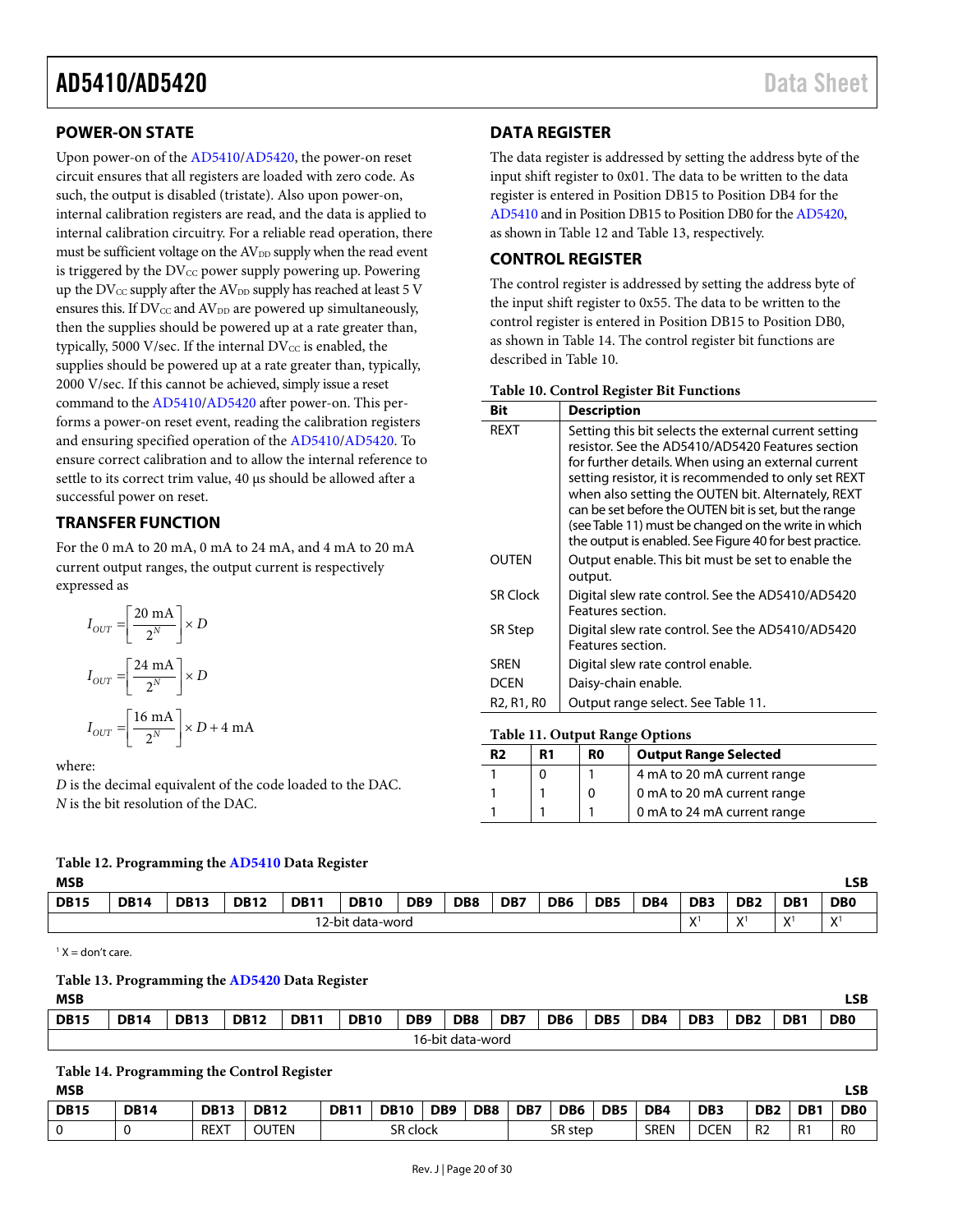# Data Sheet **AD5410/AD5420**

### <span id="page-20-0"></span>**RESET REGISTER**

The reset register is addressed by setting the address byte of the input shift register to 0x56. The reset register contains a single reset bit at Position DB0, as shown in [Table 16.](#page-20-2) Writing a logic high to this bit performs a reset operation, restoring the part to its power-on state.

#### <span id="page-20-1"></span>**STATUS REGISTER**

The status register is a read-only register. The status register bit functionality is shown in [Table 15](#page-20-3) an[d Table 17.](#page-20-4)

# <span id="page-20-2"></span>**Table 16. Programming the Reset Register**

| <b>MSB</b>  |             |             |             |             |             |                 |                 |     |                 |                 |     |                 |                 |                 | LSB            |
|-------------|-------------|-------------|-------------|-------------|-------------|-----------------|-----------------|-----|-----------------|-----------------|-----|-----------------|-----------------|-----------------|----------------|
| <b>DB15</b> | <b>DB14</b> | <b>DB13</b> | <b>DB12</b> | <b>DB11</b> | <b>DB10</b> | DB <sub>9</sub> | DB <sub>8</sub> | DB7 | DB <sub>6</sub> | DB <sub>5</sub> | DB4 | DB <sub>3</sub> | DB <sub>2</sub> | DB <sub>1</sub> | D <sub>B</sub> |
|             |             |             |             |             |             | Reserved        |                 |     |                 |                 |     |                 |                 |                 | Reset          |

<span id="page-20-4"></span>**Table 17. Decoding the Status Register**

| MSB         |             |             |             |             |             |                 |                 |     |                 |                 |     |                 |                        |                 | LSB            |
|-------------|-------------|-------------|-------------|-------------|-------------|-----------------|-----------------|-----|-----------------|-----------------|-----|-----------------|------------------------|-----------------|----------------|
| <b>DB15</b> | <b>DB14</b> | <b>DB13</b> | <b>DB12</b> | <b>DB11</b> | <b>DB10</b> | DB <sub>9</sub> | DB <sub>8</sub> | DB7 | DB <sub>6</sub> | DB <sub>5</sub> | DB4 | DB <sub>3</sub> | DB <sub>2</sub>        | DB <sub>1</sub> | D <sub>B</sub> |
|             |             |             |             |             | Reserved    |                 |                 |     |                 |                 |     |                 | $I_{\text{OUT}}$ fault | Slew active     | Overtemp       |

#### <span id="page-20-3"></span>**Table 15. Status Register Bit Functions**

| Bit               | <b>Description</b>                                                                    |
|-------------------|---------------------------------------------------------------------------------------|
| <b>Jour Fault</b> | This bit is set if a fault is detected on the $I_{\text{OUT}}$ pin.                   |
| Slew Active       | This bit is set while the output value is slewing<br>(slew rate control enabled).     |
| Overtemp          | This bit is set if the AD5410/AD5420 core<br>temperature exceeds approximately 150°C. |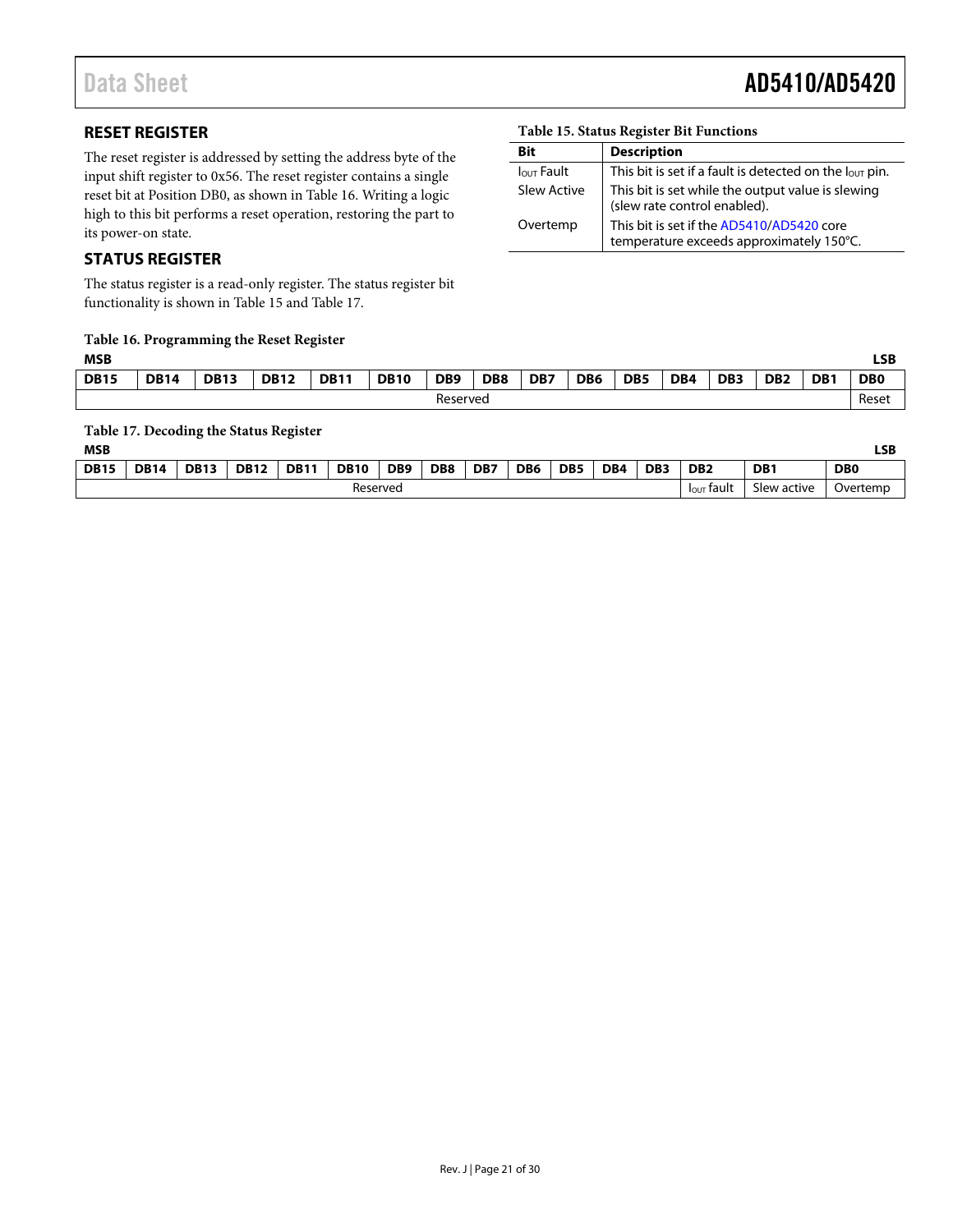# <span id="page-21-0"></span>AD5410/AD5420 FEATURES

#### <span id="page-21-1"></span>**FAULT ALERT**

The [AD5410/](http://www.analog.com/AD5410?doc=AD5410_5420.pdf)[AD5420](http://www.analog.com/AD5420?doc=AD5410_5420.pdf) are equipped with a FAULT pin, which is an open-drain output allowing severa[l AD5410/](http://www.analog.com/AD5410?doc=AD5410_5420.pdf)[AD5420](http://www.analog.com/AD5420?doc=AD5410_5420.pdf) devices to be connected together to one pull-up resistor for global fault detection. The FAULT pin is forced active by any one of the following fault scenarios:

- The voltage at  $I<sub>OUT</sub>$  attempts to rise above the compliance range, due to an open-loop circuit or insufficient power supply voltage. The I<sub>OUT</sub> current is controlled by a PMOS transistor and internal amplifier, as shown i[n Figure 38.](#page-16-4)  The internal circuitry that develops the fault output avoids using a comparator with window limits because this requires an actual output error before the FAULT output becomes active. Instead, the signal is generated when the internal amplifier in the output stage has less than approximately 1 V of remaining drive capability (when the gate of the output PMOS transistor nearly reaches ground). Thus, the FAULT output activates slightly before the compliance limit is reached. Because the comparison is made within the feedback loop of the output amplifier, the output accuracy is maintained by its open-loop gain and an output error does not occur before the FAULT output becomes active.
- If the core temperature of the [AD5410/](http://www.analog.com/AD5410?doc=AD5410_5420.pdf)[AD5420](http://www.analog.com/AD5420?doc=AD5410_5420.pdf) exceeds approximately 150°C.

The  $I<sub>OUT</sub>$  fault and overtemp bits of the status register are used in conjunction with the FAULT pin to inform the user which fault condition caused the FAULT pin to be asserted. Se[e Table 17](#page-20-4) an[d Table 15.](#page-20-3)

### <span id="page-21-2"></span>**ASYNCHRONOUS CLEAR (CLEAR)**

CLEAR is an active high clear that clears the current output to the bottom of its programmed range. It is necessary to maintain CLEAR high for a minimum amount of time (see [Figure 2\)](#page-6-0) to complete the operation. When the CLEAR signal is returned low, the output remains at the cleared value. The preclear value can be restored by pulsing the LATCH signal low without clocking any data. A new value cannot be programmed until the CLEAR pin is returned low.

#### <span id="page-21-3"></span>**INTERNAL REFERENCE**

The [AD5410/](http://www.analog.com/AD5410?doc=AD5410_5420.pdf)[AD5420](http://www.analog.com/AD5420?doc=AD5410_5420.pdf) contain an integrated +5 V voltage reference with initial accuracy of ±5 mV maximum and a temperature drift coefficient of 10 ppm/°C maximum. The reference voltage is buffered and externally available for use elsewhere within the system. Se[e Figure 34](#page-14-0) for a load regulation graph of the integrated reference.

#### <span id="page-21-4"></span>**EXTERNAL CURRENT SETTING RESISTOR**

In [Figure 38,](#page-16-4)  $R_{\text{SET}}$  is an internal sense resistor as part of the voltage-to-current conversion circuitry. The stability of the output current over temperature is dependent on the stability of the value of R<sub>SET</sub>. An external precision 15 kΩ low drift resistor can be connected from the RSET pin of the [AD5410/](http://www.analog.com/AD5410?doc=AD5410_5420.pdf)[AD5420](http://www.analog.com/AD5420?doc=AD5410_5420.pdf) to ground; this improves the overall performance of the [AD5410/](http://www.analog.com/AD5410?doc=AD5410_5420.pdf) [AD5420.](http://www.analog.com/AD5420?doc=AD5410_5420.pdf) The external resistor is selected via the control register. See [Table 14.](#page-19-6)

#### <span id="page-21-5"></span>**DIGITAL POWER SUPPLY**

By default, the  $DV_{CC}$  pin accepts a power supply of 2.7 V to 5.5 V. Alternatively, via the  $DV_{CC}$  SELECT pin, an internal 4.5 V power supply can be output on the  $DV_{CC}$  pin for use as a digital power supply for other devices in the system or as a termination for pull-up resistors. This facility offers the advantage of not having to bring a digital supply across an isolation barrier. The internal power supply is enabled by leaving the  $\text{DV}_{\text{CC}}$  SELECT pin unconnected. To disable the internal supply,  $\text{DV}_{\text{CC}}$  SELECT should be tied to 0 V. DV $_{\text{CC}}$  is capable of supplying up to 5 mA of current. See [Figure 27](#page-13-0) for a load regulation graph.

#### <span id="page-21-6"></span>**EXTERNAL BOOST FUNCTION**

The addition of an external boost transistor, as shown i[n Figure 41,](#page-21-7)  reduces the power dissipated in th[e AD5410](http://www.analog.com/AD5410?doc=AD5410_5420.pdf)[/AD5420](http://www.analog.com/AD5420?doc=AD5410_5420.pdf) by reducing the current flowing in the on-chip output transistor (dividing it by the current gain of the external circuit). A discrete NPN transistor with a breakdown voltage,  $BV<sub>CEO</sub>$ , greater than 40 V can be used.

The external boost capability allows the [AD5410/](http://www.analog.com/AD5410?doc=AD5410_5420.pdf)[AD5420](http://www.analog.com/AD5420?doc=AD5410_5420.pdf) to be used at the extremes of the supply voltage, load current, and temperature range. The boost transistor can also be used to reduce the amount of temperature-induced drift in the part. This minimizes the temperature-induced drift of the on-chip voltage reference, which improves drift and linearity.



<span id="page-21-7"></span>*Figure 41. External Boost Configuration*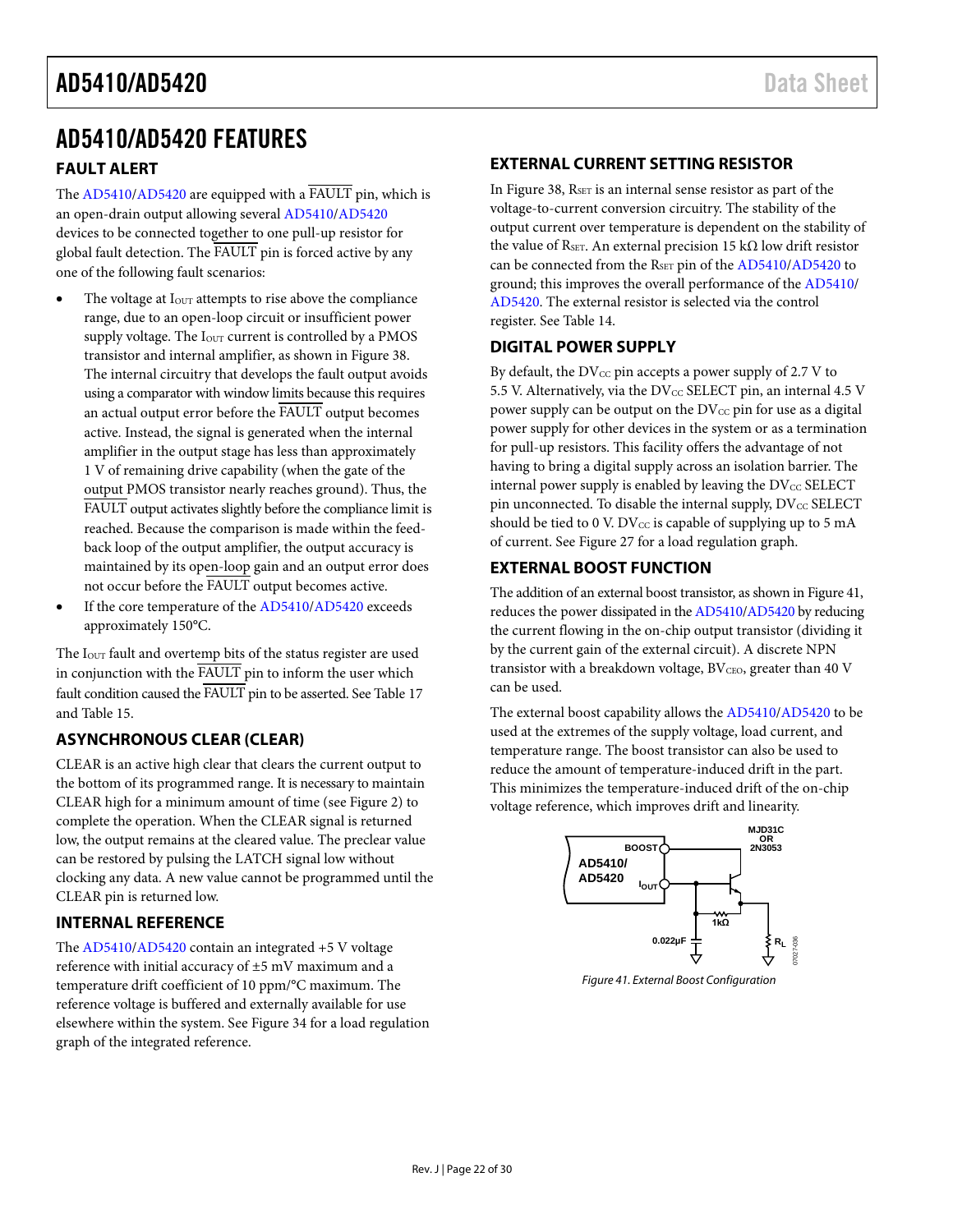### <span id="page-22-0"></span>**HART COMMUNICATION**

Th[e AD5410](http://www.analog.com/AD5410?doc=AD5410_5420.pdf)[/AD5420](http://www.analog.com/AD5420?doc=AD5410_5420.pdf) contain a CAP2 pin, into which a HART signal can be coupled. The HART signal appears on the current output if the output is enabled. To achieve a 1 mA p-p current, the signal amplitude at the CAP2 pin must be 48 mV p-p. Assuming that the modem output amplitude is 500 mV p-p, its output must be attenuated by  $500/48 = 10.42$ . If this voltage is used, the current output should meet the HART amplitude specifications. [Figure 42 s](#page-22-2)hows the recommended circuit for attenuating and coupling in the HART signal.



Figure 42. Coupling HART Signal

<span id="page-22-2"></span>In determining the absolute values of the capacitors, ensure that the FSK output from the modem is passed undistorted. Thus, the bandwidth presented to the modem output signal must pass 1200 Hz and 2200 Hz frequencies. The recommended values are  $C1 = 2.2$  nF and  $C2 = 22$  nF. Digitally controlling the slew rate of the output is necessary to meet the analog rate of change requirements for HART.

#### <span id="page-22-1"></span>**DIGITAL SLEW RATE CONTROL**

The slew rate control feature of the [AD5410/](http://www.analog.com/AD5410?doc=AD5410_5420.pdf)[AD5420 a](http://www.analog.com/AD5420?doc=AD5410_5420.pdf)llows the user to control the rate at which the output current changes. With the slew rate control feature disabled, the output current changes at a rate of approximately 16 mA in 10 μs (se[e Figure 36\)](#page-14-1). This varies with load conditions. To reduce the slew rate, enable the slew rate control feature. With the feature enabled via the SREN bit of the control register (se[e Table 14\)](#page-19-6), the output, instead of slewing directly between two values, steps digitally at a rate defined by two parameters accessible via the control register, as shown in [Table 14.](#page-19-6) The parameters are SR clock and SR step. SR clock defines the rate at which the digital slew is updated, SR step defines by how much the output value changes at each update. Both parameters together define the rate of change of the output current. [Table 18 a](#page-22-3)nd [Table 19 o](#page-22-4)utline the range of values for both the SR clock and SR step parameters[. Figure 43](#page-22-5)  shows the output current changing for ramp times of 10 ms, 50 ms, and 100 ms.

Data Sheet **AD5410/AD5420** 

| Table To. Siew Kate Opuate Clock Values |                                    |  |  |  |  |  |
|-----------------------------------------|------------------------------------|--|--|--|--|--|
| <b>SR Clock</b>                         | <b>Update Clock Frequency (Hz)</b> |  |  |  |  |  |
| 0000                                    | 257,730                            |  |  |  |  |  |
| 0001                                    | 198,410                            |  |  |  |  |  |
| 0010                                    | 152,440                            |  |  |  |  |  |
| 0011                                    | 131,580                            |  |  |  |  |  |
| 0100                                    | 115,740                            |  |  |  |  |  |
| 0101                                    | 69,440                             |  |  |  |  |  |
| 0110                                    | 37,590                             |  |  |  |  |  |
| 0111                                    | 25,770                             |  |  |  |  |  |
| 1000                                    | 20,160                             |  |  |  |  |  |
| 1001                                    | 16,030                             |  |  |  |  |  |
| 1010                                    | 10,290                             |  |  |  |  |  |
| 1011                                    | 8280                               |  |  |  |  |  |
| 1100                                    | 6900                               |  |  |  |  |  |
| 1101                                    | 5530                               |  |  |  |  |  |
| 1110                                    | 4240                               |  |  |  |  |  |
| 1111                                    | 3300                               |  |  |  |  |  |

#### <span id="page-22-4"></span>**Table 19. Slew Rate Step Size Options**

<span id="page-22-3"></span>**Table 18. Slew Rate Update Clock Values** 

| <b>SR Step</b>                                                 | <b>AD5410 Step Size (LSB)</b>                                                                                                                                              | <b>AD5420 Step Size (LSB)</b>                                                                                                   |
|----------------------------------------------------------------|----------------------------------------------------------------------------------------------------------------------------------------------------------------------------|---------------------------------------------------------------------------------------------------------------------------------|
| 000                                                            | 1/16                                                                                                                                                                       | 1                                                                                                                               |
| 001                                                            | 1/8                                                                                                                                                                        | 2                                                                                                                               |
| 010                                                            | 1/4                                                                                                                                                                        | 4                                                                                                                               |
| 011                                                            | 1/2                                                                                                                                                                        | 8                                                                                                                               |
| 100                                                            | 1                                                                                                                                                                          | 16                                                                                                                              |
| 101                                                            | 2                                                                                                                                                                          | 32                                                                                                                              |
| 110                                                            | 4                                                                                                                                                                          | 64                                                                                                                              |
| 111                                                            | 8                                                                                                                                                                          | 128                                                                                                                             |
| 25<br>20<br>OUTPUT CURRENT (mA)<br>15<br>10<br>5<br>0<br>$-10$ | $T_A = 25^{\circ}C$<br>$AVDD = 24V$<br>$R_{\text{LOAD}} = 300\Omega$<br>$-10$ ms RAMP, SR CLOCK = 0x1, SR STEP = 0x5<br>0<br>10<br>20<br>30<br>40<br>50<br>60<br>TIME (ms) | 50ms RAMP, SR CLOCK = 0xA, SR STEP = 0x7<br>07027-139<br>100ms RAMP, SR CLOCK = 0x8, SR STEP = 0x5<br>70<br>80<br>100 110<br>90 |

<span id="page-22-5"></span>Figure 43. Output Current Slewing Under Control of the Digital Slew Rate Control Feature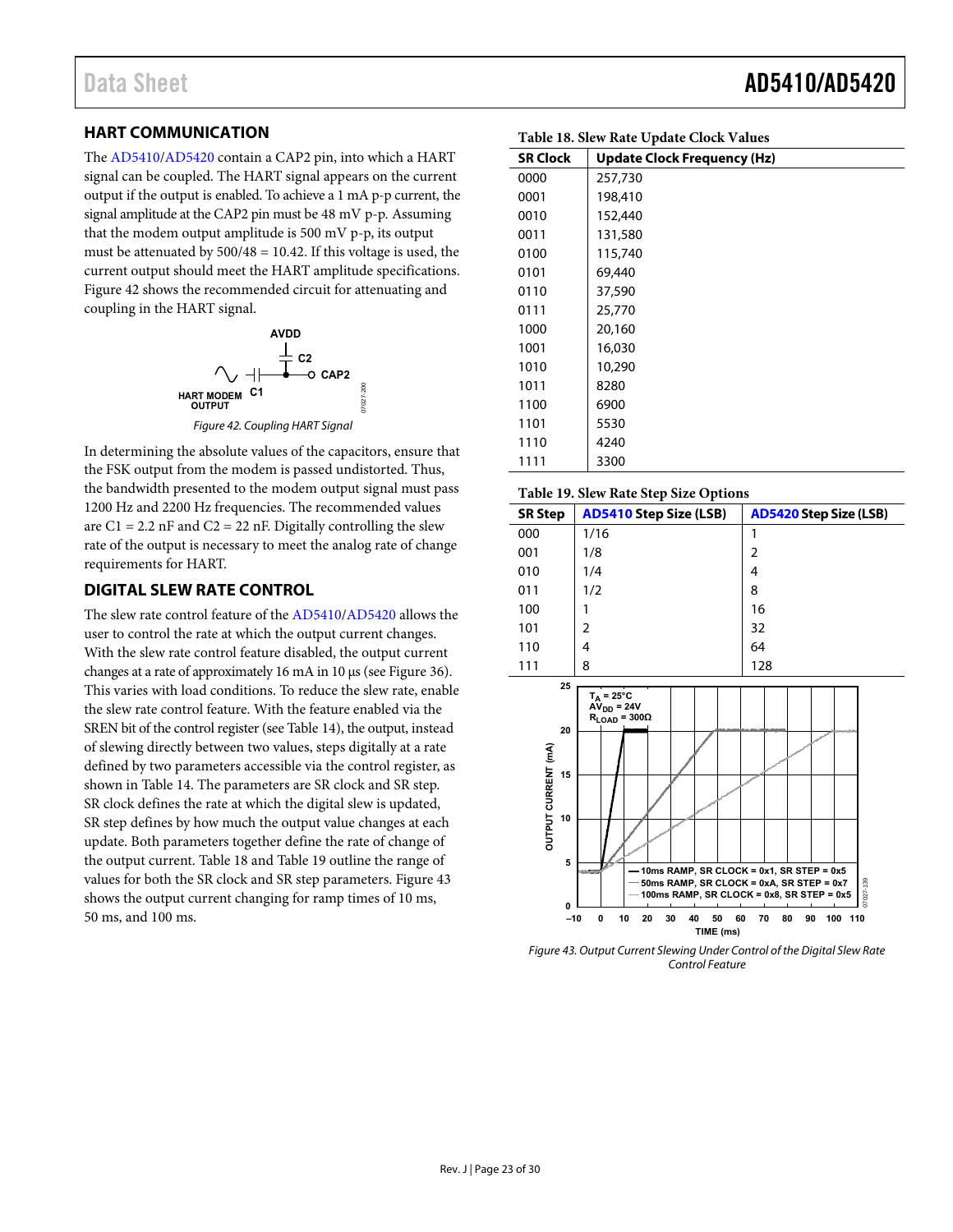The time it takes for the output current to slew over a given output range can be expressed as follows:

*Slew Time* =

$$
(1)
$$

 $Step Size \times Update$  *Clock Frequency*  $\times$  *LSB Size Output Change*

where:

*Slew Time* is expressed in seconds. *Output Change* is expressed in amps.

When the slew rate control feature is enabled, all output changes change at the programmed slew rate. If the CLEAR pin is asserted, the output slews to the zero-scale value at the programmed slew rate. The output can be halted at its current value with a write to the control register. To avoid halting the output slew, the slew active bit can be read to check that the slew has completed before writing to any of th[e AD5410/](http://www.analog.com/AD5410?doc=AD5410_5420.pdf) [AD5420](http://www.analog.com/AD5420?doc=AD5410_5420.pdf) registers (see [Table 17\)](#page-20-4). The update clock frequency for any given value is the same for all output ranges. The step size, however, varies across output ranges for a given value of step size because the LSB size is different for each output range. [Table 20](#page-23-0) shows the range of programmable slew times for a fullscale change on any of the output ranges. The values i[n Table 20](#page-23-0) were obtained using Equation 1. The digital slew rate control feature results in a staircase formation on the current output, as shown in [Figure 47. Figure 47](#page-24-2) also shows how the staircase can be removed by connecting capacitors to the CAP1 and CAP2 pins, as described in the I<sub>OUT</sub> [Filtering Capacitors](#page-24-0) section.

<span id="page-23-0"></span>

| Table 20. Programmable Slew Time Values in Seconds for a Full-Scale Change on Any Output Range |  |  |  |  |
|------------------------------------------------------------------------------------------------|--|--|--|--|
|------------------------------------------------------------------------------------------------|--|--|--|--|

|                                    | <b>Step Size (LSBs)</b> |                |      |      |       |       |       |        |
|------------------------------------|-------------------------|----------------|------|------|-------|-------|-------|--------|
| <b>Update Clock Frequency (Hz)</b> | $\mathbf{1}$            | $\overline{2}$ | 4    | 8    | 16    | 32    | 64    | 128    |
| 257,730                            | 0.25                    | 0.13           | 0.06 | 0.03 | 0.016 | 0.008 | 0.004 | 0.0020 |
| 198,410                            | 0.33                    | 0.17           | 0.08 | 0.04 | 0.021 | 0.010 | 0.005 | 0.0026 |
| 152,440                            | 0.43                    | 0.21           | 0.11 | 0.05 | 0.027 | 0.013 | 0.007 | 0.0034 |
| 131,580                            | 0.50                    | 0.25           | 0.12 | 0.06 | 0.031 | 0.016 | 0.008 | 0.0039 |
| 115,740                            | 0.57                    | 0.28           | 0.14 | 0.07 | 0.035 | 0.018 | 0.009 | 0.0044 |
| 69,440                             | 0.9                     | 0.47           | 0.24 | 0.12 | 0.06  | 0.03  | 0.015 | 0.007  |
| 37,590                             | 1.7                     | 0.87           | 0.44 | 0.22 | 0.11  | 0.05  | 0.03  | 0.014  |
| 25,770                             | 2.5                     | 1.3            | 0.64 | 0.32 | 0.16  | 0.08  | 0.04  | 0.020  |
| 20,160                             | 3.3                     | 1.6            | 0.81 | 0.41 | 0.20  | 0.10  | 0.05  | 0.025  |
| 16,030                             | 4.1                     | 2.0            | 1.0  | 0.51 | 0.26  | 0.13  | 0.06  | 0.03   |
| 10,290                             | 6.4                     | 3.2            | 1.6  | 0.80 | 0.40  | 0.20  | 0.10  | 0.05   |
| 8280                               | 7.9                     | 4.0            | 2.0  | 1.0  | 0.49  | 0.25  | 0.12  | 0.06   |
| 6900                               | 9.5                     | 4.8            | 2.4  | 1.2  | 0.59  | 0.30  | 0.15  | 0.07   |
| 5530                               | 12                      | 5.9            | 3.0  | 1.5  | 0.74  | 0.37  | 0.19  | 0.09   |
| 4240                               | 15                      | 7.7            | 3.9  | 1.9  | 0.97  | 0.48  | 0.24  | 0.12   |
| 3300                               | 20                      | 9.9            | 5.0  | 2.5  | 1.24  | 0.62  | 0.31  | 0.16   |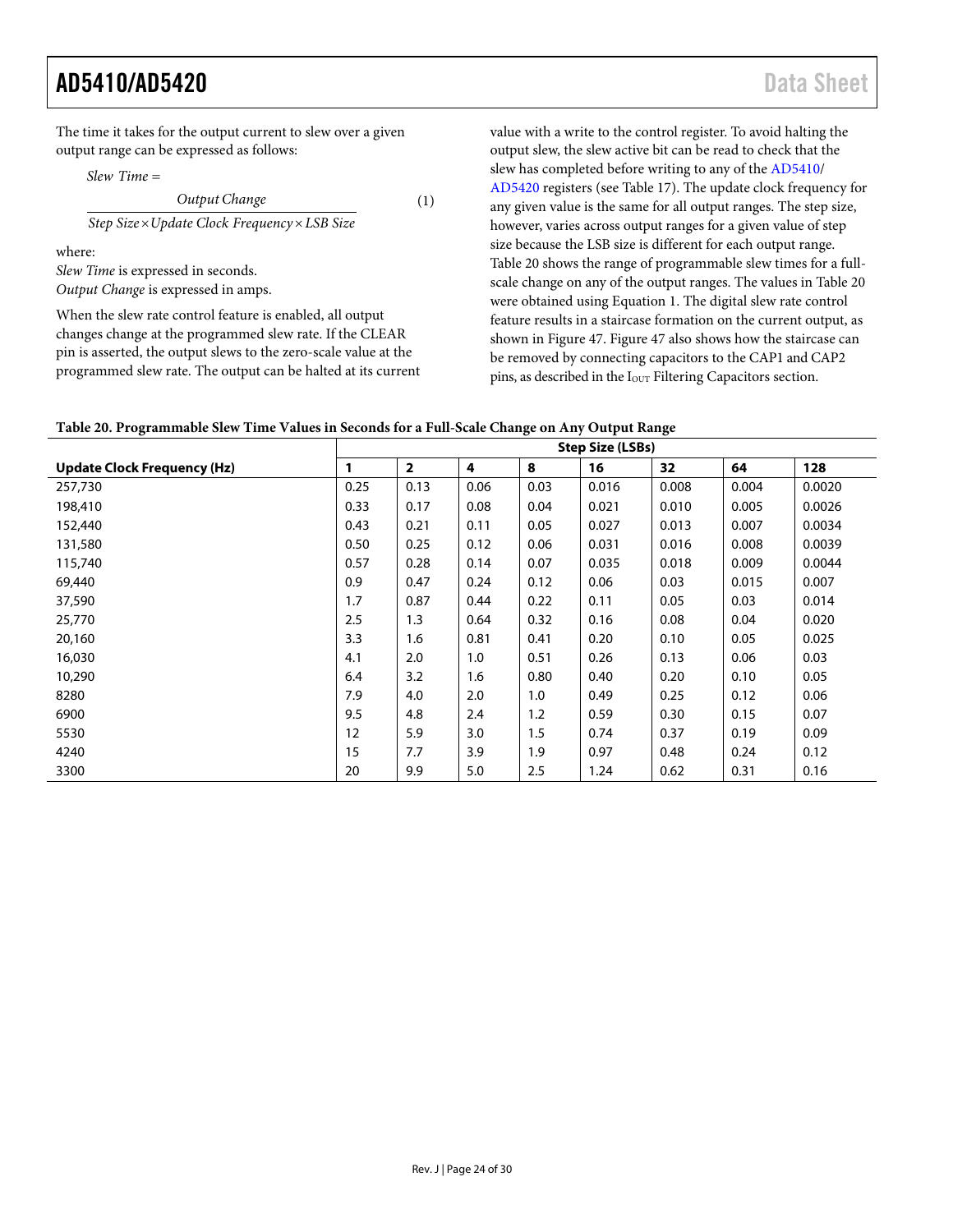# Data Sheet **AD5410/AD5420**

#### <span id="page-24-0"></span>**IOUT FILTERING CAPACITORS**

Capacitors can be placed between CAP1 and AV<sub>DD</sub>, and CAP2 and  $AV<sub>DD</sub>$ , as shown in Figure 44.



Figure 44.  $I_{OUT}$  Filtering Capacitors

<span id="page-24-3"></span>The capacitors form a filter on the current output circuitry, as shown in [Figure 45,](#page-24-4) reducing the bandwidth and the slew rate of the output current[. Figure 46](#page-24-5) shows the effect the capacitors have on the slew rate of the output current. To achieve significant reductions in the rate of change, very large capacitor values are required, which may not be suitable in some applications. In this case, the digital slew rate control feature should be used. The capacitors can be used in conjunction with the digital slew rate control feature as a means of smoothing out the steps caused by the digital code increments, as shown in [Figure 47.](#page-24-2) 

<span id="page-24-4"></span>

<span id="page-24-5"></span>Figure 46. Slew Controlled 4 mA to 20 mA Output Current Step Using External Capacitors on the CAP1 and CAP2 Pins



<span id="page-24-2"></span>Figure 47. Smoothing Out the Steps Caused by the Digital Slew Rate Control Feature

#### <span id="page-24-1"></span>**FEEDBACK/MONITORING OF OUTPUT CURRENT**

For feedback or monitoring of the output current value, a sense resistor can be placed in series with the I<sub>OUT</sub> output pin and the voltage drop across it measured. As well as being an additional component, the resistor increases the compliance voltage required. An alternative method is to use a resistor that is already in place. R3 is such a resistor and is internal to th[e AD5410](http://www.analog.com/AD5410?doc=AD5410_5420.pdf)[/AD5420,](http://www.analog.com/AD5420?doc=AD5410_5420.pdf) as shown in [Figure 48. B](#page-24-6)y measuring the voltage between the  $R3_{\text{SENSE}}$ and BOOST pins, the value of the output current can be calculated as follows:

$$
I_{OUT} = \frac{V_{R3}}{R3} - I_{BIAS}
$$
 (2)

where:

 $V_{R3}$  is the voltage drop across R3 measured between the R3<sub>SENSE</sub> and BOOST pins.

*IBIAS* is a constant bias current flowing through R3 with a typical value of 444 μA.

*R3* is the resistance value of resistor R3 with a typical value of 40  $\Omega$ .



<span id="page-24-6"></span>Figure 48. Structure of Current Output Circuit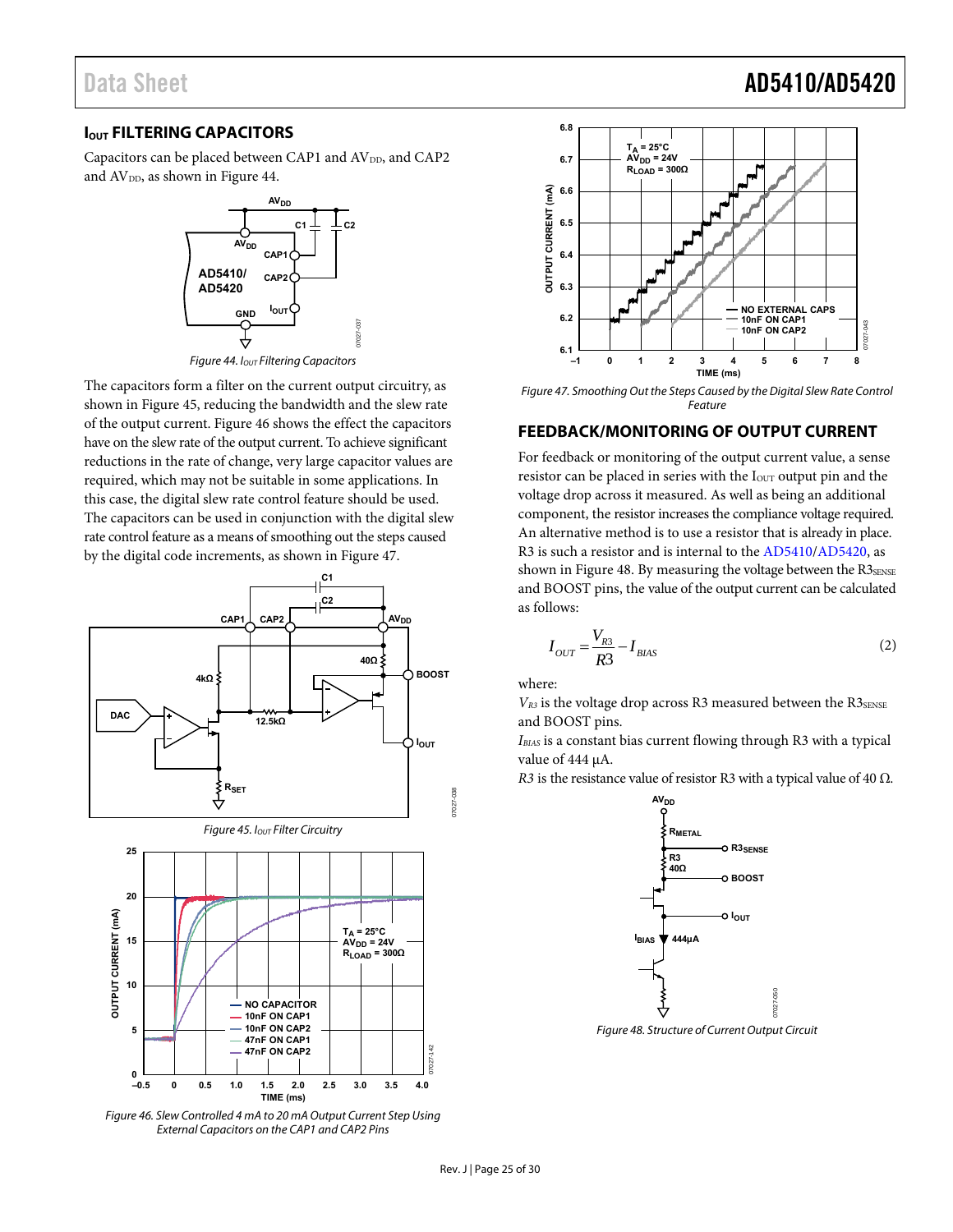R3 and I<sub>BIAS</sub> both have a tolerance of  $\pm 10\%$  and a temperature coefficient of 30 ppm/°C. Connecting to R3SENSE rather than  $AV<sub>DD</sub>$  avoids incorporating into R3 internal metal connections that have large temperature coefficients and result in large errors. See [Figure 49](#page-25-0) for a plot of R3 vs. ambient temperature an[d Figure 50](#page-25-1) for a plot of R3 vs. output current.

<span id="page-25-0"></span>

<span id="page-25-1"></span>*Figure 50. R3 Resistor Value vs. Iout* 

To eliminate errors due to the tolerances of R3 and IBIAS, a twomeasurement calibration can be performed as the following example illustrates:

- 1. Program code  $0x1000$  and measure  $I<sub>OUT</sub>$  and  $V<sub>R3</sub>$ . In this example, the measured values are  $I_{\text{OUT}} = 1.47965 \text{ mA}$  $V_{R3}$  = 79.55446 mV
- 2. Program Code  $0xF000$  and measure  $I_{\text{OUT}}$  and  $V_{\text{R3}}$  again. The measured values this time are  $I_{OUT} = 22.46754$  mA  $V_{R3} = 946.39628$  mV

Using this information and Equation 2, two simultaneous equations can be generated from which the values of R3 and IBIAS can be calculated as follows:

$$
I_{OUT} = \frac{V_{R3}}{R3} - I_{BIAS}
$$

$$
\Rightarrow I_{BIAS} = \frac{V_{R3}}{R3} - I_{OUT}
$$

Simultaneous Equation 1

$$
I_{BIAS} = \frac{0.07955446}{R3} - 0.00147965
$$

Simultaneous Equation 2

$$
I_{BIAS} = \frac{0.94639628}{R3} - 0.02246754
$$

From these two equations,

*R3* = 41.302 Ω and  $I_{BIAS}$  = 446.5 μA

And Equation 2 becomes

$$
I_{OUT} = \frac{VR3}{41.302} - 446.5 \,\mu\text{A}
$$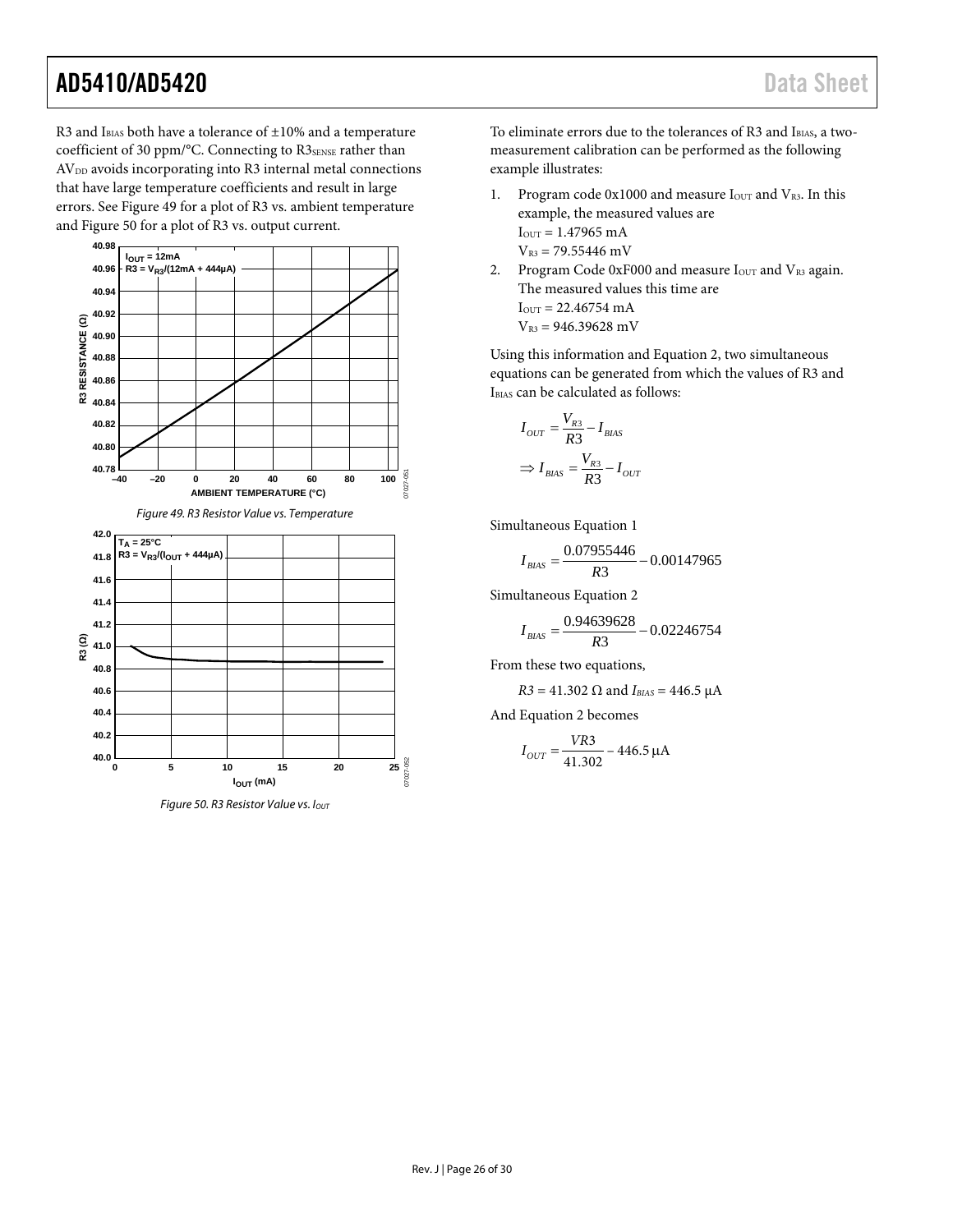# <span id="page-26-1"></span><span id="page-26-0"></span>APPLICATIONS INFORMATION **DRIVING INDUCTIVE LOADS**

When driving inductive or poorly defined loads, connect a 0.01 μF capacitor between I<sub>OUT</sub> and GND. This ensures stability with loads beyond 50 mH. There is no maximum capacitance limit. The capacitive component of the load may cause slower settling. Alternatively, the capacitor can be connected from CAP1 and/or  $CAP2$  to  $AV<sub>DD</sub>$  to reduce the slew rate of the current. The digital slew rate control feature may also prove useful in this situation.

### <span id="page-26-2"></span>**TRANSIENT VOLTAGE PROTECTION**

Th[e AD5410/](http://www.analog.com/AD5410?doc=AD5410_5420.pdf)[AD5420 c](http://www.analog.com/AD5420?doc=AD5410_5420.pdf)ontain ESD protection diodes that prevent damage from normal handling. The industrial control environment can, however, subject I/O circuits to much higher transients. To protect the [AD5410](http://www.analog.com/AD5410?doc=AD5410_5420.pdf)[/AD5420](http://www.analog.com/AD5420?doc=AD5410_5420.pdf) from excessively high voltage transients, external power diodes and a surge current limiting resistor may be required, as shown in [Figure 51.](#page-26-5) The constraint on the resistor value is that during normal operation, the output level at I<sub>OUT</sub> must remain within its voltage compliance limit of  $AV<sub>DD</sub> - 2.5 V$ , and the two protection diodes and resistor must have appropriate power ratings. Further protection can be provided with transient voltage suppressors (TVS), or transorbs. These are available as both unidirectional suppressors (protect against positive high voltage transients) and bidirectional suppressors (protect against both positive and negative high voltage transients) and are available in a wide range of standoff and breakdown voltage ratings. It is recommended that all field connected nodes be protected.



### <span id="page-26-5"></span><span id="page-26-3"></span>**LAYOUT GUIDELINES**

In any circuit where accuracy is important, careful consideration of the power supply and ground return layout helps to ensure the rated performance. The printed circuit board (PCB) on which th[e AD5410/](http://www.analog.com/AD5410?doc=AD5410_5420.pdf)[AD5420 a](http://www.analog.com/AD5420?doc=AD5410_5420.pdf)re mounted should be designed so that the analog and digital sections are separated and confined to certain areas of the board. If th[e AD5410/](http://www.analog.com/AD5410?doc=AD5410_5420.pdf)[AD5420](http://www.analog.com/AD5420?doc=AD5410_5420.pdf) are in a system where multiple devices require an AGND-to-DGND connection, the connection should be made at one point only. The star ground point should be established as close as possible to the device.

The [AD5410/](http://www.analog.com/AD5410?doc=AD5410_5420.pdf)[AD5420 s](http://www.analog.com/AD5420?doc=AD5410_5420.pdf)hould have ample supply bypassing of 10 μF in parallel with 0.1 μF on each supply, located as close to the package as possible, ideally right up against the device. The 10 μF capacitors are the tantalum bead type. The 0.1 μF

capacitor should have low effective series resistance (ESR) and low effective series inductance (ESI), such as the common ceramic types, which provide a low impedance path to ground at high frequencies to handle transient currents due to internal logic switching.

The power supply lines of th[e AD5410/](http://www.analog.com/AD5410?doc=AD5410_5420.pdf)[AD5420 s](http://www.analog.com/AD5420?doc=AD5410_5420.pdf)hould use as large a trace as possible to provide low impedance paths and to reduce the effects of glitches on the power supply line. Fastswitching signals such as clocks should be shielded with digital ground to avoid radiating noise to other parts of the board and should never be run near the reference inputs. A ground line routed between the SDIN and SCLK lines helps reduce crosstalk between them (not required on a multilayer board that has a separate ground plane, but separating the lines helps). It is essential to minimize noise on the REFIN line because noise can couple through to the DAC output.

Avoid crossover of digital and analog signals. Traces on opposite sides of the board should run at right angles to each other. This reduces the effects of feedthrough on the board. A microstrip technique is by far the best method but is not always possible with a double-sided board. In this technique, the component side of the board is dedicated to the ground plane, and signal traces are placed on the solder side.

### <span id="page-26-4"></span>**GALVANICALLY ISOLATED INTERFACE**

In many process control applications, it is necessary to provide an isolation barrier between the controller and the unit being controlled to protect and isolate the controlling circuitry from any hazardous common-mode voltages that may occur. The *i*Coupler® family of products from Analog Devices, Inc., provides voltage isolation in excess of 2.5 kV. The serial loading structure of th[e AD5410/](http://www.analog.com/AD5410?doc=AD5410_5420.pdf)[AD5420 is](http://www.analog.com/AD5420?doc=AD5410_5420.pdf) ideal for isolated interfaces because the number of interface lines is kept to a minimum. [Figure 52](#page-26-6)  shows a 4-channel isolated interface to th[e AD5410](http://www.analog.com/AD5410?doc=AD5410_5420.pdf)[/AD5420](http://www.analog.com/AD5420?doc=AD5410_5420.pdf) using an [ADuM1400.](http://www.analog.com/ADUM1400?doc=AD5410_5420.pdf) For further information, visit [www.analog.com.](http://www.analog.com/en/interface-isolation/digital-isolators/products/index.html?doc=AD5410_5420.pdf)

<span id="page-26-6"></span>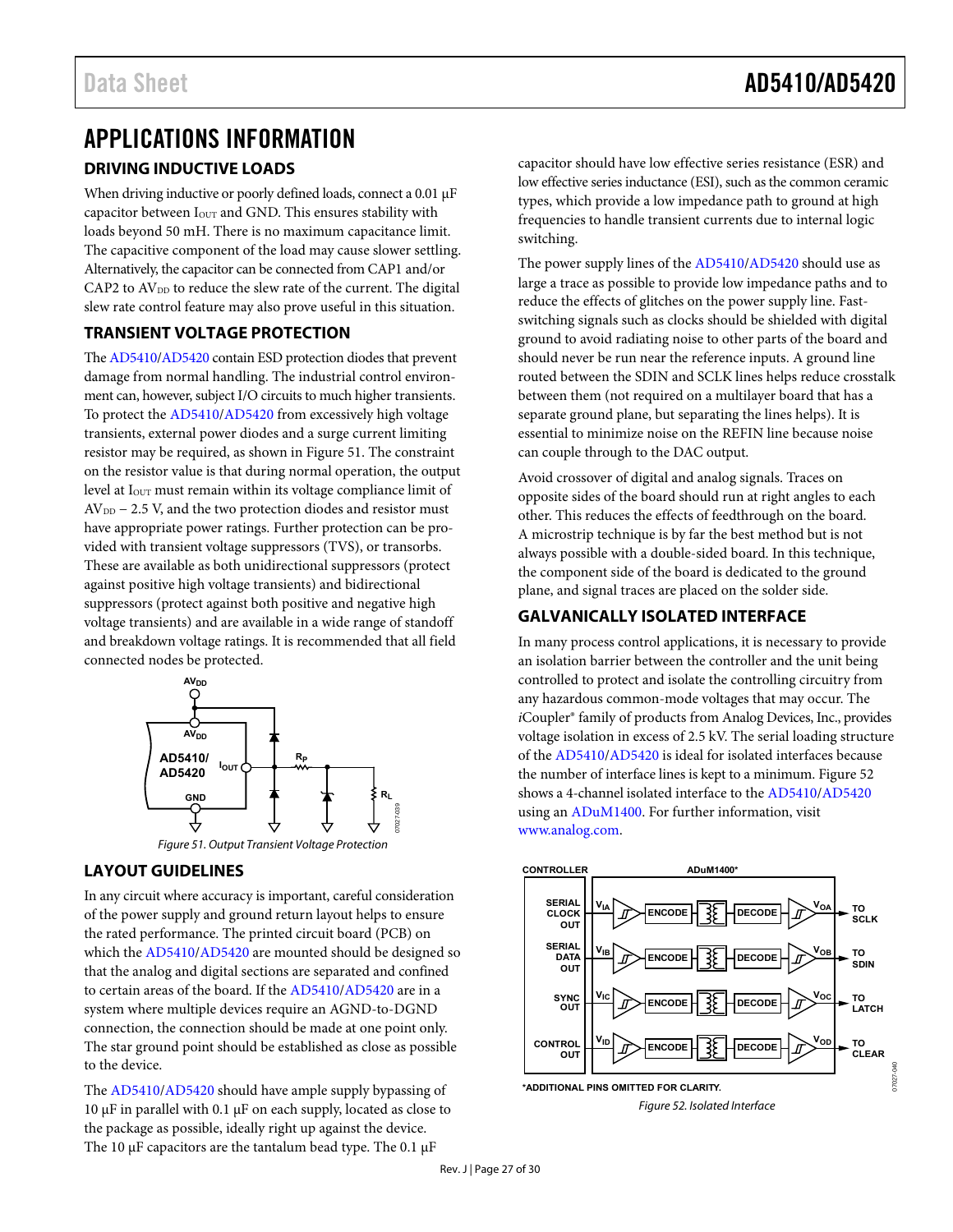#### <span id="page-27-0"></span>**MICROPROCESSOR INTERFACING**

Microprocessor interfacing to th[e AD5410/](http://www.analog.com/AD5410?doc=AD5410_5420.pdf)[AD5420 i](http://www.analog.com/AD5420?doc=AD5410_5420.pdf)s via a serial bus that uses a protocol compatible with microcontrollers and DSP processors. The communication channel is a 3-wire (minimum) interface consisting of a clock signal, a data signal, and a latch signal. The [AD5410/](http://www.analog.com/AD5410?doc=AD5410_5420.pdf)[AD5420 r](http://www.analog.com/AD5420?doc=AD5410_5420.pdf)equire a 24-bit data-word with data valid on the rising edge of SCLK.

For all interfaces, the DAC output update is initiated on the rising edge of LATCH. The contents of the registers can be read using the readback function.

#### <span id="page-27-1"></span>**THERMAL AND SUPPLY CONSIDERATIONS**

The [AD5410/](http://www.analog.com/AD5410?doc=AD5410_5420.pdf)[AD5420 a](http://www.analog.com/AD5420?doc=AD5410_5420.pdf)re designed to operate at a maximum junction temperature of 125°C. It is important that the device not be operated under conditions that cause the junction temperature to exceed this value. Excessive junction temperature can occur if th[e AD5410/](http://www.analog.com/AD5410?doc=AD5410_5420.pdf)[AD5420](http://www.analog.com/AD5420?doc=AD5410_5420.pdf) are operated from the maximum  $AV<sub>DD</sub>$ , while driving the maximum current (24 mA) directly to ground. In this case, the ambient temperature should be controlled or AV<sub>DD</sub> should be reduced.

At the maximum ambient temperature of 85°C, the 24-lead TSSOP can dissipate 1.14 W, and the 40-Lead LFCSP can dissipate 1.21 W.

To ensure that the junction temperature does not exceed 125°C while driving the maximum current of 24 mA directly into ground (also adding an on-chip current of 4 mA), AV<sub>DD</sub> should be reduced from the maximum rating to ensure that the package is not required to dissipate more power than previously stated (see [Table 21,](#page-27-2) [Figure 53, a](#page-27-3)n[d Figure 54\)](#page-27-4).



<span id="page-27-3"></span>Figure 53. Maximum Power Dissipation vs. Ambient Temperature



<span id="page-27-4"></span>Figure 54. Maximum Supply Voltage vs. Ambient Temperature

| Consideration                                                                                                                 | <b>TSSOP</b>                                                                                                                | <b>LFCSP</b>                                                                                                            |
|-------------------------------------------------------------------------------------------------------------------------------|-----------------------------------------------------------------------------------------------------------------------------|-------------------------------------------------------------------------------------------------------------------------|
| Maximum Allowed Power<br>Dissipation When Operating at an<br>Ambient Temperature of 85°C                                      | $\frac{T_f max - T_A}{T_f} = \frac{125 - 85}{T_f} = 1.14$ W<br>$\theta_{IA}$<br>35                                          | $\frac{T_f max - T_A}{T_f} = \frac{125 - 85}{T_f} = 1.21$ W<br>$\theta_{IA}$<br>33                                      |
| Maximum Allowed Ambient<br>Temperature When Operating<br>from a Supply of 40 V/60 V and<br>Driving 24 mA Directly to Ground   | $T_1$ max $-P_D \times \theta_{IA} = 125 - (40 \times 0.028) \times 35 = 86^{\circ}$ C                                      | $T_1$ max – $P_D \times \theta_{IA} = 125 - (60 \times 0.028) \times 33 = 70^{\circ}$ C                                 |
| Maximum Allowed Supply Voltage<br>When Operating at an Ambient<br>Temperature of 85°C and Driving<br>24 mA Directly to Ground | $\frac{T_f max - T_A}{T_f} = \frac{125 - 85}{125 - 85} = 40 \text{ V}$<br>$AI_{DD} \times \theta_{IA}$<br>$0.028 \times 35$ | $\frac{T_f max - T_A}{T_f max} = \frac{125 - 85}{125 - 85} = 43$ V<br>$AI_{DD} \times \theta_{IA}$<br>$0.028 \times 33$ |

#### <span id="page-27-2"></span>**Table 21. Thermal and Supply Considerations**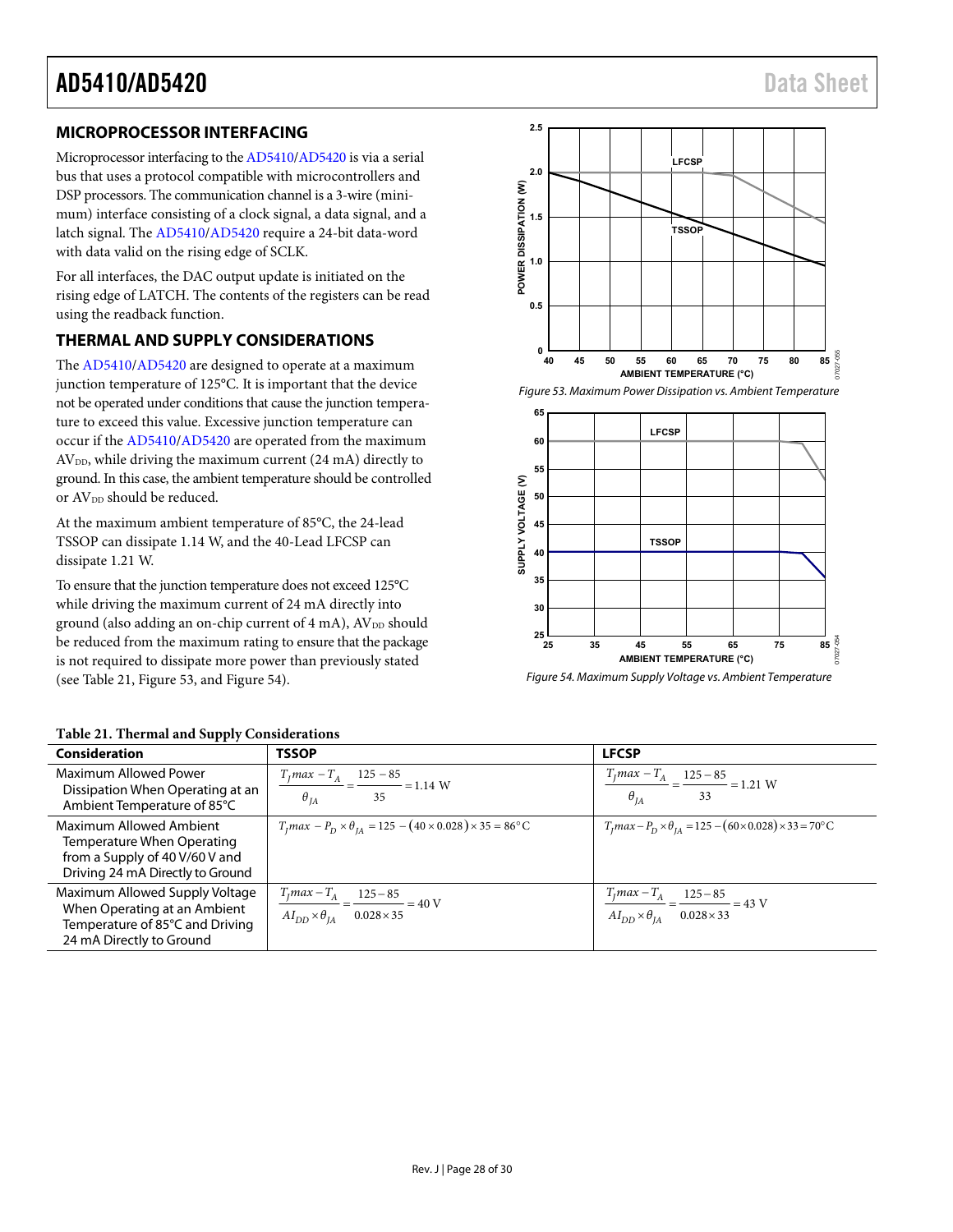# Data Sheet **AD5410/AD5420**

#### <span id="page-28-0"></span>**INDUSTRIAL, HART COMPATIBLE ANALOG OUTPUT APPLICATION**

Many industrial control applications have requirements for accurately controlled current output signals, and th[e AD5410/](http://www.analog.com/AD5410?doc=AD5410_5420.pdf) [AD5420](http://www.analog.com/AD5420?doc=AD5410_5420.pdf) are ideal for such applications[. Figure 55](#page-28-1) shows the [AD5410/](http://www.analog.com/AD5410?doc=AD5410_5420.pdf)[AD5420](http://www.analog.com/AD5420?doc=AD5410_5420.pdf) in a circuit design for an output module specifically for use in an industrial control application. The design provides for a HART-enabled current output, with the HART capability provided by th[e AD5700](http://www.analog.com/AD5700?doc=AD5410_5420.pdf)[/AD5700-1](http://www.analog.com/AD5700-1?doc=AD5410_5420.pdf) HART modem, the industry's lowest power and smallest footprint HART-compliant IC modem. For additional space-savings, the [AD5700-1](http://www.analog.com/AD5700-1?doc=AD5410_5420.pdf) offers a 0.5% precision internal oscillator. The HART\_OUT signal from the [AD5700](http://www.analog.com/AD5700?doc=AD5410_5420.pdf) is attenuated and ac-coupled into the CAP2 pin of the [AD5420.](http://www.analog.com/AD5420?doc=AD5410_5420.pdf) Further information on this configuration can be found i[n Application Note AN-1065.](http://www.analog.com/AN-1065?doc=AD5410_5420.pdf) An alternative method of coupling the HART signal into the RSET pin (only applicable of the external RSET is used), is available in Circuit Not[e CN-0270.](http://www.analog.com/CN0270?doc=AD5410_5420.pdf) Use of either configuration results in th[e AD5700](http://www.analog.com/AD5700?doc=AD5410_5420.pdf) HART modem output modulating the 4 mA to 20 mA analog current without affecting the dc level of the current. This circuit adheres to the HART physical layer specifications as defined by the HART Communication Foundation.

The module is powered from a field supply of 24 V. This supplies AV<sub>DD</sub> directly. For transient overvoltage protection, transient voltage suppressors (TVS) are placed on both the I<sub>OUT</sub> and field supply connections. A 24 V TVS is placed on the  $I<sub>OUT</sub>$  connection, and a 36 V TVS is placed on the field supply input. For added protection, clamping diodes are connected from the I<sub>OUT</sub> pin to the AV<sub>DD</sub> and GND power supply pins. The recommended external band-pass filter for th[e AD5700](http://www.analog.com/AD5700?doc=AD5410_5420.pdf) HART modem includes a 150 k $\Omega$ resistor, which limits current to a sufficiently low level to adhere to intrinsic safety requirements. In this case, the input has higher transient voltage protection and should, therefore, not require additional protection circuitry, even in the most demanding of industrial environments.

Isolation between th[e AD5410](http://www.analog.com/AD5410?doc=AD5410_5420.pdf)[/AD5420](http://www.analog.com/AD5420?doc=AD5410_5420.pdf) and the backplane circuitry is provided with th[e ADuM1400](http://www.analog.com/adum1400?doc=AD5410_5420.pdf) an[d ADuM1200](http://www.analog.com/adum1200?doc=AD5410_5420.pdf) *i*Coupler digital isolators; further information on *i*Coupler products is available a[t www.analog.com.](http://www.analog.com/en/interface-isolation/digital-isolators/products/index.html?doc=AD5410_5420.pdf) The internally generated digital power supply of the [AD5410/](http://www.analog.com/AD5410?doc=AD5410_5420.pdf)[AD5420](http://www.analog.com/AD5420?doc=AD5410_5420.pdf) powers the field side of the digital isolators, removing the need to generate a digital power supply on the field side of the isolation barrier. Th[e AD5410/](http://www.analog.com/AD5410?doc=AD5410_5420.pdf)[AD5420](http://www.analog.com/AD5420?doc=AD5410_5420.pdf) digital supply out-put supplies up to 5 mA, which is more than enough to supply the 2.8 mA requirement of the [ADuM1400](http://www.analog.com/adum1400?doc=AD5410_5420.pdf) and [ADuM1200](http://www.analog.com/adum1200?doc=AD5410_5420.pdf) operating at a logic signal frequency of up to 1 MHz. To reduce the number of isolators required, nonessential signals such as CLEAR can be connected to GND and FAULT, and SDO can be left unconnected, reducing the isolation requirements to just three signals. Doing so, however, disables the fault alert features of the part.



<span id="page-28-1"></span>*Figure 55[. AD5410/](http://www.analog.com/AD5410?doc=AD5410_5420.pdf)[AD5420](http://www.analog.com/AD5420?doc=AD5410_5420.pdf) in an Industrial Analog Output Application*